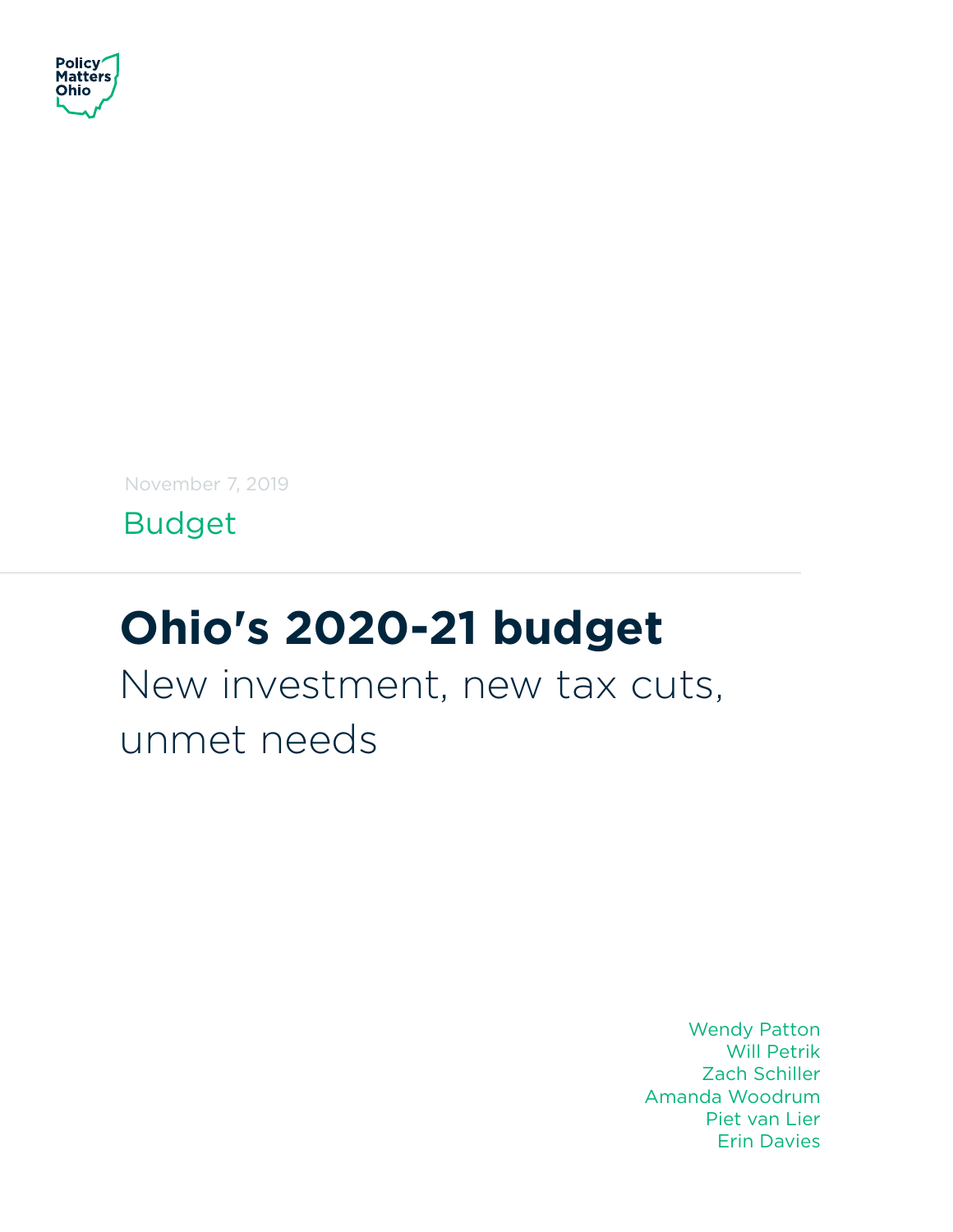

### **Contents**

| <b>EXECUTIVE SUMMARY</b>                | iii            |
|-----------------------------------------|----------------|
| <b>INTRODUCTION</b>                     | $\mathbf{1}$   |
| <b>OVERVIEW OF THE OPERATING BUDGET</b> | 5              |
| <b>TAX POLICY</b>                       | $\overline{7}$ |
| <b>EDUCATION</b>                        | 10             |
| <b>HEALTH &amp; HUMAN SERVICES</b>      | 14             |
| <b>LOCAL GOVERNMENT</b>                 | 25             |
| <b>PUBLIC TRANSIT</b>                   | 28             |
| <b>CORRECTIONS</b>                      | 31             |
| <b>CROSS-AGENCY INITIATIVES</b>         | 33             |
| <b>SMALL PROGRAMS</b>                   | 37             |
| <b>CONCLUSION</b>                       | 39             |
| <b>ENDNOTES</b>                         | 40             |
| <b>ACKNOWLEDGMENTS</b>                  | 47             |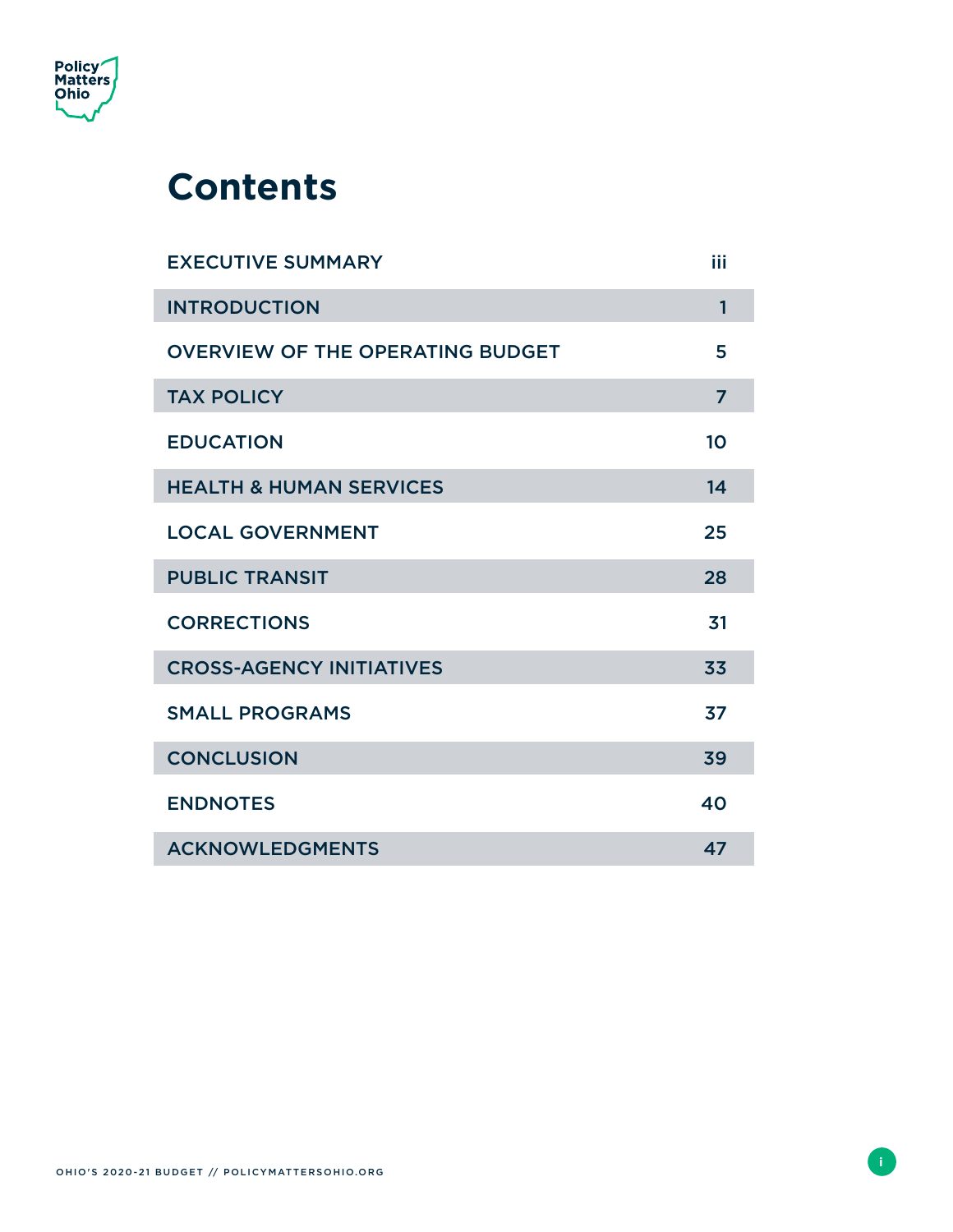

### **Charts & Tables**

| Figure 1: Ohio's 2020-21 all-funds budget by share of funds: Ohio taxpayer dollars make5<br>up about a third                                                            |
|-------------------------------------------------------------------------------------------------------------------------------------------------------------------------|
| Figure 2: Ohio's 2020-21 General Revenue Fund budget by share of expenditure: (State 5<br>dollars only; excludes federal Medicaid dollars in the Ohio GRF)              |
| Figure 3: Ohio's tax structure has changed, with more collections from the sales tax and 6<br>fewer from the personal income tax                                        |
| Figure 4: The 20% of Ohio tax filers with the lowest income pay nearly twice the share of 6<br>income in state and local taxes as the richest                           |
|                                                                                                                                                                         |
| Figure 5: State dollars per-student from formula, enrollment supplement, TPP12<br>reimbursements and supplement, federal stimulus and Student Wellness and Success fund |
| Figure 6: State share of instruction funds still slightly below 2006 levels (adjusted for13<br>inflation; billions of dollars)                                          |
| Figure 7: OCOG increase too small to restore need-based financial aid (adjusted for13<br>inflation; millions of dollars)                                                |
| Figure 8: State GRF dollars for health and human services regain pre-recession levels14<br>(adjusted for inflation; billions of dollars)                                |
| Figure 9: State dollars supporting health and human services in the GRF, (adjusted for15<br>inflation, billions of dollars)                                             |
| Figure 10: State GRF Dollars supporting Mental Health and Addiction Services, (adjusted17<br>for inflation, millions of dollars)                                        |
| Figure 11: Senior Community Services Program remains 42% below 2006, adjusted for20<br>inflation, despite growth in seniors and need                                    |
| Figure 12: Cash assistance fell but poverty didn't; state needs to use more TANF funds to23<br>help struggling families                                                 |
| Table 2: Publicly funded childcare appropriations (millions of dollars, not adjusted for24<br>inflation)                                                                |
| Figure 13: Surplus spending on public child care runs out after FY 2022; then what?24                                                                                   |
| Figure 14: State lawmakers have curtailed local governments revenues over time25<br>(Adjusted for inflation, billions of dollars)                                       |
| Table 3: Gas tax boosts revenues for local governments, 2020-21 budget period (Millions26<br>of dollars; not adjusted for inflation)                                    |
| Figure 15: Sources and funding provided by or controlled by the state to public transit in28<br>Ohio (not adjusted for inflation)                                       |
| Table 4: New, targeted or expanded infant mortality initiatives I the 2020-21 budget34<br>(millions of dollars)                                                         |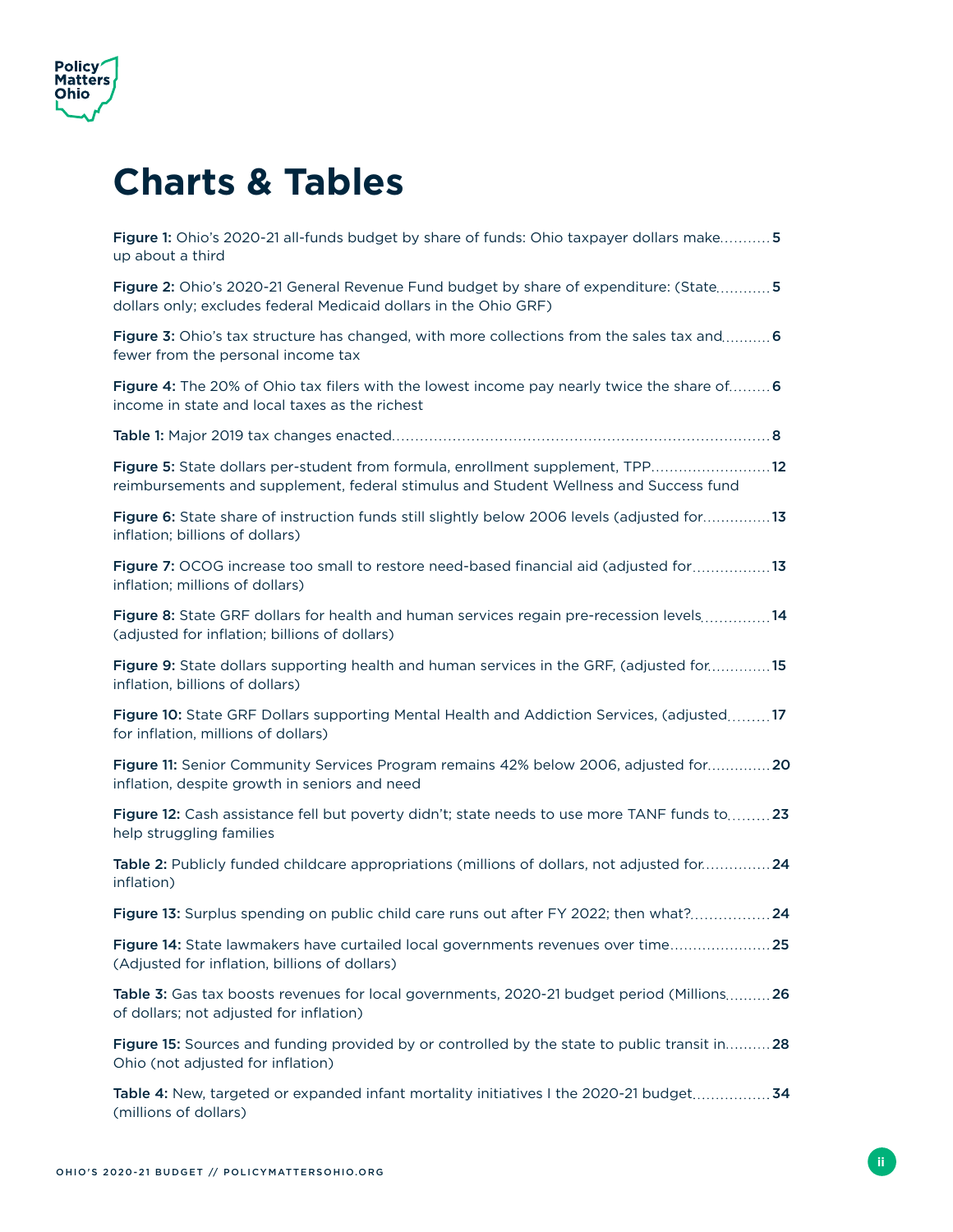<span id="page-3-0"></span>

### **Executive Summary**

How we raise and spend money reflects what we value. Ohio's leaders say they want all children to have access to good schools. They want to help working people get ahead. They want to provide treatment to people struggling with mental illness or addiction. Most Ohioans also want these things, but without sufficient state support, we can't live up to our values.

In recent years Ohio's state lawmakers cut the state income tax, gave more and bigger tax breaks, slashed revenue sharing with local governments and stashed the savings in the bank. Budget cuts and inflation eroded public services. At the same time, need across the state, while better than during the recession, has grown since before the last recession. Manufacturing companies that paid well left the state and left their work forces behind; new companies in the service sector have taken their place with lowwage, non-union jobs. More families struggle.

The new state budget makes substantial investments in a few key areas, and small investments in many more, a welcome development. But it falls short of meeting needs in the low-wage economy and continues cutting the income tax, worsening Ohio's upside-down tax structure.

### **KEY FINDINGS: OHIO'S 2020-21 STATE BUDGET**

Lawmakers appropriated \$48.8 billion in the 2020-21 General Revenue Fund (excluding federal), an increase of \$3.7 billion compared to 2018-19. **1**

The overall effect of tax policy in the new budget was to further slant the state and local tax system against low- and middleincome Ohioans in favor of the very affluent, continuing a long-term trend.

**2**

- Investment in the broad category of health and human services catches up to 2006 levels (adjusted for inflation) in 2021. Funds for human services other than Medicaid remain 11.5% below 2006 levels although the poverty rate is higher. **3**
- Formula funding for K-12 is lower than in 2005, adjusted for inflation and changes in enrollment. By 2021 it will have fallen by 5% compared to 2017. **4**
- Local governments will get hundreds of millions of dollars more in 2020-21, largely because of the hike in the gas tax. This restores state cuts to some rural counties and small communities, but urban counties and big cities are still hurting. **5**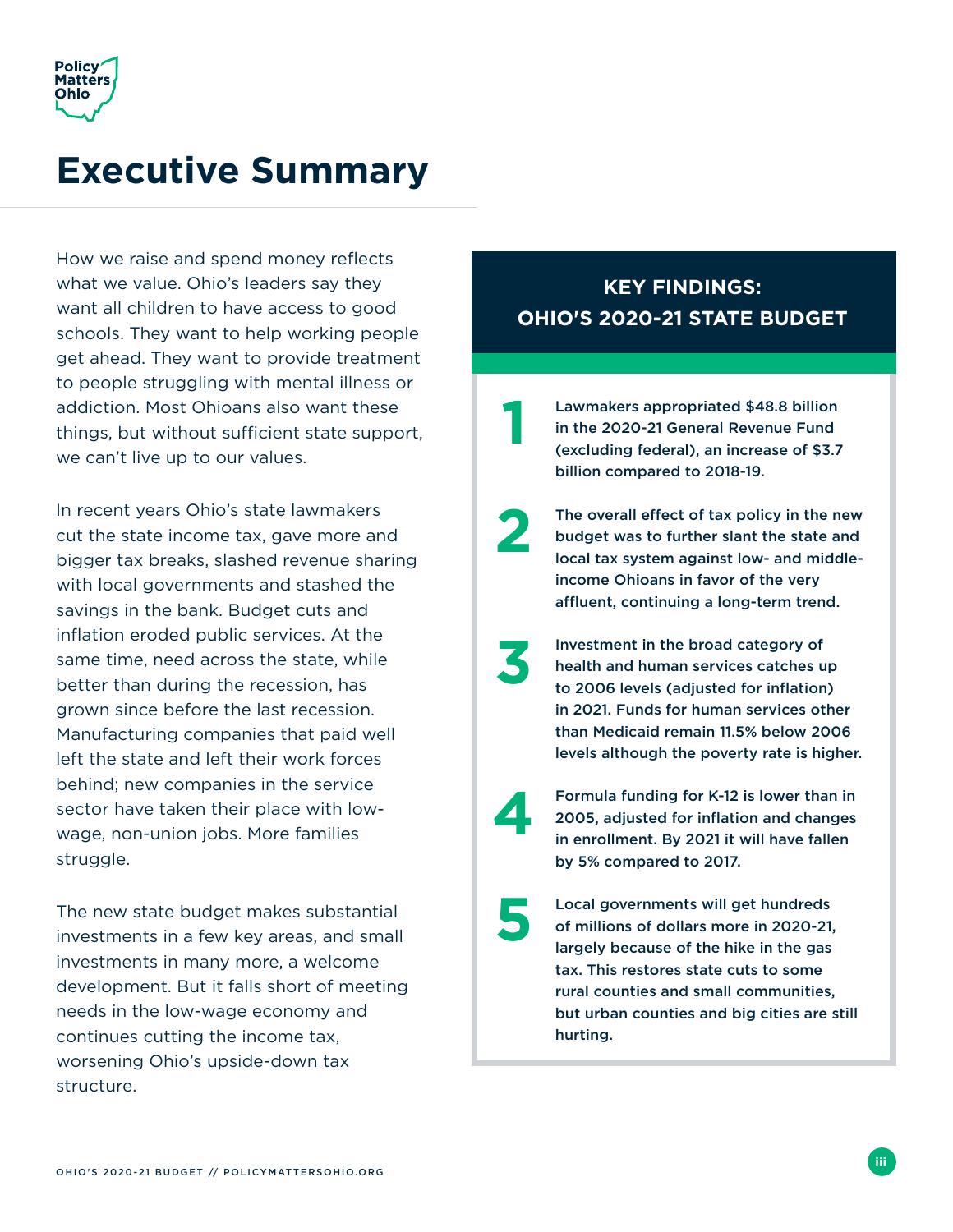<span id="page-4-0"></span>

## **Introduction**

How we raise and spend money reflects what we value. Ohio's leaders say they want all children to have access to good schools. They want to help working people get ahead. They want to provide treatment to people struggling with mental illness or addiction. Most Ohioans also want these things, but without sufficient state support, we can't live up to our values.

In recent years Ohio's state lawmakers cut the state income tax, gave more and bigger tax breaks, slashed revenue sharing with local governments and stashed the savings in the bank. Budget cuts and inflation eroded public services. At the same time, need across the state, while better than during the recession, has grown since before the last recession. Manufacturing companies that paid well left the state and left their work forces behind; new companies in the service sector have taken their place with low-wage, non-union jobs. More families struggle.

The new state budget makes substantial investments in a few key areas, and small investments in many more, a welcome development. But it falls short of meeting needs in the low-wage economy and continues cutting the income tax, worsening Ohio's upside-down tax structure.

#### **OVERVIEW & CONTEXT**

Ohio has a biennial (two-year) operating budget. The state's fiscal years run from July 1st to June 30th of the following year. The budget considered in this report is for fiscal years 2020 and 2021. Data in this report is based on state fiscal year; represents both years of the biennial budget and is not adjusted for inflation, unless otherwise noted. $1$ 

The state budget for 2020 and 2021 will provide \$48.8 billion in state taxpayer dollars in the General Revenue Fund (excluding the Medicaid dollars placed in that fund) and an increase of \$3.7 billion compared to the prior, two-year budget for 2018-19. The all-funds budget, made up of state taxpayer dollars, federal funds, dedicated purpose funds and fiduciary funds, totals \$140.9 billion.2

Ohio also has a two-year transportation budget. The vast majority of this \$8.5 billion budget went towards roads, highways, bridges and associated public safety and highway-policing measures.<sup>3</sup> Less than 2% of this multi-billion budget went towards public transportation or other alternative modes of transportation such as safe pedestrian and bicycling infrastructure. The Transportation Budget is made up of gas tax revenues, motor-vehicle license fees and federal flexible transportation dollars. This budget raises an additional \$865 million annually for highway purposes from an increase in the gas tax (10.5 cents for gasoline and 19 cents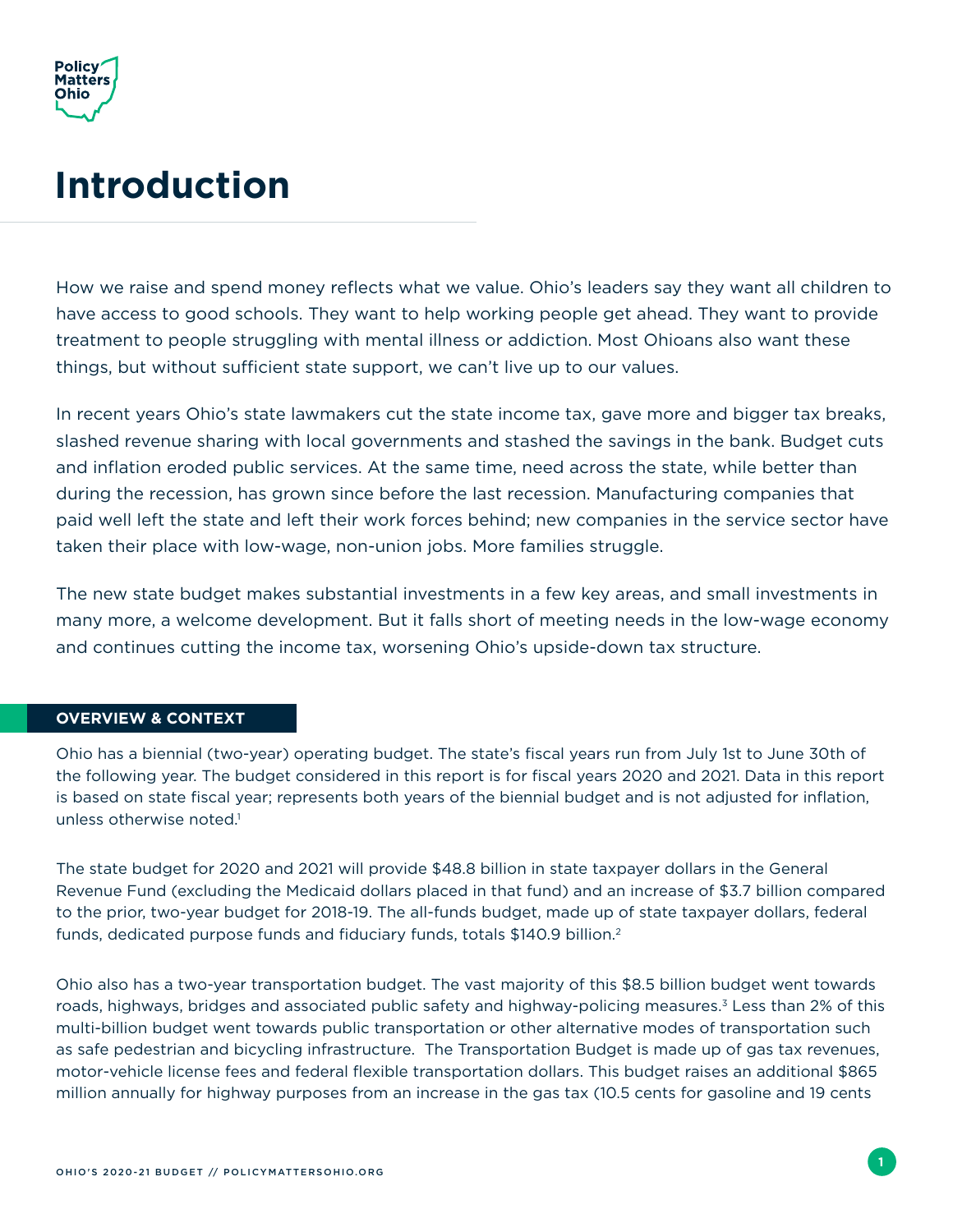

for diesel). Given the regressive nature of a gas tax increase, some changes were made to improve Ohio's Earned Income Tax Credit for low-income working families. As part of the transportation budget, funding for public transit also increased by \$40.5 million, albeit with funds allocated from the state's operating budget.

Public services are the foundation for our daily lives, providing for schools, roads, public transportation, clean water and much more. The state budget allocates taxpayer dollars collected for public services. Lawmakers' decisions about how to use those dollars should reflect the priorities and needs of the people.

Over the past 15 years, Ohio's lawmakers prioritized tax cuts and tax breaks that mostly benefit the wealthiest. The wealthiest 1% pay an average of \$41,000 a year less now than before the tax cutting started in 2005,<sup>4</sup> and in this budget, state lawmakers reduced their taxes again.<sup>5</sup> Taxpayers in the middle quintile – with an average income of \$48,000 in 2018 – pay about the same as in 2005; those at the lower end pay more today than they would under the tax laws of 2005 and pay about twice the share of their income in state and local taxes as the wealthiest.<sup>6</sup> The annual cost of state tax breaks has soared and will reach almost \$10 billion by 2021.8

Ohio has grown jobs at a quarter of the national rate since 2005.<sup>9</sup> Ohio's unemployment rate is low but the poverty rate remains higher than before the recession.<sup>10</sup> Too many of the jobs that have been created are in low-wage sectors. Six of the 10 most common occupations in Ohio leave a full-time worker with two children eligible for - and needing - federal food assistance to put dinner on the table.<sup>11</sup> The tax cuts took \$6 billion a year out of state revenues, leaving less to meet the needs of Ohioans.12

#### **INVESTMENT BUDGET NEEDED DEEPER INVESTMENT**

Governor DeWine said that it is time for investment in Ohio, and lawmakers mostly agreed with him.13 But after eight years of harsh policies that eroded funding for schools, human services, colleges and universities, financial aid, local governments, public transit and other critical services, this new budget leaves a lot undone.

If policymakers implemented a fairer tax system as outlined by Policy Matters Ohio and invested the revenue in education, communities and public transit, the state would add 39,601 more full- and part-time jobs, wages would increase by \$1.7 billion, and state gross domestic product would grow by \$2 billion. Those gains would be in addition to the direct benefits of public services. The long-term benefits include better educated Ohioans and services that help communities prosper.14

In this budget paper, we outline appropriations in the major agencies of the state and highlight changes in state funding for selected programs. We discuss investments that still need to be made and review changes in tax policy in the new budget that will make those investments harder to achieve.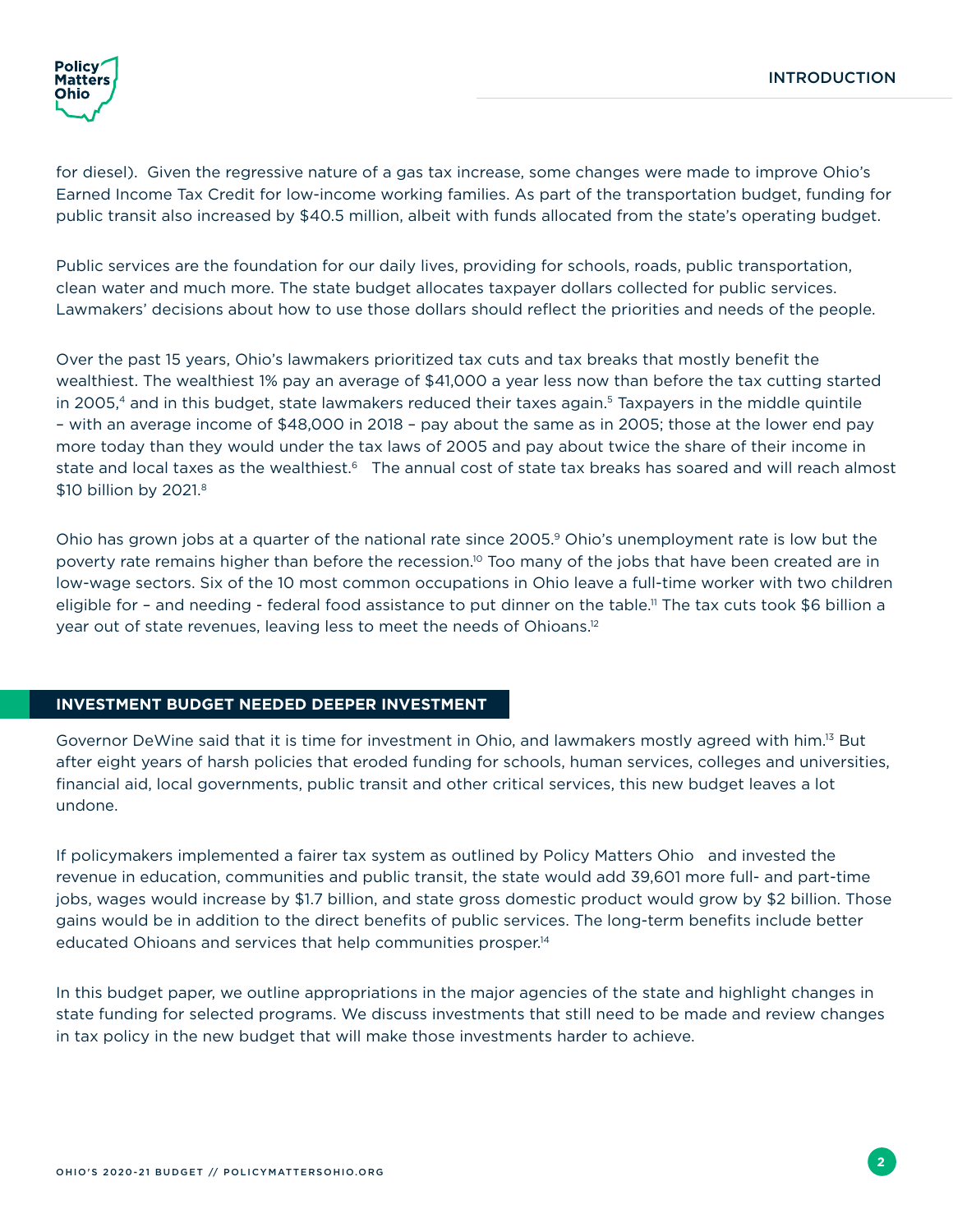

### **THE OHIO 2020-21 BUDGET: WHAT'S MISSING**

Lawmakers made changes to the Earned Income Tax Credit in the transportation budget, but the key to helping more struggling families - making it refundable, like it is in 22 other states – was not part of the fix.

An investment of \$657 million in the Student Success and Wellness Fund, which funds primary and secondary schools to provide health, mental health and other services to help students in poverty learn, will benefit many Ohio children. However, state funds for basic classroom teaching is frozen at 2019 levels and will not keep up with inflation, eroding resources over the coming biennium. State formula funding for K-12 education per student, including TPP reimbursements, supplements, and the Student Wellness and Success Fund, will have dropped by 5% between 2017 and 2021 on an inflation-adjusted basis.15

Investment in the broad category of health and human services catches up to 2006 levels on an inflation-adjusted basis for the first time in 2021. But overall state dollars for human services other than Medicaid remain 11.5% below 2006 levels, even though the poverty rate is higher than in 2006.

Ohio didn't provide enough match in 2018 to draw down \$32 million federal vocational rehabilitation dollars it was eligible for.16 Ohio lawmakers left more of this money on the table than any other state. They boosted the state's investment for 2020-21, but will still forgo millions of dollars.

The state helps aging or disabled people live at home with the help of home health aides. Ohio's Medicaid reimbursement for these workers has been so low that turnover is high and services inadequate in some places. Lawmakers increased rates but

the governor vetoed the provision. There's a commitment to providing some increase, but maybe not for all services.17

Legislators did not provide any funding for new preschool slots, meaning Ohio will continue to have less than half of the national average of low-income youngsters in pre-school.18

Only two states make it harder to get child care assistance than Ohio.19 Lawmakers failed to extend aid to more struggling families, although it was a campaign priority for the governor. Lawmakers can help more struggling families by increasing initial eligibility for public child care aid from 130% of the federal poverty line to 200%. That would also align child care eligibility with public pre-school, making it easier for working parents to send kids to that enrichment program.

The transportation budget's increase in the gas tax will help pay for big-ticket road and bridge repairs in local budgets. The smaller the city or more rural the county, the more helpful the aid. Ohio's biggest urban counties and cities will welcome the new funds, but it's far from what they need to make up for the eight years of deep cuts. In Cleveland, for example, the \$5.8 million in additional gas tax revenues the city gets is helpful but does not make up for the \$25 million loss over the decade.<sup>20</sup>

Lawmakers considered curtailing the LLC Loophole, an income tax break on passthrough business income, which costs well over \$1 billion a year, overwhelmingly benefits the wealthiest, has not created jobs and has not increased business startups, as promised.21 Both chambers of the General Assembly agreed to cutbacks, but their efforts did not make it into the final budget.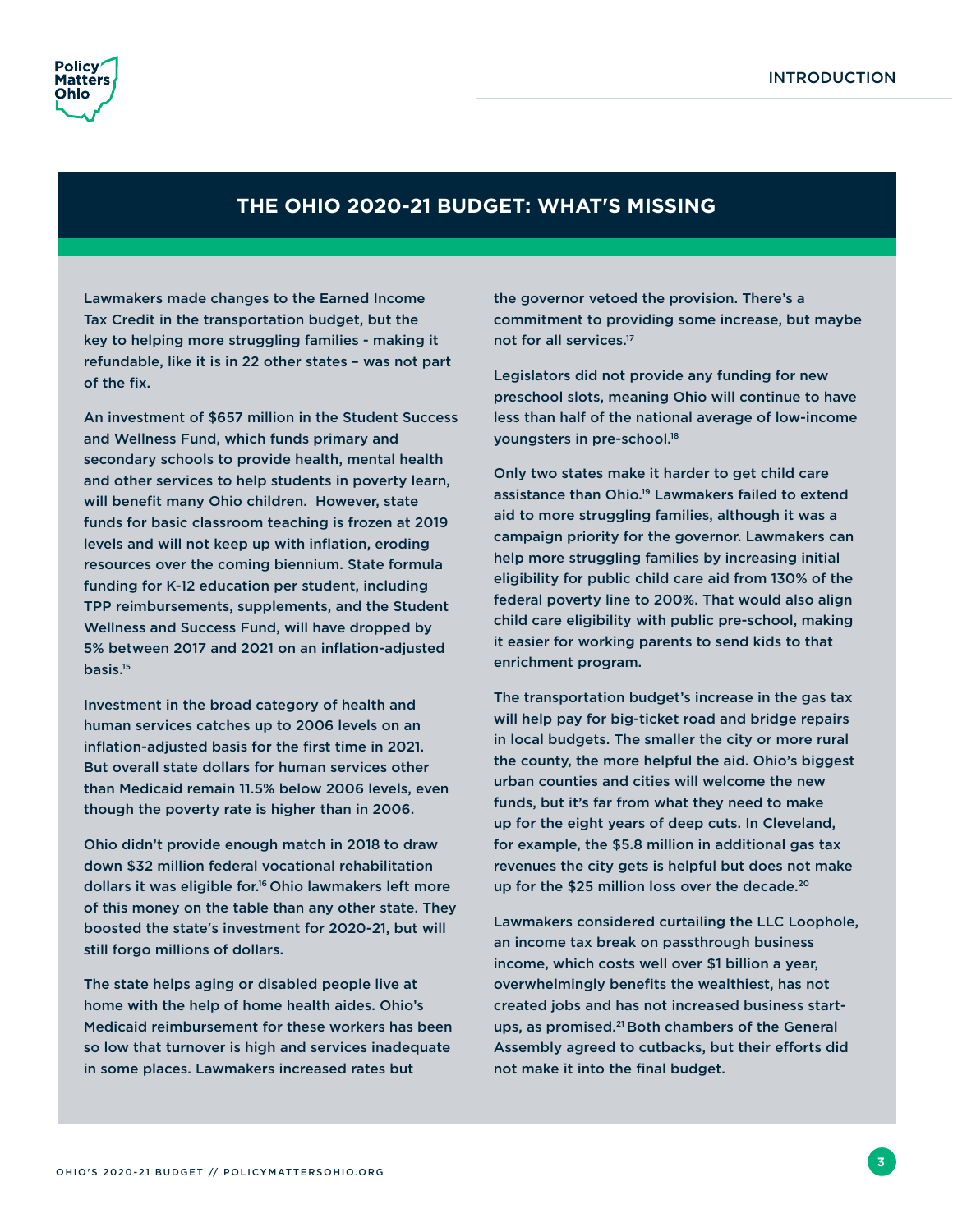

### **KEY CHANGES IN THE BUDGET**

- Lawmakers provided at least \$182 million in targeted, new or expanded programs in the Departments of Health and Medicaid and the Minority Health Commission to reduce the state's high infant mortality rate.
- The budget increases funding for public child care by \$431.7 million in federal dollars in 2020-21 compared to the prior budget; new dollars are for long-overdue, increased rates for public child care providers who meet quality benchmarks.
- Lawmakers boosted investment to strengthen Ohio's mental health infrastructure, including an increase of \$55.5 million for the state's psychiatric hospitals; \$72.2 million for statewide treatment and prevention initiatives; and new dollars to expand the OhioSTART program for addictionaffected families to an additional 30 counties, now 64 in total.
- New state funding of \$675 million for the new 'Student Wellness and Success' fund in the Ohio Department of Education will allow K-12 schools to provide health, mental health, and other services to economically disadvantaged students, shown to improve learning.
- The H2Ohio clean water fund will provide \$172 million to clean Ohio's lakes and waterways over the next two years, as the fight to ensure clean-up of Lake Erie's toxic algae problem moves to the courts.
- State funding of more than \$20 million (recently augmented by a \$44 million federal grant) will rehabilitate homes toxic with lead and provide treatment for children poisoned by lead.
- State funding for indigent legal defense increases by \$152 million over the two-year budget period, which will allow courts to fulfill the constitutional duty of all people accused of a crime can be represented by an attorney at trial, regardless of ability to pay.
- Lawmakers doubled state funds for child protective services. Contribution of state funds has historically been the smallest among all the states. With the drug epidemic, need soared; lawmakers added more than \$200 million to stabilize the system over the biennium.
- The federal government pays \$.68 cents of each Medicaid dollar in Ohio across all programs, but more in the State Children's Health Insurance Program (SCHIP) and the Medicaid expansion, which primarily covers low-wage workers, disabled people and caregivers.<sup>22</sup> Both programs faced reduction in federal share, with federal share of SCHIP dropping from \$.97 of each Medicaid health care dollar to \$.86 and from \$.93 to \$.90 for Medicaid expansion. Lawmakers preserved both programs without reducing eligibility or services.
- Across non-programmatic funding, local governments gain \$633 million (12%) compared to 2018-19, driven in part by the gas tax hike in the transportation budget.
- The state's expenditure on tax breaks will be close to \$10 billion by 2021, which is more than state GRF dollars used for Medicaid, higher education, corrections and most other services.23
- Lawmakers considered enacting, repealing or changing 27 state and local tax break measures, and they made changes in 17 of them. They cut the income tax once again, benefitting the wealthiest people the most.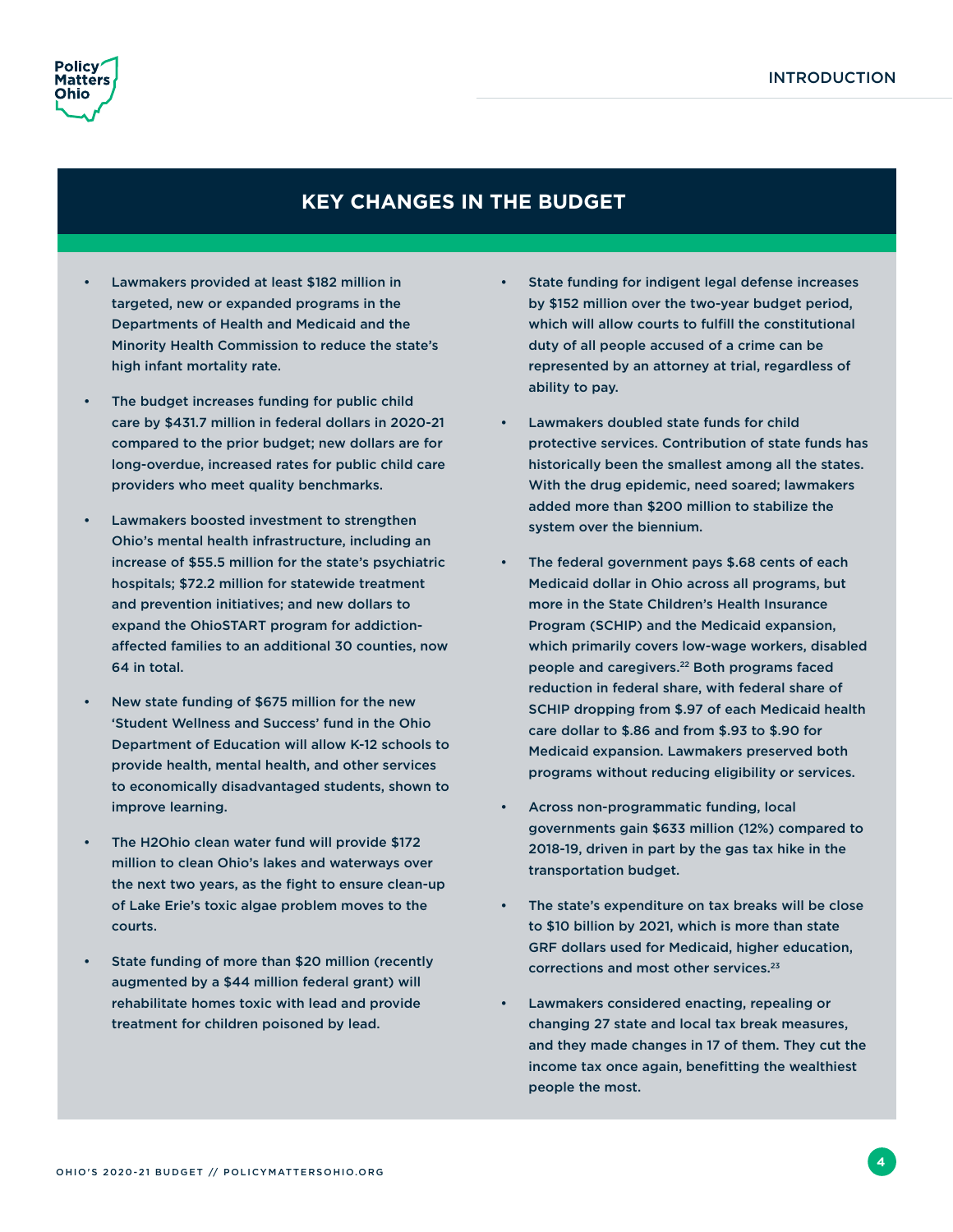<span id="page-8-0"></span>

## **Overview of the operating budget**

Ohio has five different budgets that legislators enact during each two-year session of each General Assembly: The main operating budget, the transportation budget, the Bureau of Workers Compensation budget, the Industrial Commission budget and the capital budget. This report focuses on the main operating budget, the largest of the budget bills and the one that supports most state government programs.

Within the main operating budget, there are four primary types of funds: the General Revenue Fund, made up of state tax collections; federal funds, allocated by Congress; special purpose funds, paid for by fees or assessments related to what they are spent on, and fiduciary or pass-through funds, which pass through the state accounts and are distributed to other levels of government (like the local sales tax the state collects and distributes back to counties and transit agencies).

Most budget analysis focuses on the General Revenue Fund (GRF), because lawmakers prioritize use of state taxpayer dollars in this fund. When the budget is analyzed across all types of funds – including but going beyond GRF dollars - it is referred to as the "allfunds budget." Figure 1 shows the all-funds budget. Federal funds make up 37% and fiduciary funds another 11%. Special purpose funds make up 18%. Just over a third – 34% - of the total is made up of state taxpayer dollars in the GRF.

Ohio's lawmakers place not only state taxpayer funds in the GRF, but also a substantial share of federal Medicaid dollars. Ohio is not the only state to do this, but it's not a common practice. Figure 2 shows how state dollars (not including those federal Medicaid dollars) are used in the GRF. A little more than half supports education, from pre-K to higher education (52%). A little more than a quarter supports health and human services (28%); 8% is used in the



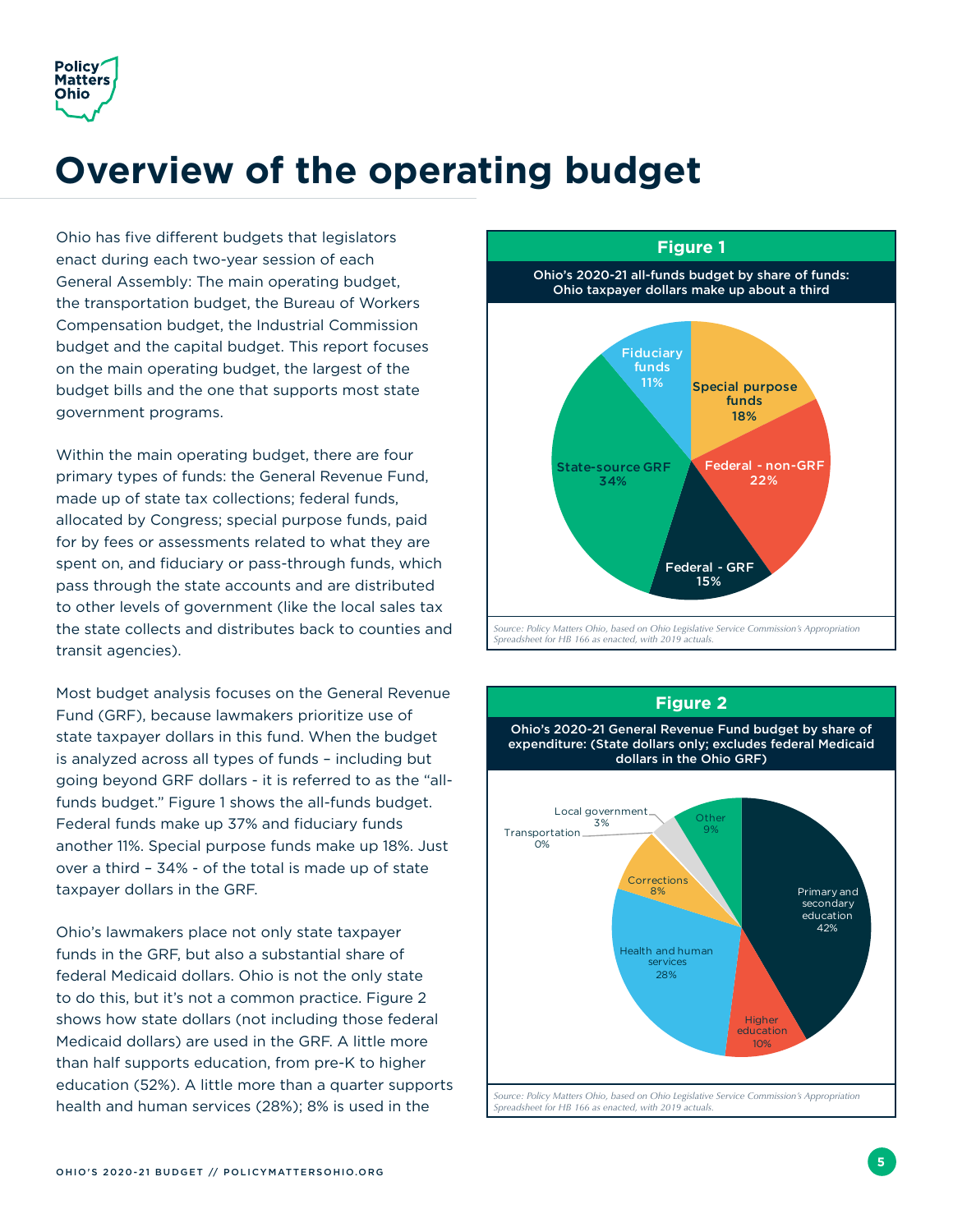<span id="page-9-0"></span>

worse.<sup>24</sup>

correctional system and 3% is shared with local government. Less than one percent supports public transit. The remaining 9% supports all the other services of state government: the Departments of Natural Resources, Agriculture, Commerce, Development, Administrative Services and others.

To support public services, Ohio relies primarily on revenues collected from the sales tax and the personal income tax. Unlike all but six other states, Ohio does not tax corporate profits. Instead there is a small tax on gross receipts, the commercial activity tax. Figure 3 compares the tax structure of the state in 2005 and 2019.

The share of state revenues coming from the personal income tax has fallen by 29% since 2005,



while the share of revenues from the sales tax increased by 19%. This contributed to the increasing unfairness of Ohio's state and local tax structure.

Ohio has a graduated income tax: Everyone pays the same tax rate on the same amount of income, but as income rises, incrementally higher rates are applied to higher bands ("brackets") of income. This tax is based on the principle of "ability to pay," and adds a measure of fairness to Ohio's state and local tax structure.

Figure 4 totals state and local taxes as a share of income by income group. The blue bar shows the state personal income tax, the only measure based on ability to pay. It takes a larger share of income of the wealthiest tax filers compared to the poorest, unlike the other taxes. The state personal income tax prevents the inequality in the state and local tax system from being

The following sections look at changes in tax policy and at appropriations in the major agencies in the budget, including education (at all levels), health and human services, corrections and local government funding. One section looks at major initiatives – like the H2Ohio fund – that cut across agencies. Another section looks at changes in funding for small but important agencies, commissions or programs. Each section gives overall funding levels and highlights various programs within agencies.

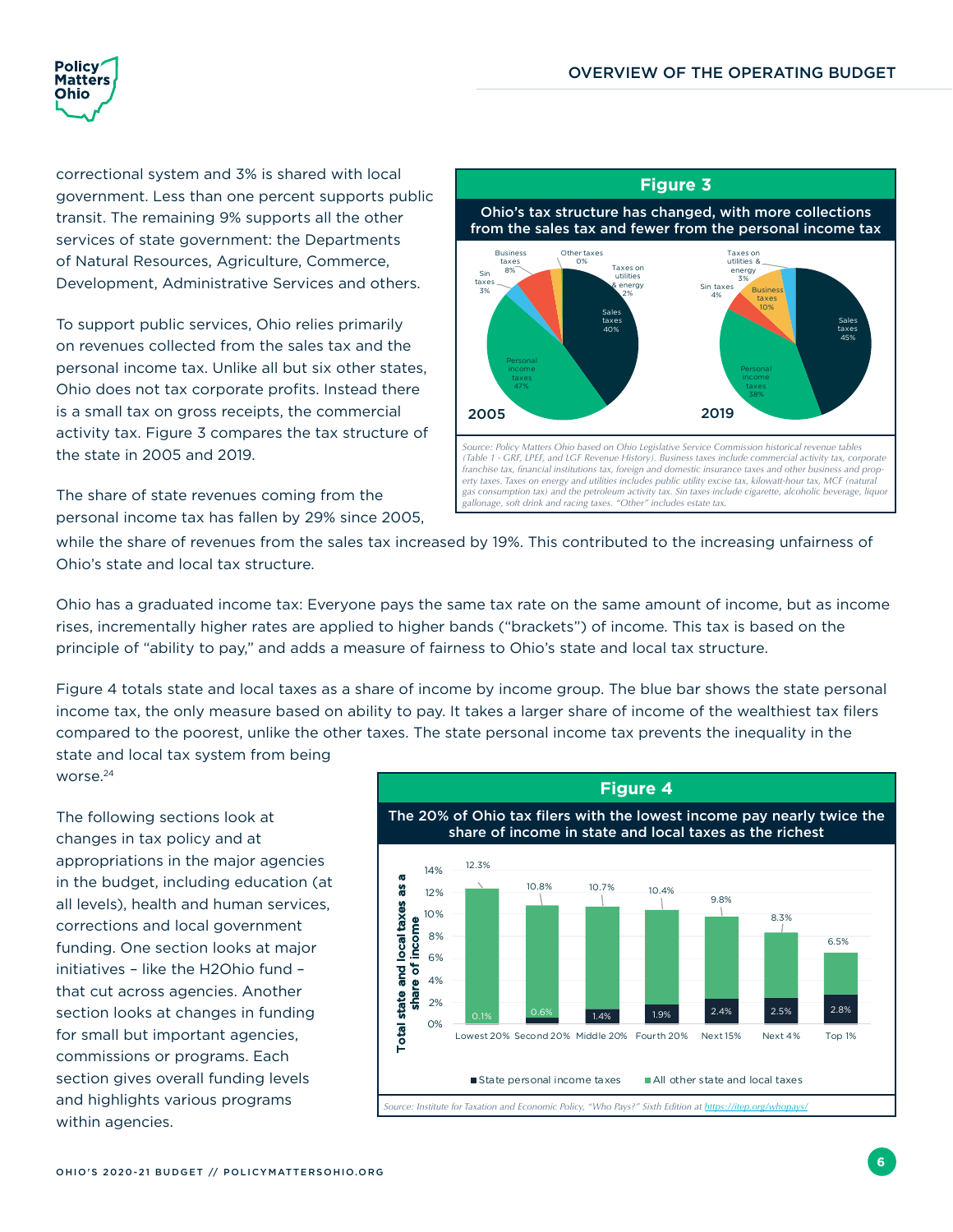<span id="page-10-0"></span>

## **Tax Policy**

Legislators made important changes to tax policy in the transportation budget as well as in the main operating budget. The overall effect was to further slant the state and local tax system against low- and middle-income Ohioans in favor of the very affluent, continuing a long-term trend. However, for most tax filers, the changes were relatively small, amounting to less than 0.2% of annual income.

#### **THE GAS TAX**

The transportation budget, approved earlier in the year, included the first change to the gas tax since 2003. Ohio joined 32 other states which have overhauled or increased gas taxes since 2013, boosting the gas tax by 10.5 cents per gallon to 38.5 cents and the tax on diesel fuel by 19 cents per gallon to 47 cents. At this level the gas tax remains lower than in Pennsylvania (58.7 cents), Michigan (44.1) and Indiana (42.9).) Funds go largely to muchneeded upkeep of roads and bridges. The state maintained its policy to not fund public transit or other alternative transportation options from the state's gas tax revenues.

#### **THE EARNED INCOME TAX CREDIT**

In addition, lawmakers increased the state Earned Income Tax Credit (EITC) to 30% from 10%, while wiping out a unique cap that had limited the credit for those earning more than \$20,000. The EITC changes benefited some low-income Ohioans, but did little for the poorest fifth of Ohio residents earning less than \$24,000 a year. That's because, though they pay on average nearly twice as much in overall state and local taxes as the top 1% do, most poor Ohioans don't pay much in state income tax. Ohio's EITC is nonrefundable, meaning it only wipes out taxes that are due; unlike the federal EITC and those of most states with their own versions, it does not provide a refund if its value exceeds a taxpayer's tax liability.<sup>25</sup>

#### **INCOME TAX CUTS**

The operating budget included an across-the-board 4% cut in income-tax rates, and eliminated the bottom two income-tax brackets, increasing to \$21,750 the amount one has to make before paying tax. It also stopped adjusting brackets and the size of the personal exemption for inflation for one year, an effective tax increase. These income-tax changes in the operating budget added up to just an average \$23 tax cut for the fifth of Ohioans in the middle of the income spectrum.<sup>26</sup> Overall, these cuts in the income tax amounted to more than \$330 million a year.27

#### **SALES TAX FOR ONLINE RETAILERS**

The budget also provided that out-of-state on-line retailers would have to start collecting the sales tax. That tax has always been due on online purchases, but out-of-state retailers hadn't been required to collect it. The U.S. Supreme Court ruled last year that they could be, and most states have moved to implement such requirements.<sup>28</sup> This levels the playing field among retailers, allowing brick-and-mortar stores to compete with online operators. Importantly, the provision covers sales by third parties over platforms like Amazon. It covers sellers once they have Ohio gross receipts of \$100,000 or 200 or more sales transactions in the state.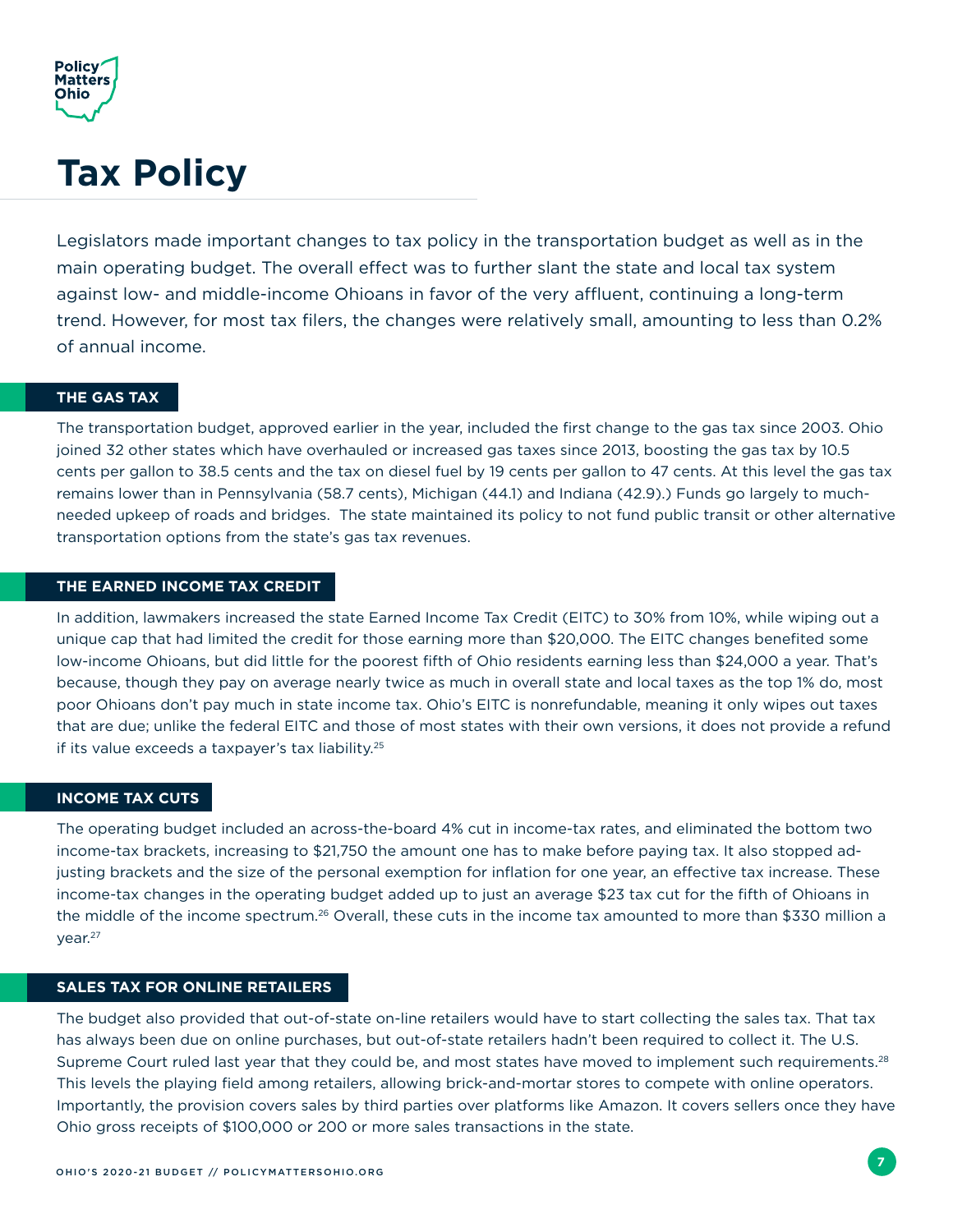<span id="page-11-0"></span>

Both the higher gas tax and the more complete collection of the sales tax are needed steps. However, they fall more heavily on low-income taxpayers. That underlines the need for a refundable EITC and other measures that would reverse this regressive trend in Ohio tax policy. Altogether, the major tax changes this year mean that the poorest fifth of taxpayers, with income below \$24,000 a year, will see an average increase of \$2, or 0.02% of income, according to an analysis for Policy Matters Ohio by the Institute on Taxation and Economic Policy (ITEP). Middle-income tax filers who make between \$42,000 and \$63,000 a year will average a \$93-a-year increase, or 0.18% of income. Those in the top 1%, making \$496,000 or more, will see an average cut of \$746, or 0.06% of income.29 Table 1 shows the average tax changes for different income groups:

| <b>Table 1</b>                                                          |                       |                         |                         |                          |                           |                                    |             |
|-------------------------------------------------------------------------|-----------------------|-------------------------|-------------------------|--------------------------|---------------------------|------------------------------------|-------------|
| Major 2019 tax changes enacted                                          |                       |                         |                         |                          |                           |                                    |             |
| 2019<br><b>Incomes</b>                                                  | Lowest 20%            | Second 20%              | Middle 20%              | Fourth<br>20%            | <b>Next 15%</b>           | Next 4%                            | Top 1%      |
| Income<br>Range                                                         | Less than<br>\$24,000 | $$24,000 -$<br>\$42,000 | $$42.000 -$<br>\$63,000 | $$63,000 -$<br>\$101,000 | $$101,000 -$<br>\$208,000 | $$208.000 - $496.000$<br>\$496,000 | or more     |
| Average<br>Income                                                       | \$14,000              | \$32,000                | \$52,000                | \$79,000                 | \$137,000                 | \$298,000                          | \$1,264,000 |
| <b>Tax Change</b><br>as % Total<br>of Income                            | 0.02%                 | 0.16%                   | 0.18%                   | 0.14%                    | 0.06%                     | $-0.02%$                           | $-0.06%$    |
| Average<br><b>Tax Change</b>                                            | \$2                   | \$54                    | \$93                    | \$112                    | \$90                      | $-$ \$39                           | $-$ \$746   |
| Source: Institute on Taxation and Economic Policy. Ohio residents only. |                       |                         |                         |                          |                           |                                    |             |

#### **THE LLC LOOPHOLE**

A key question during the budget debate was whether the General Assembly would act to rein in unneeded tax breaks, especially the \$1.1 billion business income deduction. This provision, also known as the LLC loophole, allows owners of limited liability companies, S Corporations and certain other businesses to avoid income tax on the first \$250,000 in business income, and to pay a lower rate on income over that amount. It has not led to increases in the growth of new businesses or first-time hiring by new businesses, compared to the nation. Ohio's share of small businesses has continued to dwindle and our overall economic performance remains subpar.<sup>30</sup> But while lawmakers in both chambers voted to limit this tax break, the governor didn't agree, and in the end only modest adjustments were made.

In one positive move, beneficiaries of the tax break no longer will be able to use it to qualify for means-tested exemptions and credits.<sup>31</sup> That will save the state a total of \$14.4 million a year,<sup>32</sup> while keeping affluent business owners from getting tax breaks intended for those who make far less. The legislature also excluded lawyers and lobbyists from receiving the deduction. Lawmakers subsequently has voted to end this exclusion.<sup>33</sup> It was a minor change: just \$25 million a year out of the more than \$1 billion the deduction is worth, according to the taxation department. Instead of excluding just one small group from getting this unproductive tax break, the General Assembly should wipe it out altogether.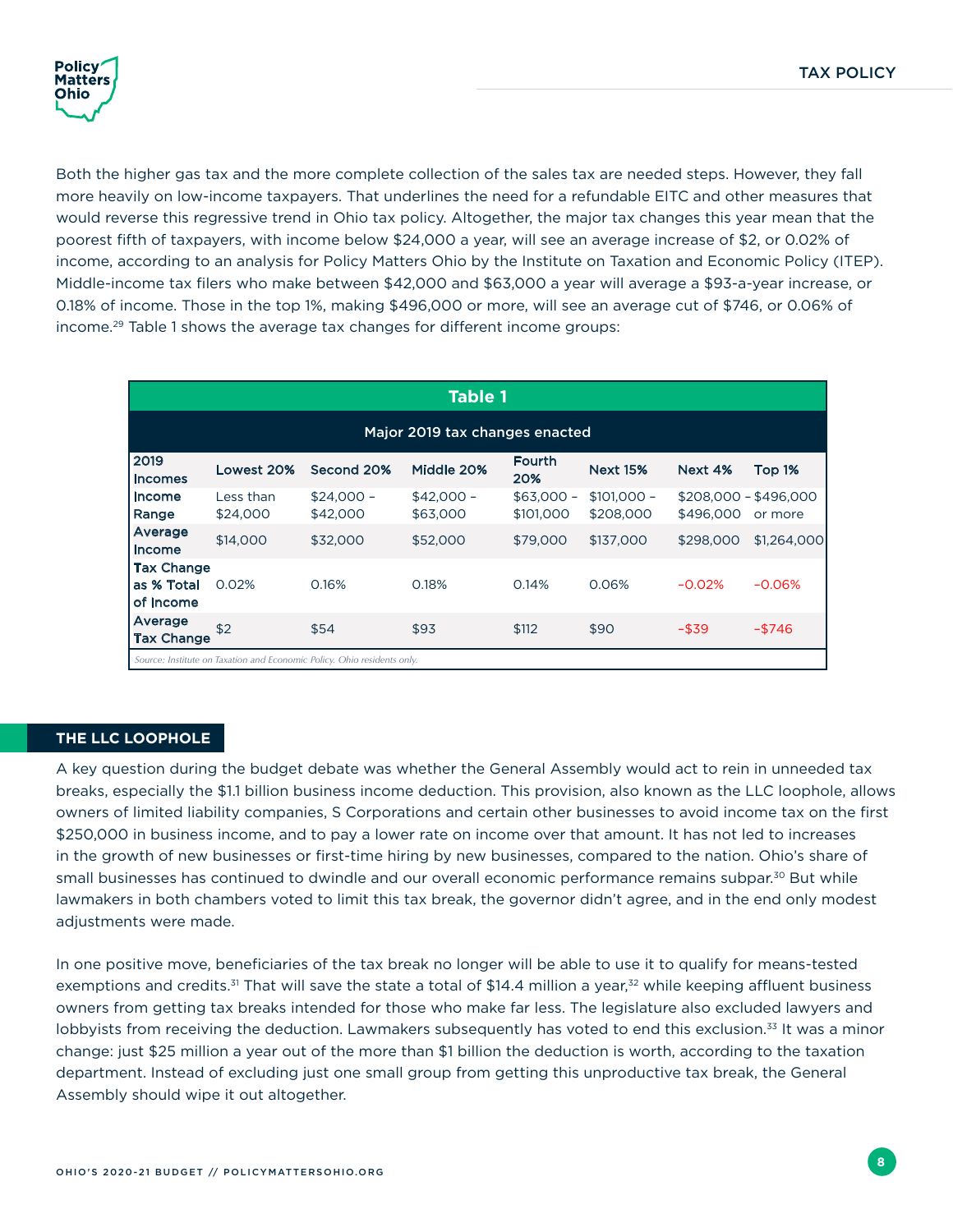

#### **OTHER TAX BREAKS**

The LLC loophole was just the largest of the tax breaks that the General Assembly considered cutting back. The House also voted to eliminate the motion picture tax credit and the sales-tax cap for wealthy buyers of timeshares in jet aircraft, both of which deserved to go on the scrap heap.<sup>34</sup> However, neither measure made it into the final bill. A few such measures did, such as the repeal of the sales-tax exemption on investment coins and metal bullion, and another on sales of certain property to qualified motor racing teams.<sup>35</sup>

#### **ECONOMIC DEVELOPMENT TAX BREAKS**

But the General Assembly also created or expanded new economic development tax breaks when it has yet to seriously examine those already on the books.36 It created a new tax credit for investments in federal Opportunity Zones that will benefit wealthy investors and loosened requirements for the Job Retention Tax Credit so that, contrary to its name, it no longer requires any specific amount of job retention in some instances. A recommendation from the Tax Expenditure Review Committee that the legislature "consider hiring additional assistance to aid in the review process" went ignored.<sup>37</sup> Meanwhile, the budget bill estimates that the state will authorize \$440.5 million in eight different economic development tax credits during the biennium, that nearly \$560 million such credits will be claimed, and that more than \$1.2 billion in credits will be outstanding as of June 30, 2021. The General Assembly needs to engage in more thorough examination of these and other tax breaks.

#### **OVERALL IMPACT**

Changes to the tax code in the 2020-2021 budget further distort Ohio's upside-down tax code to benefit the wealthy and special interests at the expense of middle and low-income Ohioans.

The legislature approved the imposition of a 10-cent-per-millileter taxon vapor products, while raising the age to purchase vapor and tobacco products to 21. Taken together, these provisions will reduce state revenue by \$13.8 million in FY2021, according to the taxation department (because it will reduce vaping). Altogether, the operating budget will trim GRF revenues by \$177.1 million that year, it estimated.<sup>38</sup>

Governor DeWine vetoed half a dozen of the tax provisions included in the operating budget bill.<sup>39</sup> One of those would have authorized a property-tax reduction for certain homeowners in tony Hunting Valley. It would have capped their school property taxes based on the number of pupils going to the Orange School District, costing the district millions of dollars.40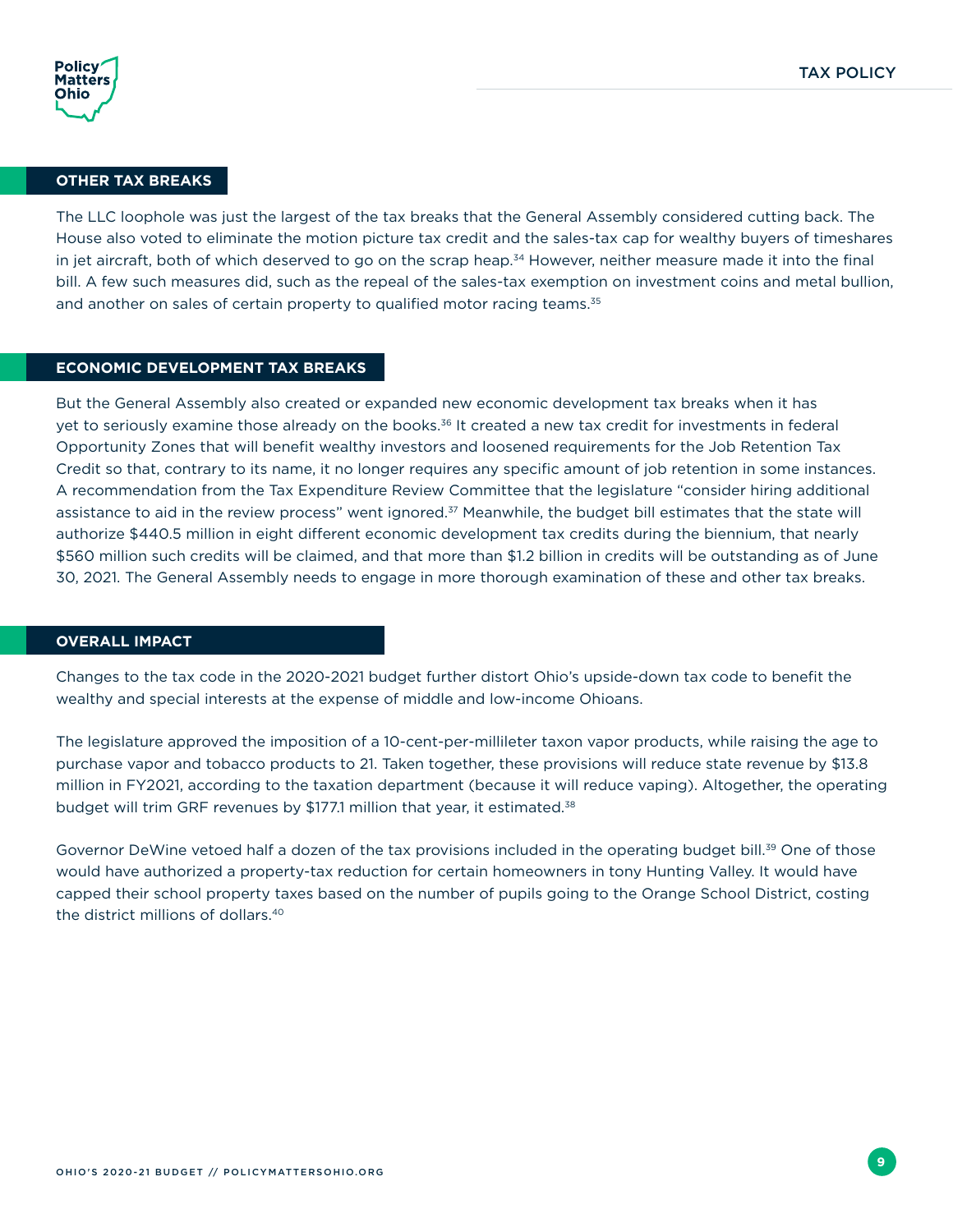<span id="page-13-0"></span>

## **Education**

This section reviews the 2020-21 budget for public pre-school (early learning), primary and secondary education (K-12) and higher education.

Public education can open the door to boundless opportunities for Ohioans, but only if all students attend safe, high-quality schools, no matter where they live. Ohio has 1.7 million K-12 students in 612 traditional school districts, $41$  and about 500,000 students attending the state's 14 public universities and 47 university branch campuses and community colleges.<sup>42</sup>

Once a leader in public preschool for low-income youngsters, Ohio now serves a fraction of the national average.<sup>43</sup> Ohio earned a "C" and ranked 18th in Education Week's 2019 K-12 education rankings, moving up in the rankings since 2013 but far below 2010, when it ranked 5th in the nation.44 Thirty-two states made attending four-year public colleges more affordable to students in 2018 than Ohio and 33 made attending two-year schools more affordable.<sup>45</sup> Financial aid is more than \$100 million a year below the target set by Governor Taft's task force – even with a substantial increase in the 2020-21 budget bill.<sup>46</sup>

There are new investments in the budget for 2020-21 that will benefit students of low and modest income. However, increases in classroom teaching do not keep up with inflation, leaving teachers and institutions with fewer resources over the coming biennium.

#### **EARLY EDUCATION**

Children who have access to quality preschool develop the skills that prepare them for school. Children who go to preschool are more likely to succeed at school and in the workforce.<sup>47</sup> Most states provide public preschool, nearly all targeted to families with low income.<sup>48</sup> Ohio's is targeted to those earning no more than 200% of the federal poverty level (about \$42,000 a year for a family of three).

Ohio's early education grant program will fund 17,913 preschool seats in school year 2020.49 In 2018, the same number of seats served 11% of eligible 4-year-olds (nationally, 33% of eligible children were in public preschool that year) and 1% of 3-year-olds (the national share was 5.7%). Ohio ranks 33d among states in preschool access and 38th in investment per-seat.<sup>50</sup>

Across three primary line items<sup>51</sup> Ohio will spend \$201 million on early care and education in the 2020-21 budget; 68% comes from the GRF. Funding rises by \$7.2 million (3.7%) from the prior biennium. Of that \$201 million, \$73 million in each year funds the Early Childhood Education Grant, for public preschool,<sup>52</sup> and \$12.6 million in federal funds supports special education and related services to three-to-five year olds with disabilities.<sup>53</sup> The remainder supports early learning and development in smaller communities or programs that enhance services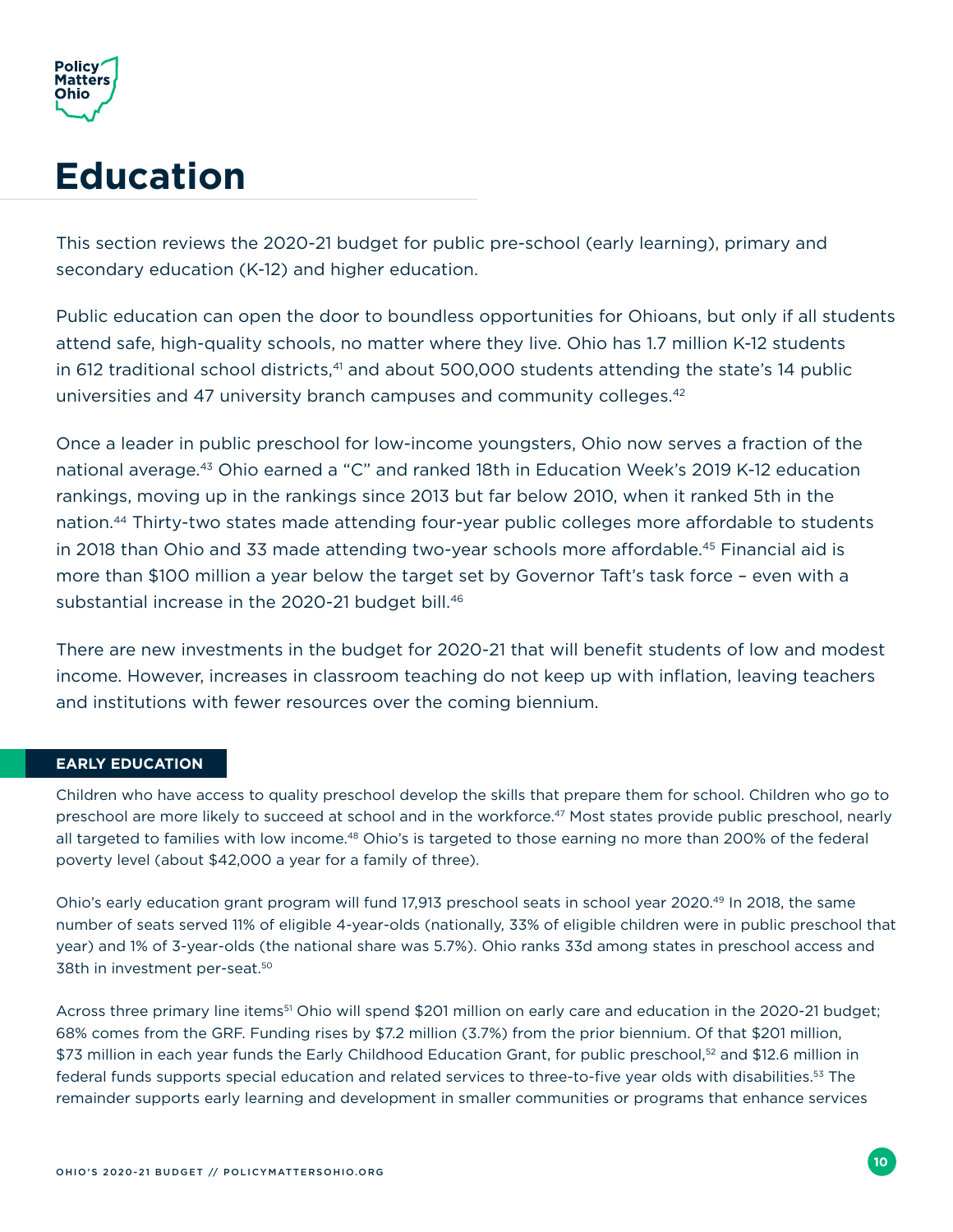

through the state's "Step Up to Quality (SUTQ) program." This five–star quality rating system administered by the Ohio Department of Education and the Ohio Department of Job and Family Services aims to ensure children are kindergarten-ready by improving the quality of childcare and early education in Ohio.

A bipartisan effort led by Representatives Cupp (R-Lima) and Patterson (D- Ashtabula) is developing a proposal for a new school funding formula. The broad outline recommends that every economically disadvantaged 4-yearold has access to high quality preschool.<sup>54</sup> The Cupp-Paterson proposal did not make it into the budget, but lawmakers and stakeholders continue to work on it with the hope it may be adopted for the second year of the budget.

#### **PRIMARY AND SECONDARY EDUCATION**

The 2020-21 budget bill appropriates \$23.7 billion for primary and secondary education over the two-year budget period. Just over two-thirds – \$16.3 billion – is state GRF dollars. The biggest expenditure is for foundation funding to run school districts and support classroom teaching. Foundation funds are held to the level of 2019 in both 2020 and 2021. Increases in other areas drive an all-funds budget increase of \$1.6 billion, or 7.1% compared to the prior two-year budget period (not adjusted for inflation).

STUDENT WELLNESS AND SUCCESS FUND: This new \$675 million program supports wraparound services for economically disadvantaged students who struggle to learn because of problems external to school. The resources are for health, mental health, social and other non-academic services that help students be ready to learn in the classroom. Funding is distributed to school districts, joint vocational school districts, charter schools and STEM schools based on a per-pupil amount for each student's resident district, calculated using federal census poverty data. For 2020, the amounts range from \$20 per student in the highest-income districts to \$250 per student in the lowest-income districts and increase in 2021 to \$30-\$360 per student.

CHARTER AND PRIVATE SCHOOLS: The new budget makes an additional \$165 million available to schools outside the district system. This increase is driven by a \$95 million boost for the income-based EdChoice voucher program, an expansion of the state's original EdChoice program available to students with family income less than 200% of federal poverty guidelines.55 The budget also expands voucher access in three ways: by raising the cap on the number of EdChoice vouchers available; by allowing high school students to use the voucher even if they've never attended a public school; and by expanding the income-based EdChoice voucher to students in all grades starting in 2021 (in FY19 this voucher was available only to students in grades K-5, with eligibility being added by a grade level each year).

Finally, the increase includes a new line item of \$30 million each year of the biennium in supplemental aid to charter schools that meet academic performance criteria as "schools of quality" as spelled out in the law.56

In a move unrelated to the budget, the Ohio Department of Education has more than doubled the number of district schools considered low-performing, opening EdChoice voucher eligibility to many more Ohio families.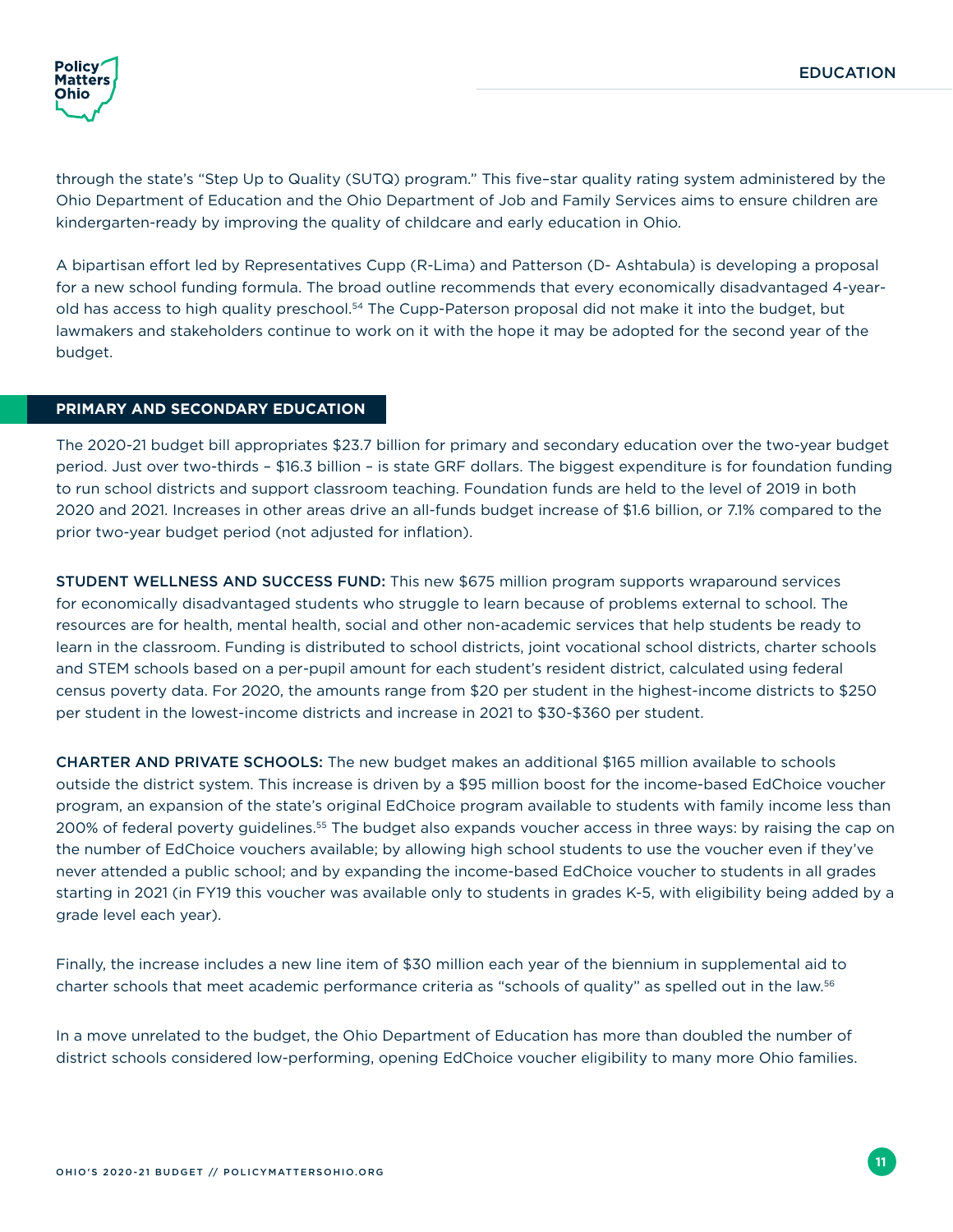<span id="page-15-0"></span>

Public school enrollment has declined over time, but state funding has fallen faster. Figure 5 illustrates that on a perstudent basis, funding for education – adjusted for inflation – has fluctuated but the net result is a 2% per student decline over 15 years, even with the new student success and wellness fund factored in. The decline in state funding accelerated in recent years. State funding will have dropped by 5% (\$246 per student) between 2017 and 2021 on an inflationadiusted basis.

Figure 5 also illustrates the frequent changes in school funding in Ohio. Between school years 2005-06 and 2014-15, 3,269 social workers, guidance counselors, librarians and music, art and gym teachers were eliminated.57 The Student Wellness and Success program



may help backfill some of this loss, but it is a new program with an uncertain future.

The correlation between poor school performance and poverty in Ohio has been well-documented,58 and the Student Wellness and Success program is rightfully intended to help the poorest students. Flat-funding foundation funding for school districts allows inflation to erode basic funding, even as vouchers further cut public school budgets. As a result, funding for K-12 rises in the new budget, but district schools face new stress.

#### **POSTSECONDARY EDUCATION**

People who complete at least some higher education or post-secondary training earn higher incomes, on average, than those with only a high school degree. That's why Ohio's Department of Higher Education has set an ambitious goal that by 2025, 65% of Ohioans aged 25 to 64 will have a degree, certificate, or other postsecondary workforce credential of value. In 2016, only 44.1 percent of Ohioans had this level of education.<sup>59</sup>

Despite the importance of higher education to Ohio's future, state policymakers continue to underfund our public colleges and universities. Ohio is ranked 33d least affordable among states in cost of tuition and fees at two-year and four-year public colleges.

Ohio will spend \$5.6 billion on higher education over the biennium, an increase of \$390 million (7.5%, not adjusted for inflation). Virtually all higher education funds come from the GRF. The increase included a \$127 million boost (23%) in general obligation bonds which pay for debt service on financing for maintenance and new construction; \$116 million for the Choose Ohio First scholarship (the \$43 million represented a 173% increase) and the Ohio College Opportunity Grant (36.9%) and \$103 million for the State Share of Instruction line item (2.6%), which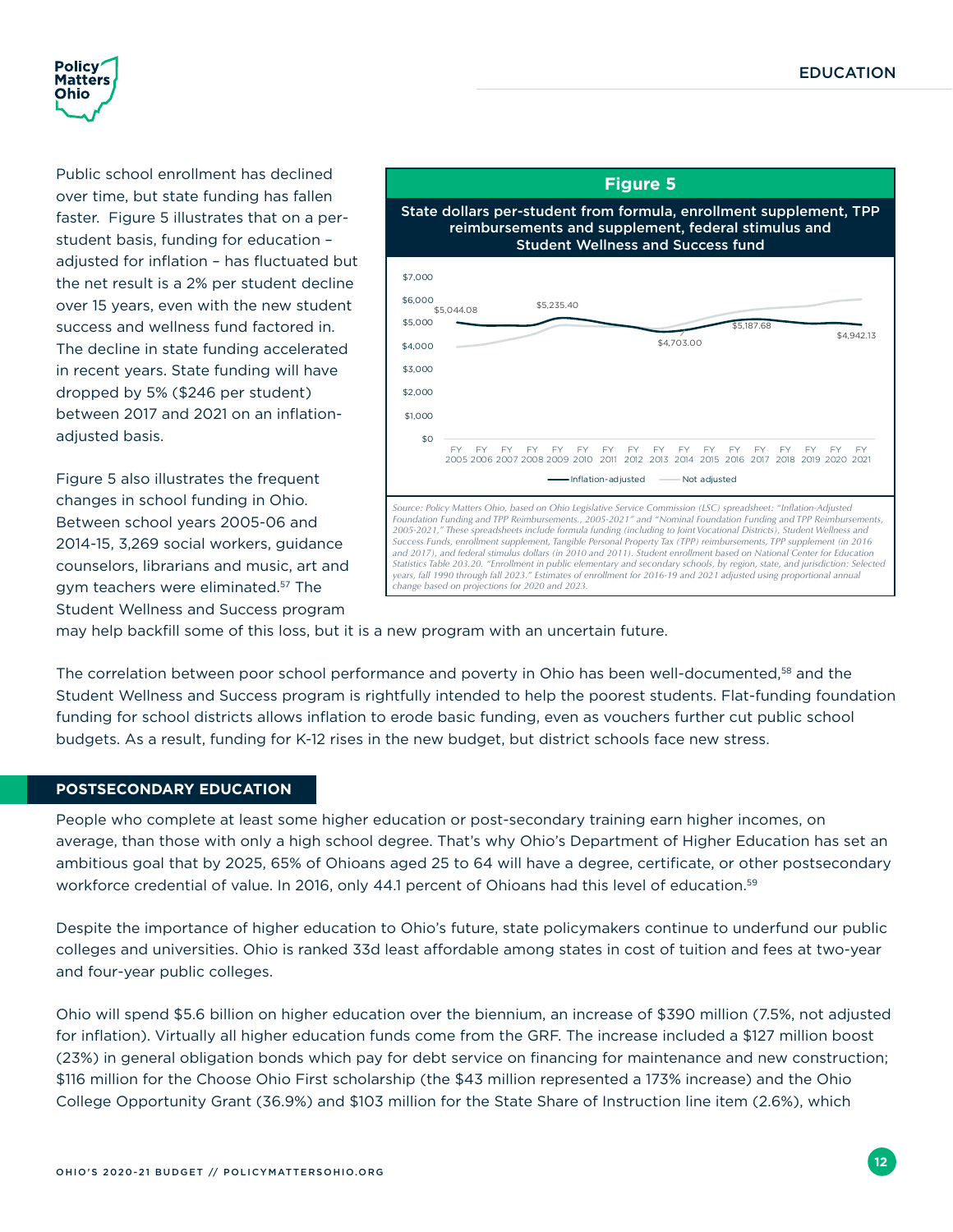<span id="page-16-0"></span>

supports classroom teaching and affects tuition. State Share of Instruction (SSI), at \$4.1 billion over the two-year budget period, makes up nearly three-quarters of the \$5.6 billion budget for the Department of Higher Education. The increase in SSI in the 2020-21 budget is too small to keep pace with inflation.

The new state budget's investment in both the State Share of Instruction (SSI) and the Ohio College Opportunity Grant (OCOG) does little to remedy this problem.

STATE SHARE OF INSTRUCTION: The new budget increased funding for SSI, Ohio's main financial support for public higher education, by 2.6% for the new budget over the previous biennium. Figure 6 shows that when adjusted for inflation, SSI funding remains below 2006 levels. SSI is directly tied to the cost of tuition, which means that tuition rises when funding drops.<sup>60</sup>

OHIO COLLEGE OPPORTUNITY GRANT (OCOG): Ohio provides need-based aid through OCOG, which is essential to helping students from lowincome backgrounds attend college. The 2020-21 budget increased OCOG funding by nearly \$72 million over the previous biennium, a 37% increase (not adjusted for inflation). Over the two-year budget period, the state will spend \$270.5 million on need-based college aid.

Figure 7 compares the new OCOG budget with prior funding. Whether adjusted for inflation or not, despite the substantial increase from the previous biennium, the budget leaves need-based aid far below what it was before the recession.<sup>61</sup> Ohio ranks 39th among states and among the lowest in the Midwest in need-based aid percapita, according to the National Association of State Student Grant and Aid Programs.<sup>62</sup>

At the same time, OCOG excludes over 110,000 community college and regional campus students, who are more likely to come from lowincome families. Ohio also shortchanges students at Central State University, the state's only public historically black university. This means lowincome students and students of color are most likely to be left behind.<sup>63</sup>



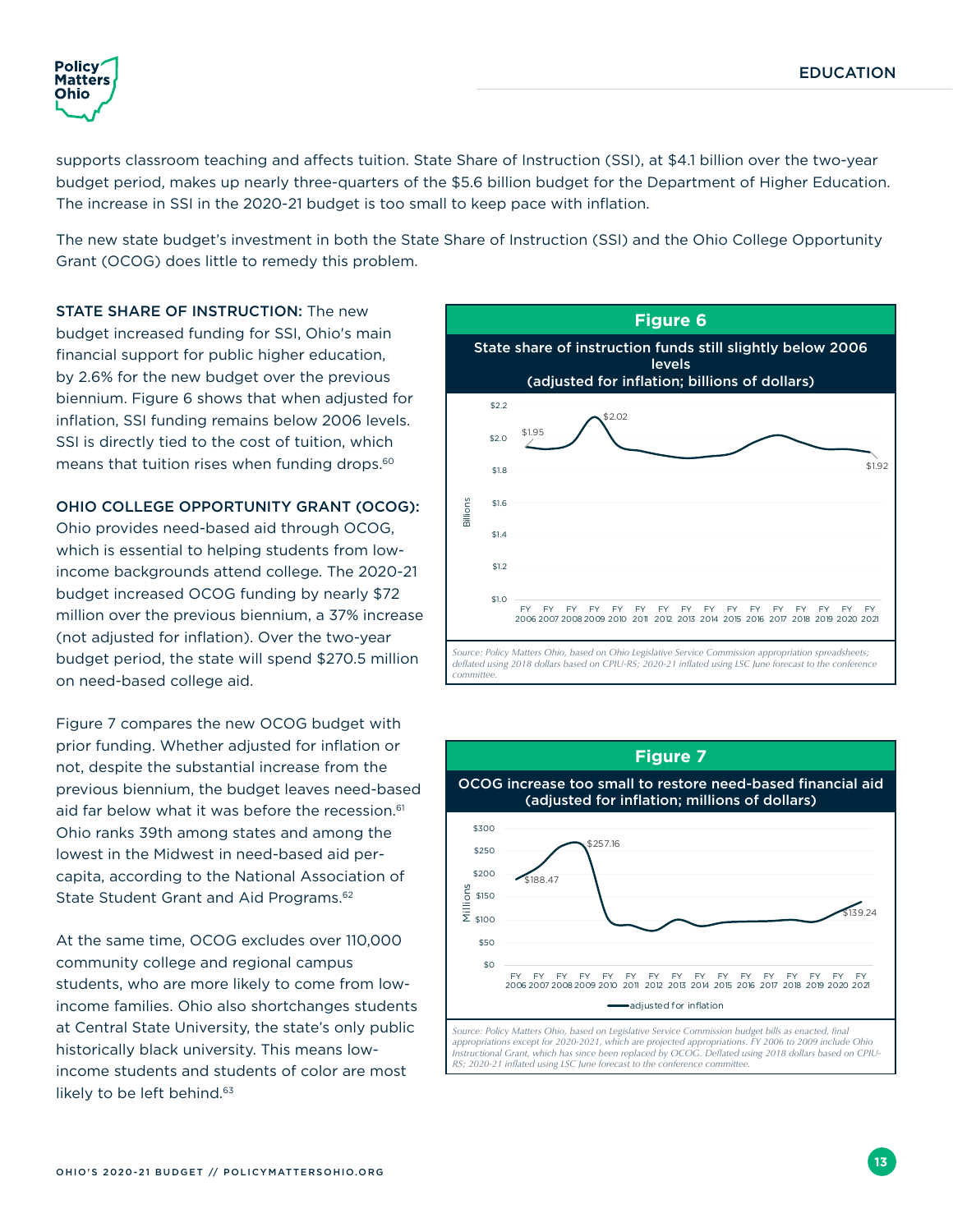<span id="page-17-0"></span>

## **Health and human services**

Health and human service programs make sure Ohioans' basic needs are met. They provide a safe place to stay for children while their parents are recovering from addiction. They protect and care for elderly Ohioans. They make sure people get treatment when they are sick, no matter how much money they have. State GRF resources for health and human services grow by \$2 billion in the 2020-21 budget compared to the prior budget, an increase of 15.5%. Adjusted for inflation, state GRF resources in these areas will catch up to and surpass the level at which they were funded in 2006 for the first time in 2021 (Figure 8).

During the recession lawmakers used federal stimulus dollars to backfill where the dip appears in the black line in Figure 8. This graph illustrates that post-recession, state support of health and human services was flat, even as poverty remained high.<sup>64</sup> During these years infant mortality rates rose and drug overdose deaths climbed. This budget responds to those emergencies with increased and in many cases targeted funding.



Investment in health and human services in the 2020-21 budget is driven by urgent health concerns. The death rate from the drug epidemic was nation's second highest in 2017, although progress has been made since then.<sup>65</sup> The infant mortality rate is 41st highest in the nation,<sup>66</sup> and in 2017, there was only one other state where a higher share of black babies didn't make it to their first birthday.<sup>67</sup> Too many Ohio children are poisoned by lead.<sup>69</sup> The population is aging, with increased needs for care.<sup>69</sup> The home health and mental health workforces are eroding, in part because of low pay, related to meager Medicaid reimbursement levels set by the state.<sup>70</sup>

Ohio ranks low among states on various health measures. The Commonwealth Fund finds 42 states score better in terms of "healthy lives" than Ohio and that disparity in health outcomes between rich and poor people is on the rise.71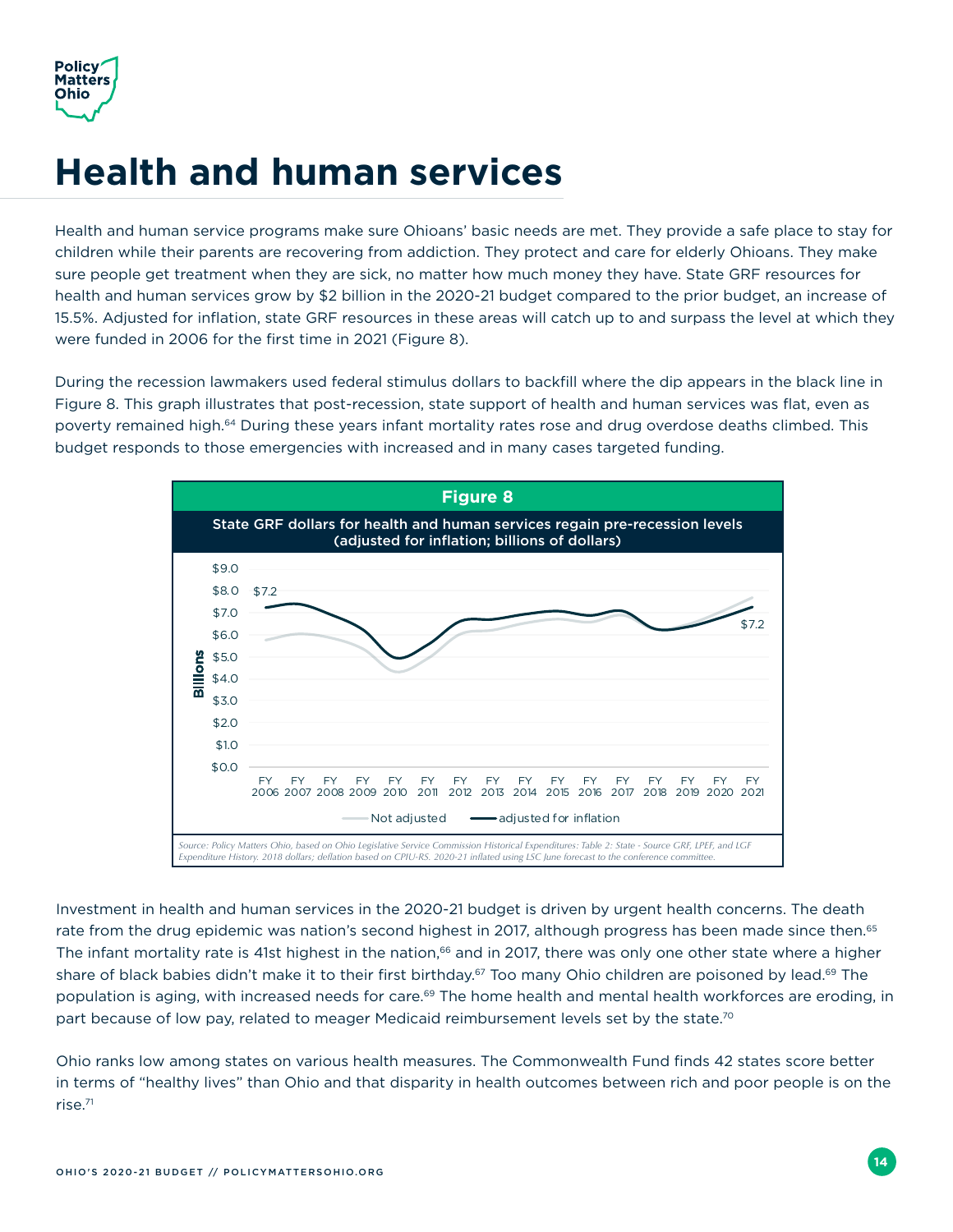<span id="page-18-0"></span>

Figure 9 shows that growth in state GRF funding for health and human services has primarily been in the Medicaid budget since the 2014 Medicaid expansion. State tax dollars spent on health and human service funding other than in the primary Medicaid lines remains 11.5% below the level of 2006 (Figure 9), adjusted for inflation.



**The following sections look at the seven major health and human service agencies:** 

Medicaid, the Departments of Mental Health and Addiction Services, Health, Aging, developmental disabilities, Opportunities for Ohioans with Disabilities, and Job and Family Services.

#### **MEDICAID**

Medicaid is essential to the health of Ohioans. The program covers 3 million people, a quarter of the population. When state, federal and special purpose funds are counted, it is the largest single state program, accounting for 4% of Ohio's economy.<sup>72</sup> It covers just over half of all births in Ohio.<sup>73</sup> Medicaid is the most powerful tool the state has to stem the drug epidemic, funding \$1.1 billion in mental health and addiction services in 2018.<sup>74</sup>

Medicaid is paid for by a partnership between the federal government and the state. The federal government covers 68%: \$40.6 billion of the \$59.8 billion program in the budget for 2020 and 2021. The federal funds are essential to Ohio's health system and economy. State-source GRF Medicaid funds total \$11.8 billion. The balance is from special purpose funds.75

Across all funds and all agencies, the Medicaid budget will increase by \$6.3 billion (12%) compared to the prior, two-year budget period. State GRF dollars make up 25% of the increase. Selected budget highlights are described below.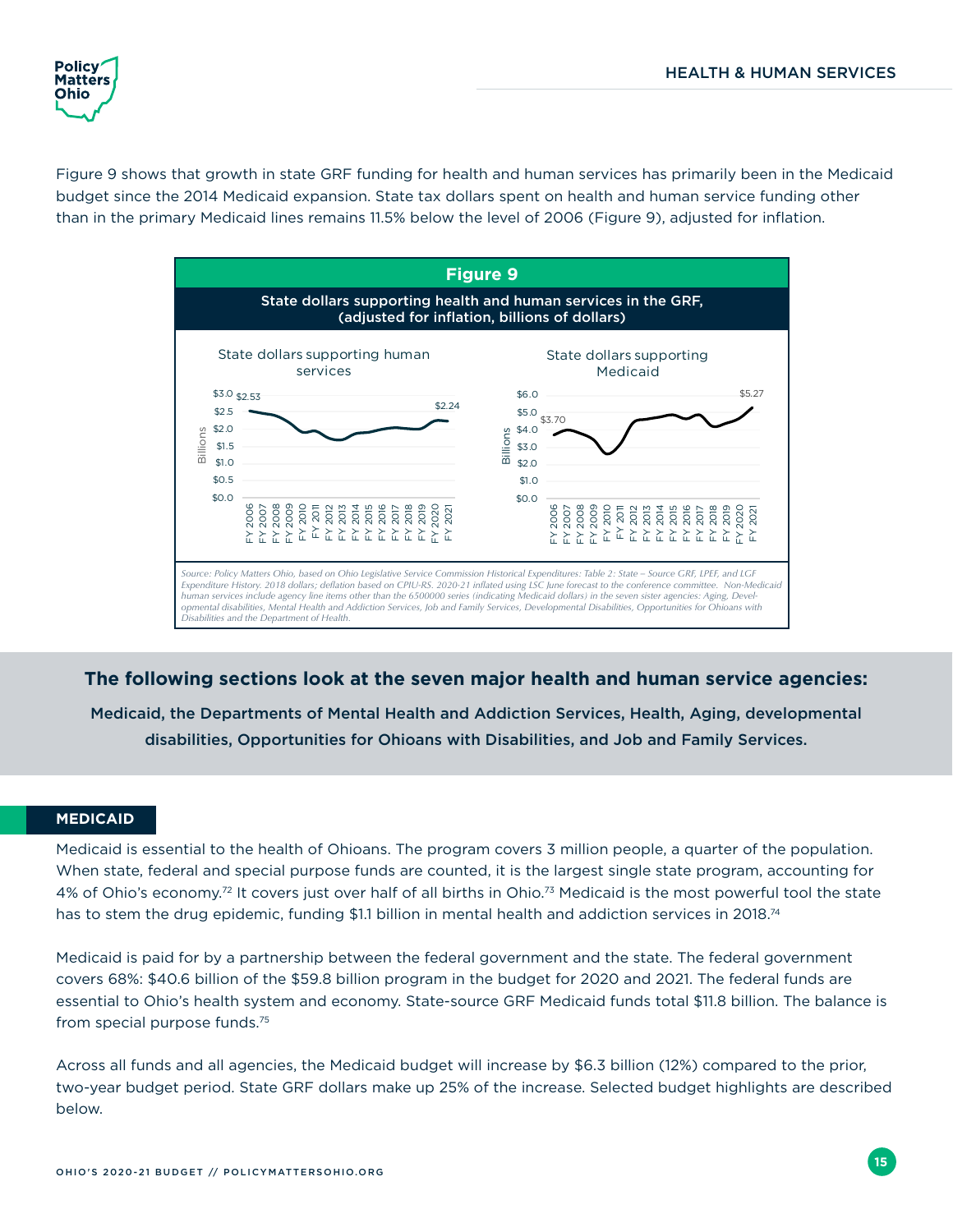

CHILDREN'S HEALTH INSURANCE PROGRAM: Just over half of Ohio's children under five years old are insured through Medicaid and its program for children called the Children's Health Insurance Program - "CHIP."76 The Affordable Care Act boosted the federal share of CHIP, but when Congress reauthorized the program for 2020, it reduced that share. The increase in Ohio's share was anticipated to be \$200 million over the biennium.77 Lawmakers covered the increase without cutting eligibility, an investment in Ohio's children.

INFANT MORTALITY: The Department of Medicaid budget includes nearly \$90 million in combined state and federal funding to reduce infant mortality, including \$47 million for home visiting (this is in addition to Department of Health home visiting program, described below). The chapter on cross-agency initiatives gives more information on efforts across agencies to reduce the state's high rate of infant mortality.

MEDICAID EXPANSION: The federal share of matching funds for Medicaid expansion, which provides health insurance to low-income working-age adults, drops from 93% to 90% over the coming biennium. Lawmakers funded that increased share, protecting health services for 575,699 Ohioans, primarily low-wage workers, disabled people and caretakers.78 In this budget, lawmakers did not embrace a proposal to charge Medicaid enrollees monthly premiums and reduce services for those too poor to pay, but legislation to do this has cropped up before and will emerge again,<sup>79</sup> a danger to the health of hundreds of millions of Ohioans and to the health care system itself.

WORK REQUIREMENTS: The new budget provides \$28 million in combined state and federal dollars to implement a program that links eligibility for Medicaid to monthly hours worked. While those Medicaid enrollees who can work do,<sup>80</sup> low-wage jobs do not always offer enough hours to meet work requirements.<sup>81</sup> Hundreds of thousands of Medicaid enrollees in Ohio could be at risk because of churning work hours or difficulty reporting work hours.<sup>82</sup> Health care should not be dependent on number of hours worked – it's a losing proposition for Ohioans and the Ohio health system. Work requirements do not help people become healthier or more financially stable.<sup>83</sup> In the one state that tried to implement such a program, thousands lost coverage because reporting the weekly hours was an insurmountable barrier.<sup>84</sup>

MEDICAID AND BEHAVIORAL HEALTH: The new budget sets aside \$7.5 million for a Medicaid demonstration program that would strengthen community care for substance abuse disorder. Approved on September 23, 2019, this program will waive certain Medicaid rules to permit longer inpatient treatment in certain community health care settings, expanding badly-needed treatment capacity. Ohio lost 152 beds between 2005 and 2010 and was left with just 18% of the public beds considered necessary to meet needs.<sup>85</sup> In 2017 Ohio had 9.7 beds per 100,000 people, 35th among states.<sup>86</sup> The need for more beds was highlighted in a recent report on Montgomery County,<sup>87</sup> known as "ground zero" for the national drug epidemic.<sup>88</sup>

BEHAVIORAL HEALTH CARE COORDINATION: The new budget provides \$250 million in GRF (\$45.3 million state share) in FY 2021 to implement behavioral health care coordination. People with intensive behavioral health needs will receive case management from a community provider.

BEHAVIORAL HEALTH IN SCHOOLS: The budget bill includes \$15 million to provide behavioral health services within schools through telehealth services. Currently, students need to leave their school to receive these services. ODM anticipates better access to behavioral health services could prevent the need for costly emergency room treatment.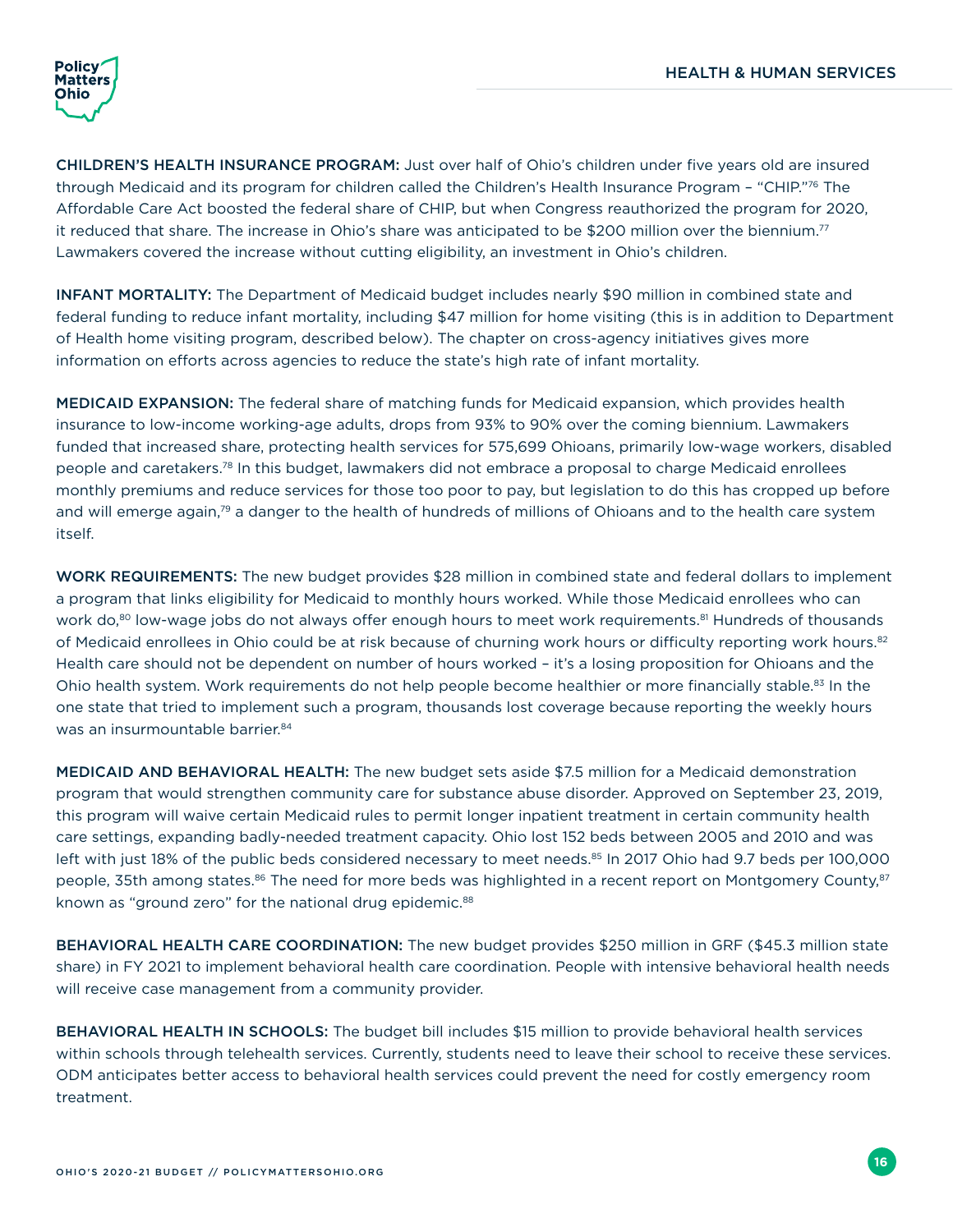<span id="page-20-0"></span>

PHARMACY BENEFIT MANAGEMENT: Investigative reporting uncovered profiteering by middlemen obtaining prescription drugs for Ohio's privatized Medicaid services.<sup>89</sup> There was considerable debate about solutions, and solutions were presented in the budget sent to the governor for signature, but he vetoed some of them. However, the budget did address fiscal problems in this area, providing \$270.6 million over the biennium to support modernization and improvement of the troubled program. In a September 19, 2019 presentation to the Joint Medicaid Oversight committee, Medicaid Director Maureen Corcoran outlined plans that included establishing a single pharmacy benefit manager and preferred drug list, measures to prevent conflicts of interest and new ways of obtaining specialty drugs, implementing a pharmacist appeals process, establishing an annual drug spending growth benchmark and direct manufacturer negotiations with the state to maximize supplemental rebates.<sup>90</sup> Changes were already underway, and a recent report indicates progress in reducing profiteering, but calls for further reform.91

#### **MENTAL HEALTH AND ADDICTION SERVICES**

The Ohio Department of Mental Health and Addiction Services (Ohio MHAS) manages a statewide network of care and recovery that includes 51 local behavioral health boards, six regional psychiatric hospitals with 1,065 beds<sup>92</sup> and over 600 community-based mental health and addiction service providers.<sup>93</sup>

In the new budget, lawmakers increased investment in state hospitals, prevention, wellness and recovery and local crisis response. The agency all-funds budget is boosted by \$355 million (25.9%) to \$1.7 billion. State-source GRF funds rise by nearly \$83 million (23% of the increase) to \$901 million or 52% of total funding. Federal funds increase by almost \$150 million with new grants to stem the drug epidemic.

Experts say drug addiction is a disease of despair, encompassing economic, social and physical elements.<sup>94</sup> Treatment infrastructure can help; lack of such infrastructure can hurt. Ohio's mental health and addiction services infrastructure has declined. Figure 10 shows the trend in GRF funding over the past 15 years, adjusted for inflation.

According to the Ohio Association for County Behavioral Health Authorities, lawmakers cut non-Medicaid funding for community mental health services by 70% between 2002 and 2012. Figure 10 shows GRF funding for mental health and addiction services falling off the cliff in 2013. By 2021 it will almost regain the 2012 level – but cuts in prior years are not restored.95 Two state psychiatric hospitals



were closed in 2008.<sup>96</sup> Supply of public beds today remains below need.<sup>97</sup> Seventy-eight percent of in-patient beds in the state psychiatric hospitals are used for people in the criminal justice system.<sup>98</sup>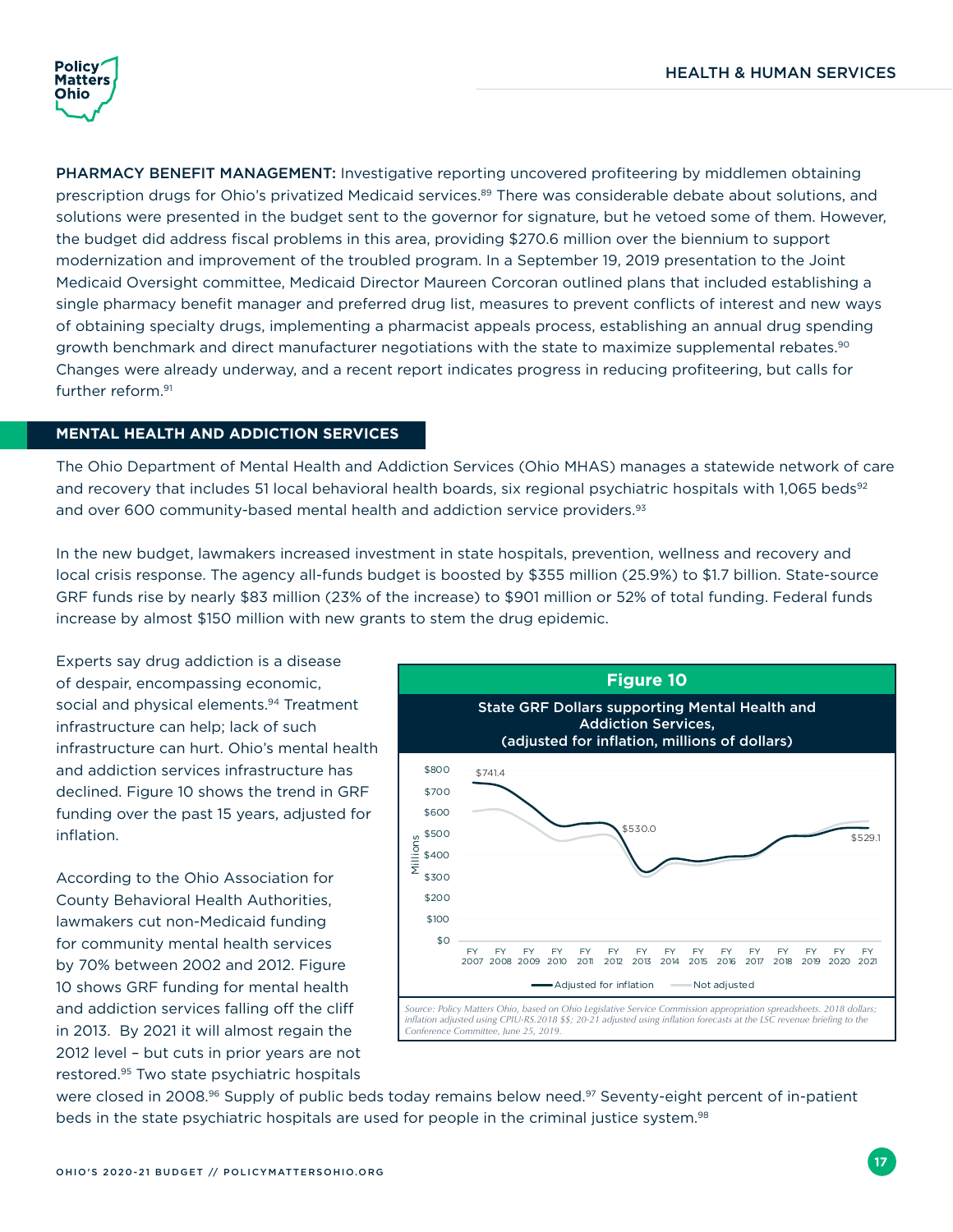

The 2014 expansion of Medicaid to low-income working adults has been essential to slowing drug deaths, providing \$1.1 billion in behavioral health treatment in 2018.<sup>99</sup> Yet both psychiatric hospital capacity and community mental health infrastructure have not been fully restored.

#### The list below highlights some of the bigger initiatives in the Ohio MHAS budget for 2020-21.

PSYCHIATRIC HOSPITALS: Lawmakers appropriated \$567 million in all-funds dollars for the psychiatric hospitals administered by Ohio MHAS, which serve as a safety net for Ohio's most challenging patients.100 This is an increase of \$55.5 million or 10.9%. This function is primarily funded by GRF dollars, which make up 83% of the total appropriation.

#### COMMUNITY MENTAL HEALTH:

Community and recovery funds in Ohio MHAS cover crisis intervention; hospital prescreening; counseling-psychotherapy; drug, alcohol, and gambling addiction treatment services; community support program services; diagnostic assessment; consultation and education; and residential housing. Within that category of services, the Continuum of Care line item (336421) funds local boards to meet locally determined needs. The item will provide \$166.9 million over the 2020-21 biennium, an increase of 14.4 million or 9.4% over the prior, two-year budget. The new dollars are to be used primarily to expand the Ohio Sobriety, Treatment, and Reducing Trauma (OhioSTART) program, which provides services to children (who have a parent with substance abuse) and parents toward their recovery. The program is currently in 34 counties and this funding increase will expand the program to another 30 counties.

### **THE DEPARTMENT OF MEDICAID REMAINS THE BEST TOOL IN THE TOOLBOX TO STEM THE DRUG EPIDEMIC**

The 2020-21 Medicaid budget supports many initiatives for behavioral health, including:

- Medicaid funds to catch up on payment of claims to behavioral health providers, a residual problem from the prior administration that drove some providers out of business.101
- \$250 million (\$45.3 million state share) in 2021 to implement behavioral health care coordination for those with intensive behavioral health needs;
- \$15 million to provide behavioral health services in schools through telehealth services, and
- \$18 million over the biennium to prevent parents from forced custody relinquishment to gain services for children with severe, multiple symptoms that may cut across agencies: Ohio MHAS, under the Family and Children First Council, will work with Medicaid to develop an action plan.
- \$7.5 million in state funds will set up a program that allows Medicaid patients to remain in certain community facilities for longer treatment stays, expanding the capacity for inpatient treatment.

The new initiatives and enhanced funding in the budget are important to restoring and strengthening the infrastructure around mental health and addiction treatment and in particular, supporting those in recovery. Recovery can take a long time, and a continuum of care through community mental health services will remain an important component of Ohio's health care system.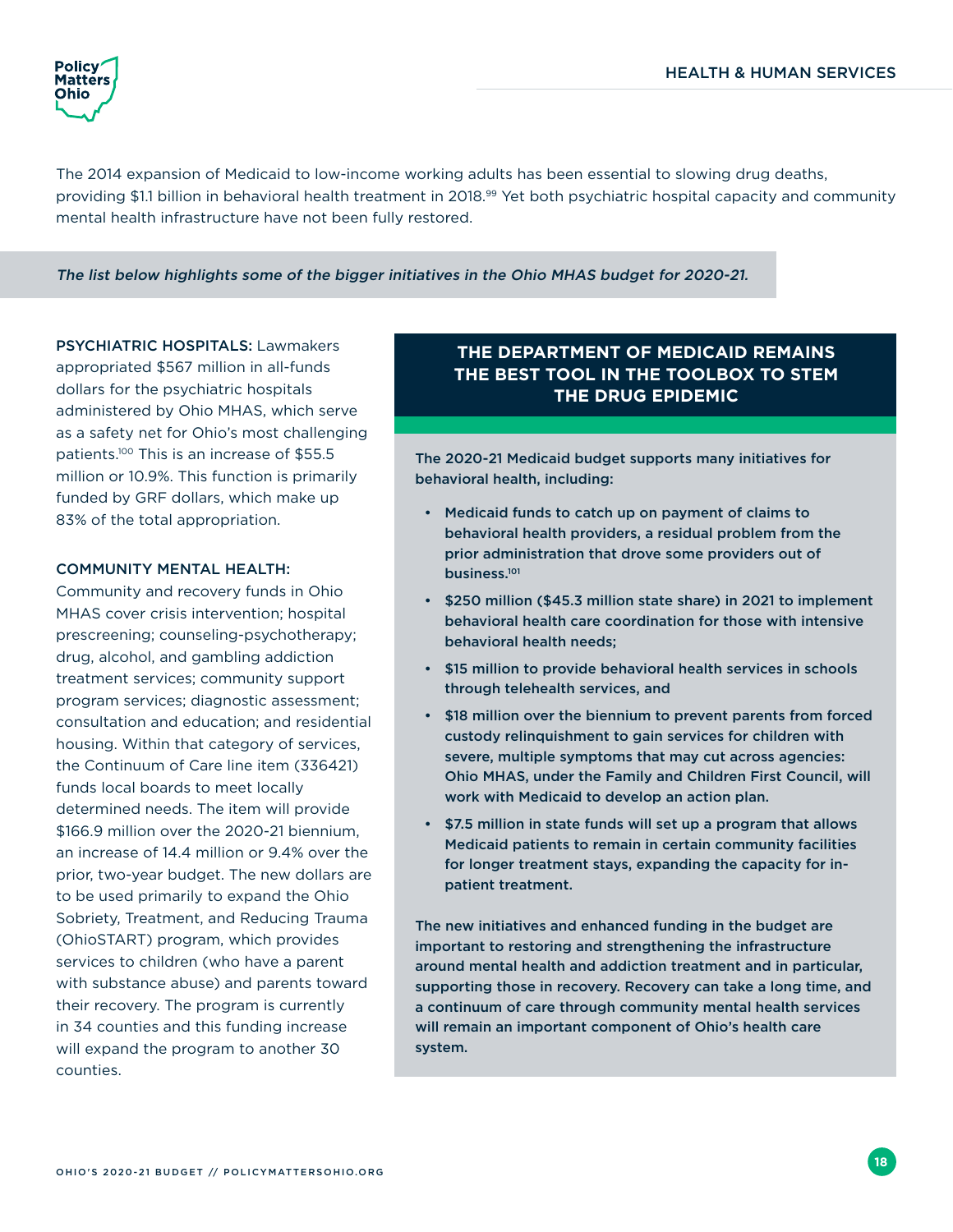

TREATMENT AND PREVENTION: \$72.2 million is appropriated for statewide treatment and prevention initiatives, including \$18 million to support K-12 prevention education initiatives in FY 2020, \$18 million to support prevention, treatment, and stigma reduction multi-media campaigns, and \$5 million to expand those trained in mental health first aid and to expand the number of law enforcement trained in de-escalation techniques.

FEDERAL GRANTS TO STEM THE OPIOID EPIDEMIC: Two federally funded grants (Opioid State Targeted Response and State Opioid Response) provide \$141.9 million to increase access to medication-assisted treatment and naloxone, provide training to improve crisis response, and develop job opportunities for people recovering from opioid addiction.

COMMUNITY JUSTICE: Lawmakers boost funding for the courts in the OMAS budget (line item 336422) by \$6.6 million (23.9%) to \$34.2 million. Elements of the Criminal Justice Innovation programs are merged into this funding stream. This line item, and others within the category, will use \$12 million for drug courts (down from \$16 million in 20181-9) and \$17.5 million for all specialized dockets (up from \$10 million in 2018-19). These specialized court functions help non-violent offenders remain in the community rather than going to jail.<sup>102</sup>

#### **OHIO DEPARTMENT OF HEALTH**

The mission of the Ohio Department of Health (DOH) is to protect and improve the health of Ohioans by preventing disease, promoting good health, and assuring access to quality health care. The all-funds budget for DOH over the 2020-21 biennium is \$1.4 billion, an 18.8% increase over the prior two-year budget period. The \$215 million increase includes \$64.8 million in state GRF dollars, 30% of the total agency increase.

Almost half (\$30 million or 45%) of the boost in state GRF funding will expand the "Help Me Grow" home visiting program, an evidence-based approach to lowering infant mortality. In addition, screening for breast and cervical cancer, important to lowering infant mortality,<sup>103</sup> is expanded to reach more women. The budget bill also expands DOH's role in recording and monitoring infant and maternal mortality. Cross-agency initiatives to reduce Ohio's high rate of infant mortality are presented in the section below on such initiatives.

Lawmakers added new provisions to address lead poisoning in children by stiffening legal regulation and providing \$5 million a year through tax credits for rehabilitation of lead-blighted properties. Two new line items were created for local property rehabilitation programs: \$150,000 for a Toledo program and \$2,000,000 for a Cleveland program. The section on cross-agency initiatives gives detail on funding to reduce lead poisoning.

#### **AGING**

Across all funds in the new biennium, the Ohio Department of Aging will get \$197.1 million, a boost of \$36 million (22.5% increase, not adjusted for inflation) compared to the prior budget period. State GRF dollars make up just 20.3% of the budget; these increase by \$10.9 million or 37.1% over the two years. The new budget boosts the Senior Community Services program, long-term care ombudsman program, personal care services and homedelivered meals.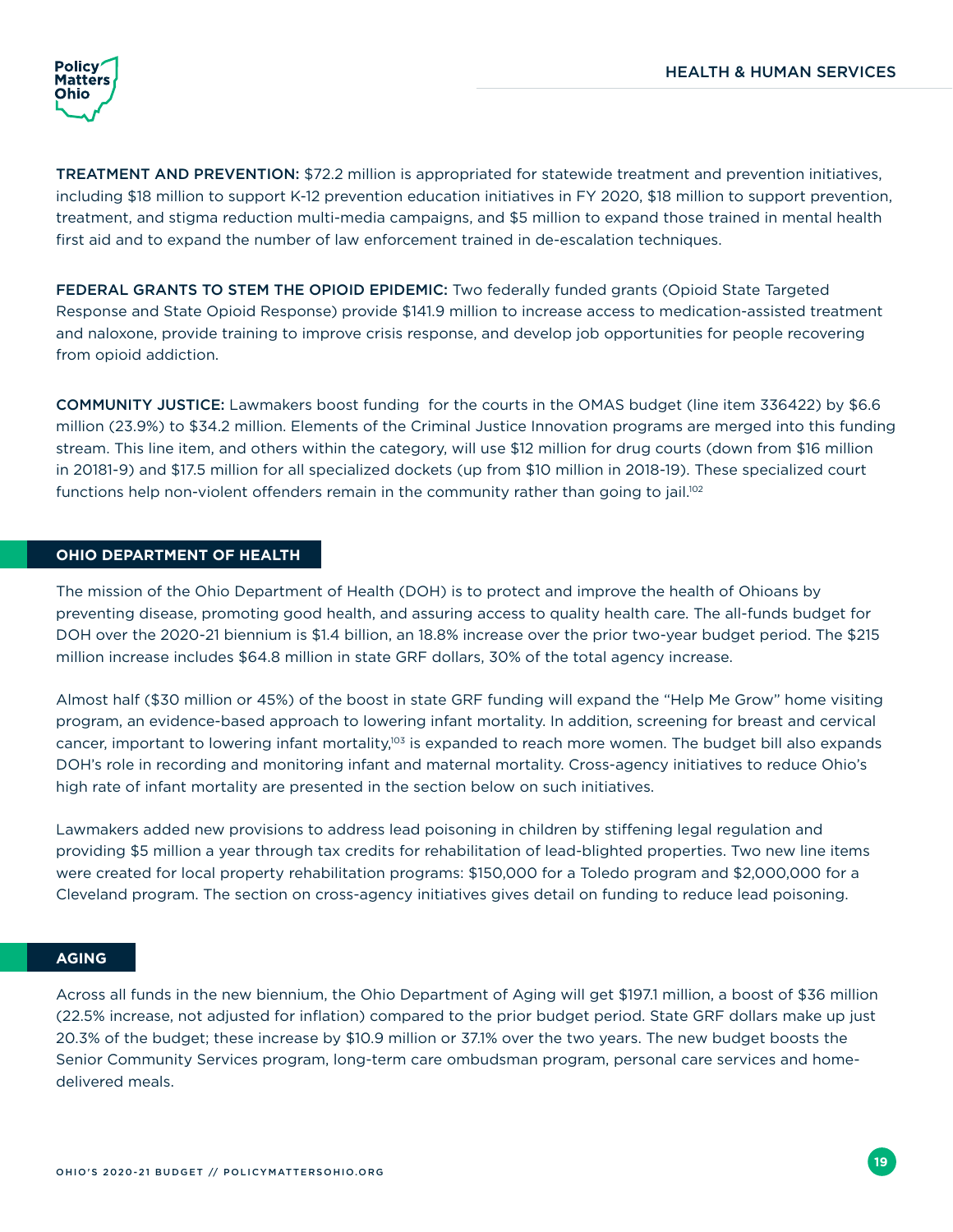<span id="page-23-0"></span>

New funds are helpful, but insufficient to restore years of program erosion and cuts. Figure 11 shows how the one program – the Senior Community Services Program - has eroded and even with the boost, remains 42% below the level of 2006 (adjusted for inflation).

The state encourages older people who need help with the activities of daily living to continue living at home, in the community, with help from home health workers, instead of going to a nursing home. The federal government has 'waived' certain Medicaid rules to facilitate this. When people live in the community they must feed and care for themselves. The Senior Community Services program can help them meet nutrition, transportation and other needs. Lawmakers have dramatically reduced the program even as the state has encouraged people to age at home.104



This year, there is an increase in the Senior Community Services program, but it is very broadly available, narrowly focused and for any one individual or family, provides a very small benefit. The \$2.8 million increase in the Senior Community Services program will fund expansion of the federal Senior Farmers Market Nutrition Program, which gives older Ohioans \$50 a year in vouchers for farmers market produce.105

As Ohio's population ages, more people want to stay in their homes, but there are barriers to getting the supports they need. Ohio's Medicaid reimbursement for home health care has been so low that services are inadequate in some places. Lawmakers agreed to increase reimbursement beginning in 2022, but the governor vetoed the provision. The administration has committed to providing some increase, but likely not for the full list of services in the vetoed budget language.<sup>106</sup>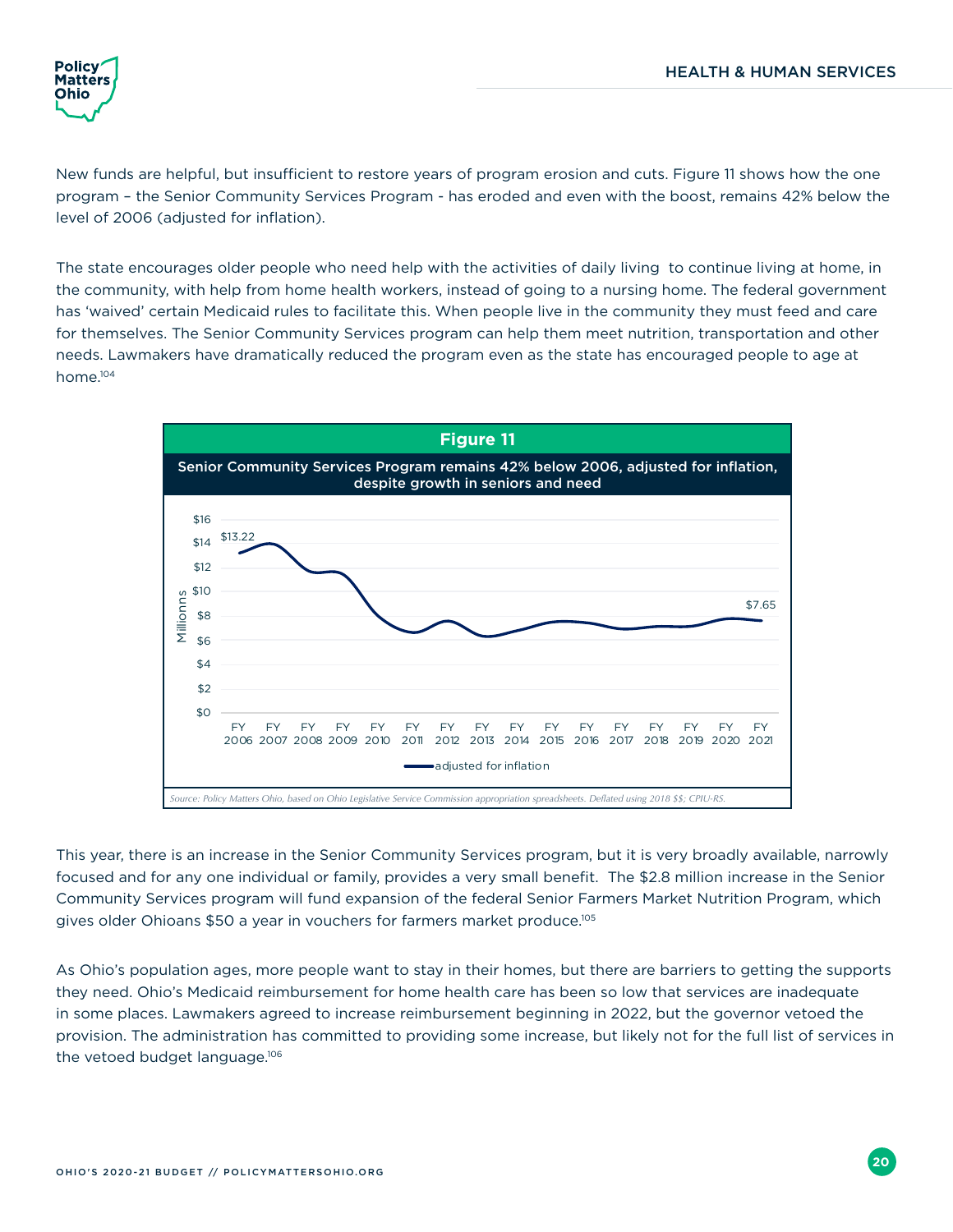#### **DEVELOPMENTAL DISABILITIES**

Total funding for the Ohio Department of Developmental Disabilities will be \$6.9 billion over 2020-21, an increase of \$1.2 billion or 20.8%. Most of that money is federal Medicaid funds. State GRF dollars account for \$1.5 billion of the total and increase by \$133 million (9.8%) compared to the prior budget period.

Ohio has been working to meet federal requirements that allow people with developmental disabilities to live in the community instead of institutions. The 2020-21 budget increases Medicaid funding to support more people in their own homes (with special permission from Medicaid, or a waiver of rules, to serve people in their home and community).

Because policymakers keep Medicaid reimbursement rates too low, home health care companies don't pay their workers enough. Therefore, the jobs don't attract the skilled medical professionals needed to do this vital work. Lawmakers appropriated money to boost their pay to \$12.82 per hour in 2020 and \$13.23 by the second half of 2021. The governor vetoed the provision. Getting reimbursement rates to a living wage remains a substantial, unmet need.107

#### **OPPORTUNITIES FOR OHIOANS WITH DISABILITIES**

This agency, formerly the Rehabilitation Services Commission, serves physically disabled people. It works with the federal Social Security system, processes applications for Social Security Disability status, and administers employment services in partnership with the federal vocational rehabilitation program. Total GRF funding for this agency rises by 16.1% over the prior, two-year budget to \$37.3 million in the 2020-21 budget. The all-funds budget of \$548.1 million rises by \$84.3 million or 18.2%; state GRF accounts for 6% of the increase.

In 2019 Ohio policymakers didn't appropriate enough matching funds to draw in an additional \$32 million in federal vocational rehabilitation dollars that could have provided employment services to people with a serious physical or mental health disability. Ohio left the most federal vocational rehabilitation dollars on the table of all states and territories.<sup>108</sup>

In the 2020-21 budget, lawmakers boosted the state's investment in vocational rehabilitation by \$2.9 million, which will bring in \$10.5 million in additional federal funds for employment services. Disability Rights Ohio estimates Ohio will continue to forgo federal vocational rehabilitation money, however, estimating the amount foregone will be \$25 million in 2020 and around \$20 million in 2021.<sup>109</sup> Employment services is a vitally important part of the continuum of care in recovery. Lawmakers should allocate the full match to better address the addiction crisis hurting so many Ohio families and communities.

#### **DEPARTMENT OF JOB AND FAMILY SERVICE**

This agency oversees programs that help struggling families, like food assistance and Temporary Assistance for Needy Families; it administers the unemployment insurance program. It provides work supports, including public child care and employment training programs. In many programs, operations are carried out in through county departments of job and family services. Total funding for the Ohio Department of Job and Family Services (ODJFS) will be \$7.4 billion over the two-year budget period, boosted by 22.5% (not adjusted for inflation). GRF in the budget rises by 21.3% over the prior, two-year budget to \$1.8 billion, accounting for less than a quarter of the overall increase in funding. A selection of new investments are highlighted below.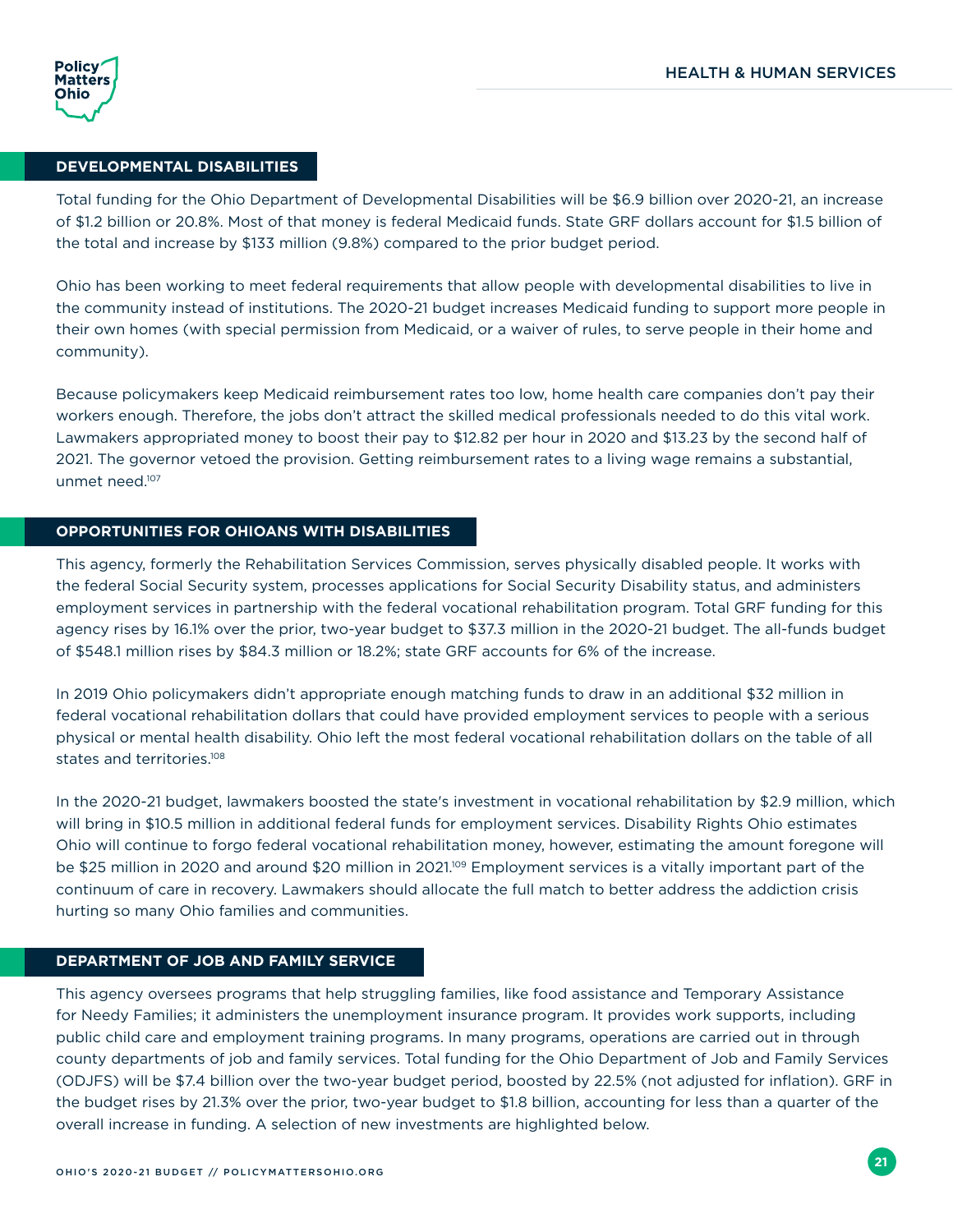

PROTECTIVE SERVICES: During the recession, lawmakers cut funding for child protective services, like many social services. Thereafter, they did not increase funding to cover inflation, which allowed the value of appropriated dollars to be eroded by inflation. Ohio's contribution of funding to this service has historically been the smallest among all the states: localities depended on property tax levies.<sup>110</sup> With the drug epidemic, need for child protective services soared.111 In this budget, lawmakers more than doubled the state's formula allocation to counties (from \$60 million to \$125 million per year) and overall added more than \$200 million over the biennium, an historic contribution to a critically important service.

While the new funding allows Ohio's counties to stabilize, it does not yet support the development of new infrastructure needed to take advantage of the system transformation opportunity presented by the federal Family First Prevention Services Act. Changes in federal law will allow flexibility in the use of funds for prevention. A similar but more flexible approach has been effective in 15 Ohio counties that took advantage of a waiver opportunity (Ashtabula, Portage, Lorain, Stark, Medina, Belmont, Muskingum, Richland, Crawford, Hardin, Clark, Green, Franklin, Fairfield, and Hamilton). However, the federal waiver under which these pilot programs operated expired on September 30. Those 15 counties have lost flexible funding: in some counties, this amounts to millions of dollars. Even the new state funding won't replace the losses in some places.112

Although the new state funding to respond to the drug epidemic was badly needed to stabilize a system in serious crisis, funding is now needed to build infrastructure to take advantage of the new federal program, to shore up programs where federal aid expired, and to increase the state's capacity for services and supports for families and caregivers.

KINSHIP CARE: Families that take in the children of relatives often do not know where to turn for help. This budget provides \$8.5 million to build a kinship care navigator program to help family members caring for relatives' children. In addition, \$30 million will be provided through the TANF block grant to help with a kinship childcare program.

ADULT PROTECTIVE SERVICE FUNDING was increased from \$2.7 million a year to \$4.2 million, split evenly among all counties. The increased funding is needed, but does not provide each county with enough for just one professional social worker.<sup>113</sup> Estimates of the annual number of elders at risk of abuse and neglect in Ohio range from 105,000 to 250,000; estimates of funding needed to provide adequate protection range from \$10 million to \$22 million a year.<sup>114</sup>

TEMPORARY ASSISTANCE TO NEEDY FAMILIES (TANF): TANF is a federal program that helps low-income parents earning less than 50% of poverty. Most TANF expenditures are allocated to: publicly funded child care, cash assistance payments to families, and to Ohio's 88 county Job and Family Service entities that administer supportive services. TANF replaced the eligibility-based "Aid to Families with Dependent Children" in 1996 as a federal block grant. Today the program helps far fewer people than it should: Nationally, less than a quarter of eligible families are helped.<sup>115</sup>

Ohio's TANF program is funded by an annual federal block grant of \$725.7 million. Because the TANF line item in the Department of Job and Family Services budget rises and falls from year to year, it appears there is variation in the federal funding, but that is not the case: it has not changed since 1996. In some years not all of the money is spent and is placed in savings, for use in later years.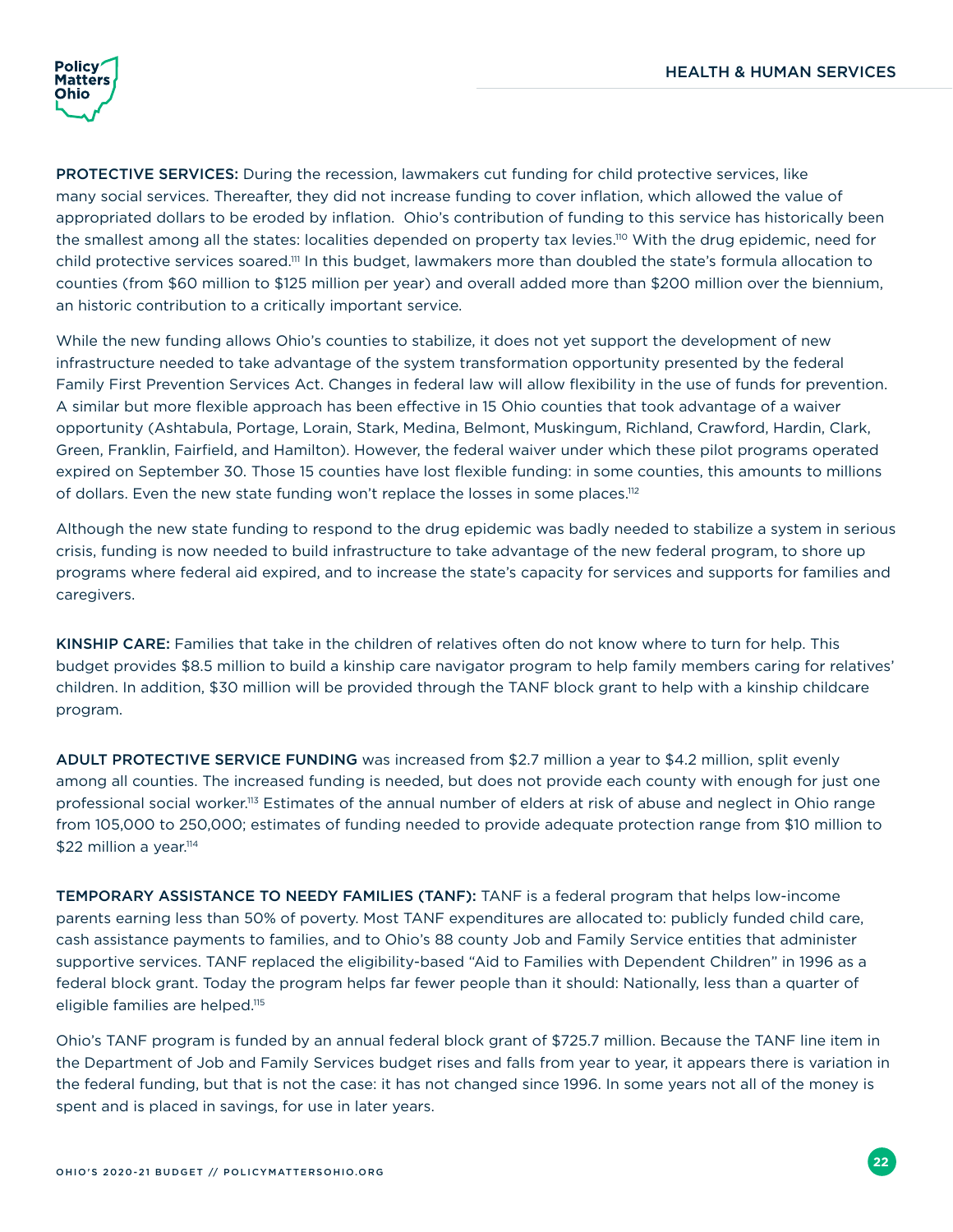<span id="page-26-0"></span>

Ohio's lawmakers appropriated \$2.1 billion for TANF over the next two years. Of that total, 86.2% is federal funds. The main TANF lines, for the block grant itself (agency line item 600689) and for the required state match, called "Maintenance of Effort" (agency line item 600410) will together expand by \$452.1 million (27.5%) as funds built up over the past decade are used up. All of the increase is in federal dollars. The expansion of funds will be used for public child care.

Ohio's poverty rate remains higher today than before the recession, but use of TANF dollars for cash assistance or onetime emergency assistance dropped



over the past decade.<sup>116</sup> Federally-mandated work requirements posed insurmountable barriers to many, who were dropped from the program because they were not able to satisfy the work requirement.117 Figure 12 shows TANF caseload plummeted – particularly for parents – while poverty remained high.

TANF is supposed to help families struggling to make ends meet, but the Kasich Administration allowed funds to build up in savings (referred to as a "sustainability fund" in one spreadsheet distributed during the budget discussion).118 TANF funds are meant to bring stability to low-income families in a crisis and to protect children. Funding should fully address these needs.

Advocates asked the legislature to increase the grant to families by \$100 a month, but they did not. More TANF funds should be used to reduce eviction and homelessness; and provide transportation,<sup>119</sup> meaningful job training, and meaningful work experience in areas with high unemployment. Ultimately, we need more sustainable revenue outside of the TANF program to expand access to housing, transportation, job training and childcare assistance.

PUBLICLY FUNDED CHILD CARE: Ohio served 118,000 children through the public child care program in August 2018, the last month for which there is an unduplicated count.120 Families with income below 130% of the federal poverty level (about \$27,000 for a family of three) are accepted into the public child care program. Only two states, Michigan and Indiana, make it harder to get public child care aid than Ohio.<sup>121</sup>

Initial eligibility for public child care should be set at 200% of poverty to make child care affordable for more working families. This would also support early learning by aligning childcare eligibility with of the state's public preschool program. While Governor DeWine pledged to raise initial childcare eligibility from 130% to 150% of the federal poverty level in his campaign, policymakers failed to allocate funds to support this goal in the two-year state budget. It remains a stated priority of the Administration.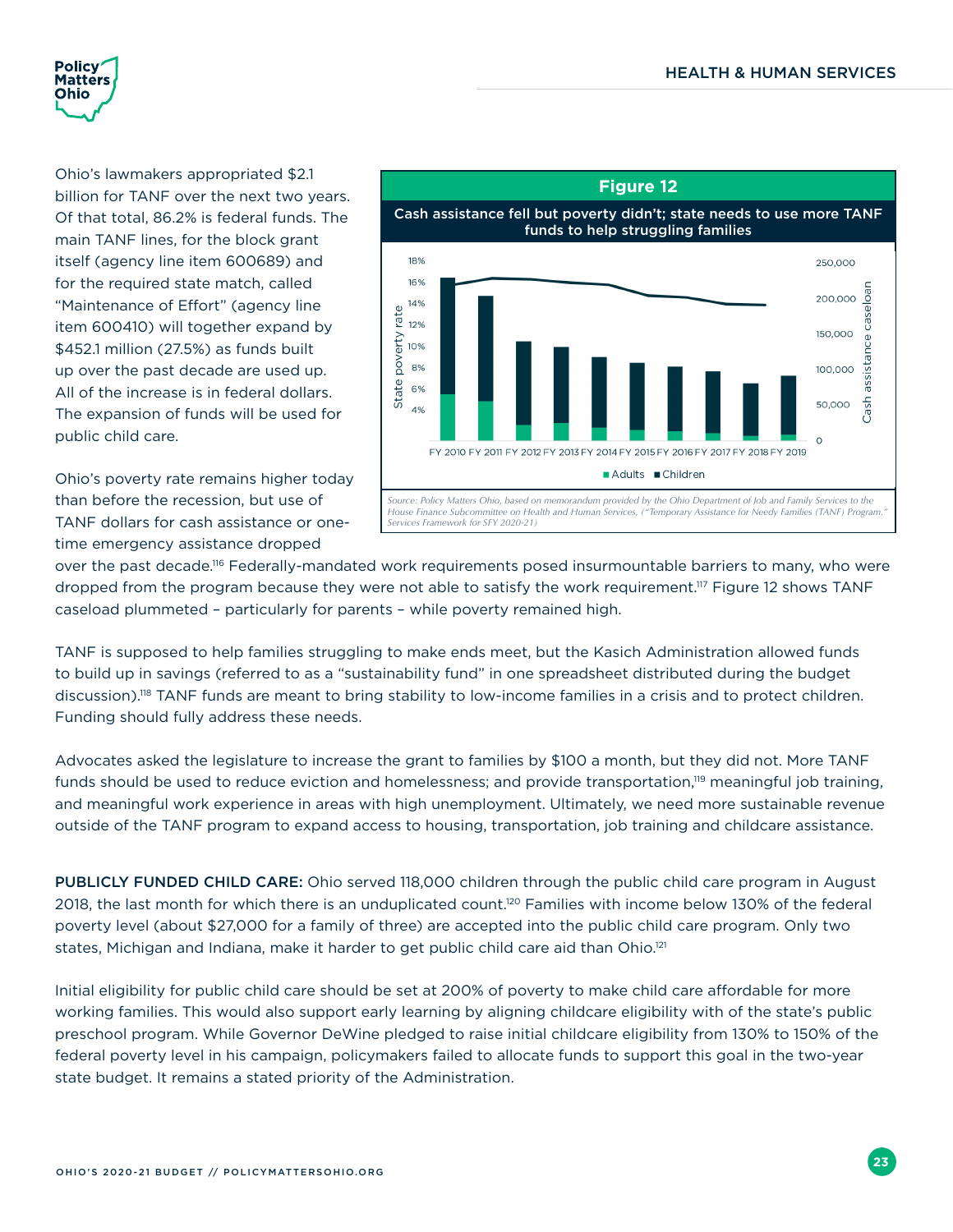<span id="page-27-0"></span>

Nevertheless, policymakers took steps to improve child care quality by increasing payments to public providers who meet certain benchmarks. Progress is measured through the Step Up To Quality (SUTQ) program, a five–star quality rating system administered by the Ohio Department of Education and the Ohio Department of Job and Family Services that aims to ensure children become kindergarten-ready by early care quality.

The budget increases funding for public child care by \$431.7 million

|                                                                                               |           |                                                       | Table 2    |            |         |          |  |  |
|-----------------------------------------------------------------------------------------------|-----------|-------------------------------------------------------|------------|------------|---------|----------|--|--|
| Publicly funded childcare appropriations (millions of dollars, not adjusted<br>for inflation) |           |                                                       |            |            |         |          |  |  |
| Agency                                                                                        | Line item | Program source and<br>name                            | FY 2018-19 | FY 2020-21 | Change  | % change |  |  |
| <b>JFS</b>                                                                                    | 600617    | Federal - Childcare &<br>Development block grant      | \$515.8    | \$663.2    | \$147.4 | 28.6%    |  |  |
| JFS.                                                                                          | 600689    | Federal - TANF block<br>grant*                        | \$443.8    | \$717.3    | \$273.5 | 61.6%    |  |  |
| <b>JFS</b>                                                                                    | 600413    | <b>GRF</b> - State Childcare<br>Maintenance of Effort | \$166.8    | \$166.9    | \$0.1   | 0.1%     |  |  |
| <b>JFS</b>                                                                                    | 600535    | GRF - Early Care &<br>Education                       | \$281.9    | \$282.6    | \$0.6   | 0.2%     |  |  |
| <b>JFS</b>                                                                                    | 600555    | <b>GRF - Quality</b><br>Infrastructure Grants         | \$0.0      | \$10.0     | \$10.0  | 100.0%   |  |  |
|                                                                                               |           | Total                                                 | \$1,408.4  | \$1,840.0  | \$431.7 | 30.7%    |  |  |

Source: Policy Matters Ohio, based on agency line items provided by the Ohio Legislative Service Commission appropriations<br>spreadsheet for the 2020-21 budget (with 2019 actuals). \*Note: TANF figure for public childcare (6 *"Temporary Assistance for Needy Families (TANF) Program Services Framework for SFY 2020-21," A memorandum prepared by the Ohio Department of Job and Family Services and provided to the House Finance Subcommittee on Health and Human Services, April 2019.* 

over the 2020-21 biennium (Table 2). All of the increase in funding for the state child care program is from federal sources to support the SUTQ mandates and much-needed increases in child care provider funding. State dollars are used in line item 600555, which provides \$10 million in one-time grant funds to help providers participate in SUTQ and improve quality.

The increase in TANF funding for public child care is needed for provider reimbursement, but TANF is an unsustainable source. The TANF savings that allow the increase are projected to run out after 2022.122 Figure 13 highlights how the TANF 'surplus' boosts funding for child care between fiscal year 2020 and 2022. When the projected surplus runs out in 2022, overall spending for publicly funded child care in TANF decreases.

Legislators need to find a sustainable source of state funding to both support sufficient child care payments and raise initial eligibility to 200% of the federal poverty level to make care affordable for more families. Years of under-investment require substantial investment now.

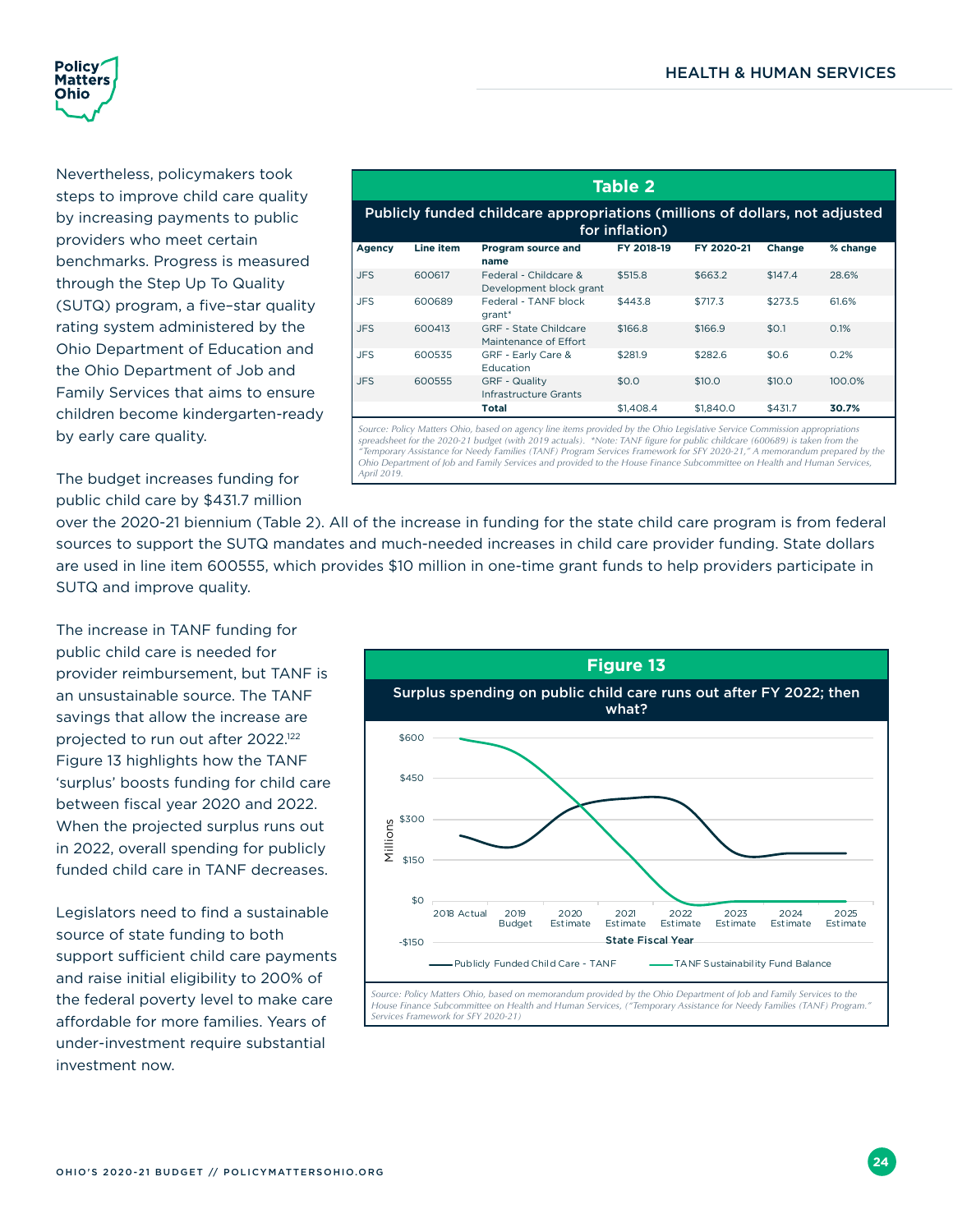<span id="page-28-0"></span>

### **Local Government**

Ohio's state and local governments are intertwined through services and funding. The state provides funding for services that local governments deliver, including many health and human services. The state provided revenue sharing so localities could meet their own, diverse needs.

Over the past eight years, state policymakers cut revenues sharing in half. They eliminated the tangible personal property tax but provided reimbursement for revenue loss; these reimbursements were phased out. They abolished the estate tax. Motor fuel taxes shrank and casino revenues did not grow enough to replace the losses. By the end of 2021, local governments will be getting \$1.3 billion a year less - adjusted for inflation – than they got in 2011, the last budget year before the cuts started in the budget for 2012-13. Figure 14 gives a visual representation of the cuts.

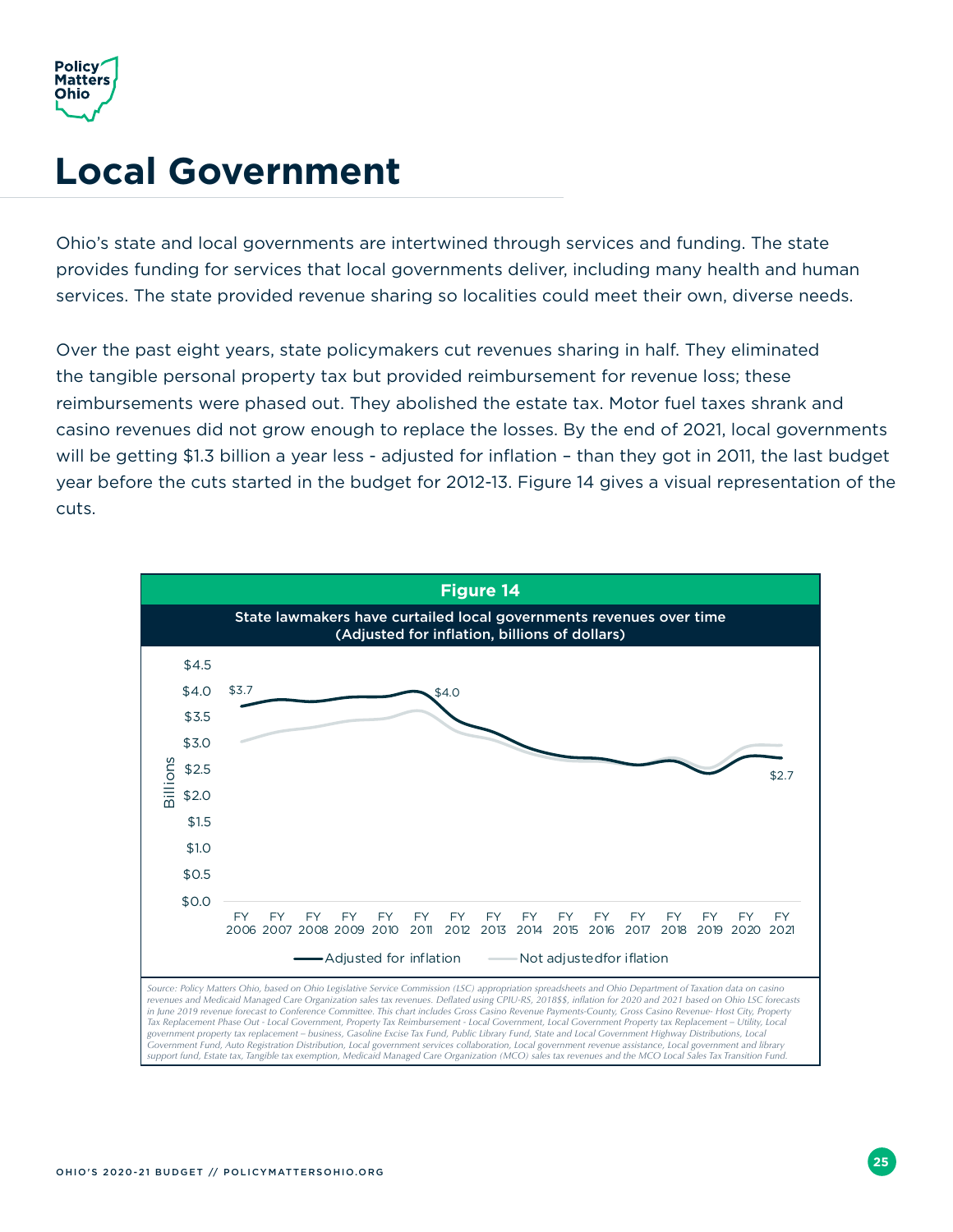<span id="page-29-0"></span>

The 2020-21 budget helps many local governments, especially smaller and rural ones. Across non-program sources, local governments – counties, municipalities, levies and townships – gain \$633 million (12%) compared to 2018-19. The biggest increase is in gas tax revenue, from the Transportation budget. Table 3 compares local government funds provided by the state to localities in the 2020-21 budget compared to the prior, twoyear budget period.

| Table 3                                                                                                                                                                                                                          |                          |                         |                         |                          |                           |                        |                      |
|----------------------------------------------------------------------------------------------------------------------------------------------------------------------------------------------------------------------------------|--------------------------|-------------------------|-------------------------|--------------------------|---------------------------|------------------------|----------------------|
| Gas tax boosts revenues for local governments, 2020-21 budget period<br>(Millions of dollars; not adjusted for inflation)                                                                                                        |                          |                         |                         |                          |                           |                        |                      |
| 2019<br>Incomes                                                                                                                                                                                                                  | Lowest<br>20%            | Second<br>20%           | <b>Middle</b><br>20%    | Fourth<br>20%            | <b>Next 15%</b>           | Next 4%                | Top 1%               |
| Income<br>Range                                                                                                                                                                                                                  | Less<br>than<br>\$24,000 | $$24,000 -$<br>\$42,000 | $$42,000 -$<br>\$63,000 | $$63,000 -$<br>\$101,000 | $$101,000 -$<br>\$208,000 | \$208,000<br>\$496,000 | \$496,000<br>or more |
| Tax<br>Change as<br>% Total of<br>Income                                                                                                                                                                                         | $+0.25%$                 | $+0.23%$                | $+0.19%$                | $+0.15%$                 | $+0.11%$                  | $+0.06%$               | $+0.03%$             |
| Average<br>Tax<br>Change                                                                                                                                                                                                         | $+ $35$                  | $+ $75$                 | $+ $98$                 | $+ $120$                 | $+ $146$                  | $+ $168$               | +\$368               |
| Share of<br>In-State<br>Tax<br>Increase                                                                                                                                                                                          | $+7%$                    | $+15%$                  | $+20%$                  | $+25%$                   | $+22%$                    | $+7%$                  | $+4%$                |
| Source: Policy Matters Ohio, based on Ohio Legislative Service Commission (LSC) appropriation spreadsheets and Ohio Department of<br>Taxation data on casino revenues and Medicaid Managed Care Organization sales tax revenues. |                          |                         |                         |                          |                           |                        |                      |

Many policy changes and changes in program funding affected local governments in the new budget. A few are highlighted below.

#### **MEDICAID LOCAL SALES TAX**

A Medicaid provider tax known as the Managed Care Organization (MCO) tax was placed in the base of the sales tax in 2009 and distributed to counties based on residence of Medicaid enrollee. The state moved this tax to the base of the insurance tax in 2018. The change left counties, and transit agencies that levied a sales tax, with an annual loss of millions of dollars. The state provided replacement funds in the budget for 2018-19 at a level comparable level to annual MCO tax revenues state-wide. Lawmakers gave extra funds to some counties and transit agencies with the least capacity to replace lost revenues from local sales or property taxes. The transition fund was not renewed in the budget for 2020-21.

#### **TRANSPORTATION-RELATED FUNDING**

House Bill 62, the transportation budget, boosted the gas tax by 10.5 cents per gallon for gasoline and 19 cents per gallon for diesel, which will substantially increase revenues in the Gasoline Excise Tax Fund for local governments.<sup>123</sup> The new revenues are restricted: per ongoing state policy, they can only be used on roads, bridges and related expenditures.

In some smaller counties, this boost makes up for the loss of the MCO tax, although there is a loss in flexibility. In big cities and urban counties, increased gas tax revenue will provide millions of dollars, but does not begin to make up for losses over time. In Cleveland, for example, the additional \$5.8 million the city gets because of the new gas tax rates is helpful but does not make up for the \$25 million loss over the decade.<sup>124</sup>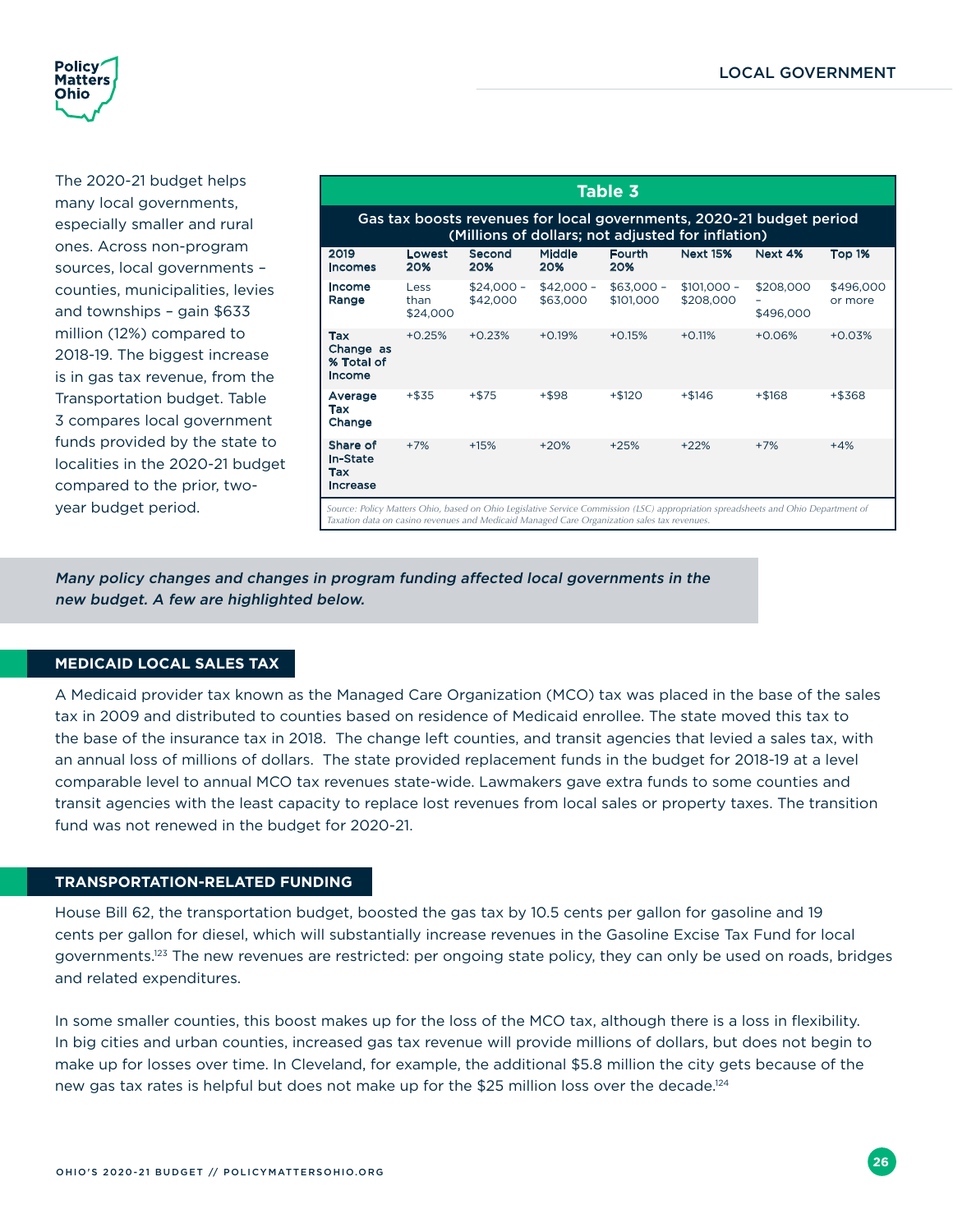

#### **NEW LOCAL TAX AUTHORITY**

At the same time that local revenue sources were eliminated and state cuts made, lawmakers made it easier for locals to raise taxes in other ways, by allowing smaller increments of sales taxes to be imposed and broadening the uses of sales tax funds. This illustrates how income tax cuts and slashed state revenue sharing has been replaced in part by increases in local taxes which, like the sales tax, tend to weigh the most heavily on people of low income.

#### **LOCAL GOVERNMENT FUND (LGF) AND PUBLIC LIBRARY FUND (PLF)**

The share of state revenue dedicated to these revenue sharing lines rises by .02 percentage points in each of these funds, which boosts state aid by \$10 million over the biennium to the Local Government Fund and \$10 million to the Public Library Fund.

Separately from legislative action, state revenues that are shared through the LGF and the PLF have grown overall, so the LGF rises by \$94 million during the 2020-21 budget period compared to the prior biennium, and PLF by \$64 million.

#### **COUNTIES WELCOME INCREASED FUNDS FOR SERVICES**

In Ohio, children's services are largely funded at the local level, but the drug epidemic boosted needs which strained local budgets. The boost in state funding of public children services agencies, which is doubled to \$200,000 for each county annually, will help.<sup>125</sup>

Lawmakers also increased funding for indigent legal defense, which is legal representation for people accused of a crime who cannot afford a lawyer. State and local government share this cost.<sup>126</sup> The state and counties ostensibly split the cost, but counties pointed out that there were years that the state did not pay its fair share, straining county budgets. According to 2019-20 the legislative platform of the County Commissioners' Association of Ohio, the state reimbursement rate to counties has averaged 35% over the last 10 years. $127$ 

The new budget bill for 2020-21 increases reimbursement to counties by \$152 million over the two-year budget period, a 248% increase that boosts funding for this service from about \$31 million a year in the last budget to \$125 million in 2021.

#### **MORE AND EXTENDED TAX BREAKS AND TAX ABATEMENTS**

Were authorized for local governments, including exclusion of certain "top hat" retirement plans from the municipal income tax and expansion of property tax breaks. Other changes included expanded tax abatements for arenas and convention centers in certain counties and allowing tax increment financing (TIF) to be extended to 30 years instead of 15 in certain instances. The governor vetoed one tax break for undeveloped, subdivided residential land that could have cost local governments millions.<sup>128</sup>

Ohio localities have turned to 'bootstrap' strategies like increased TIFs and other tax incentives in the face of state cuts and other revenue loss. Yet tax incentives at the state and local level sap funds for critical public services like good schools, clean water, and safe streets, and are often used to attract profitable, even multinational firms at the expense of local residents and existing businesses.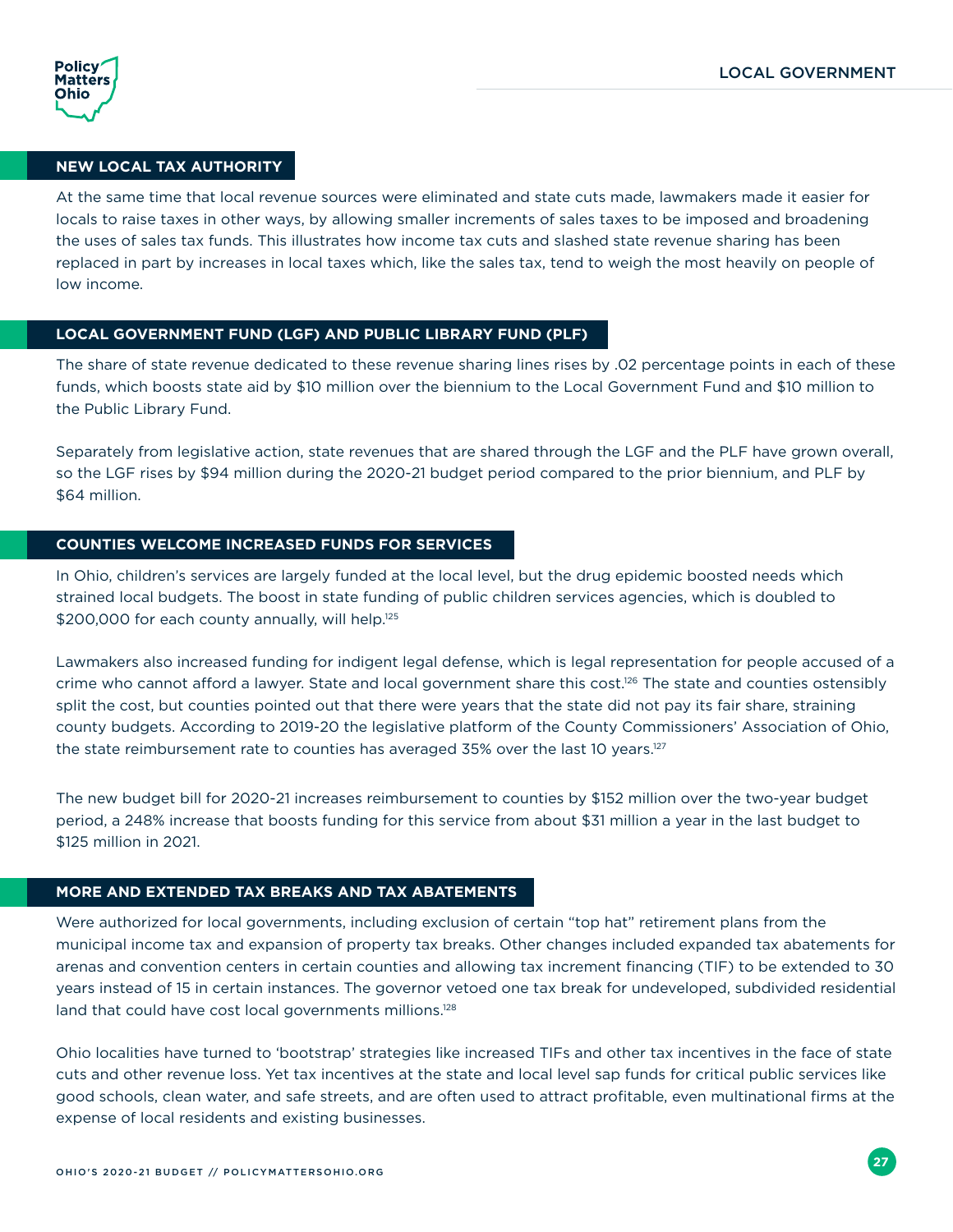<span id="page-31-0"></span>

## **Public Transit**

Ohio underinvests in public transit and has done so for decades, routinely spending less than 1% of its multi-billion-dollar transportation budget on public transit. The state's share increased to about 1.6% of Ohio's \$8.5 billion biennial transportation budget for 2020 and 2021, a step in the right direction, but an amount that is still less than half of the \$150 million per year recommended by the Ohio Department of Transportation's in its 2015 Statewide Transit Needs Study.<sup>129</sup>

In the transportation budget for 2020-21, lawmakers approved GRF expenditure of \$70 million a year (\$140 million over the two-year budget period.) This amount is nearly double previous state allocations for public transit. Eight transit agencies, including some of the state's largest systems, relied on a local sales tax, and faced loss of millions when the state took the Medicaid Managed Care Organization tax (MCO tax) out of the sales tax base. The new allotment replaces this loss on a state-wide basis.<sup>130</sup>



Figure 15 illustrates the changes state actions have imposed on public transit, including the change to the MCO tax.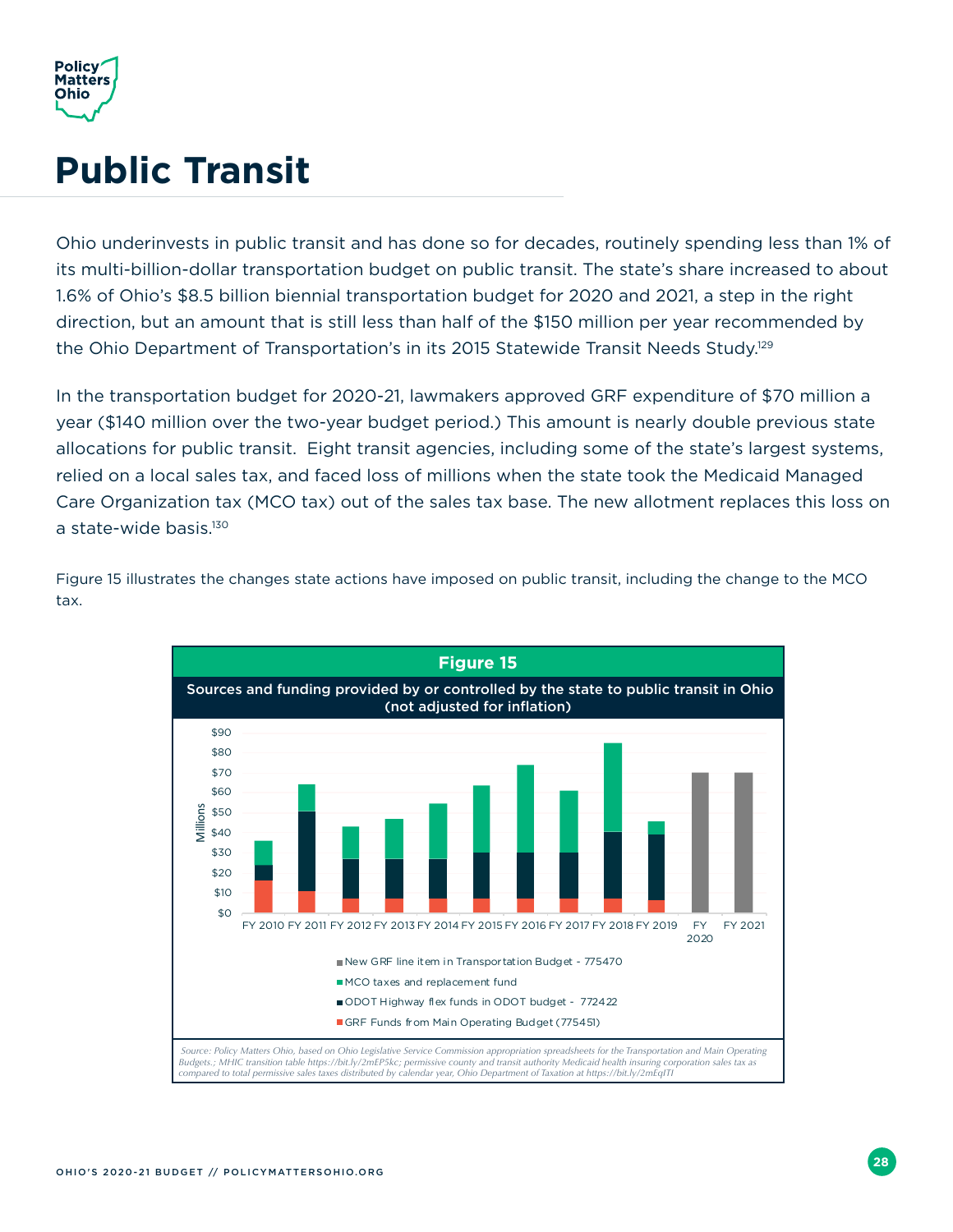

The loss of the MCO revenue was concentrated in just eight public transit agencies with a sales tax Some will struggle more than others. Cleveland's Regional Transit Authority (RTA) estimated they would lose \$20 million per year from elimination of the MCO tax. The state provided RTA \$28.3 million in one-time aid for the transition during 2018,<sup>131</sup> but that aid has ended. This past summer Cleveland residents considered two alternatives for the thinly-stretched public transit system: one with wide-spread service served no more than once an hour, and one with skeletal service, which buses serve at 15 minute intervals.<sup>132</sup>

The Federal Reserve Bank of Cleveland emphasized the importance of public transit, especially to a city like Cleveland, with a high share of residents who live in poverty:

Research finds that poor job accessibility tends to significantly increase the duration of joblessness among lower-paid displaced workers, especially for minorities, females, and the elderly. Longer commute distances have also been found to negatively impact the economic mobility of low-income households from one generation to the next, a finding that resonates here in northeast Ohio, which has among the lowest upward-mobility rates in the country. For many workers who rely on public transportation to get to work, then, buses and trains connect them not only to a job, but also to a livelihood—and play a role in positioning these workers and their children for future success in life.<sup>133</sup>

The same report noted that the Brookings Institute found Cleveland's metropolitan area experienced the largest drop (27%) in the number of jobs near the average resident from 2000 to 2012 among the 96 largest metropolitan statistical areas (MSAs) in the United States, highlighting the vitally important role of public transit in getting people to far-flung employment opportunities. Their study found this hurts workers and employers alike. Findings included: 134

- Jobs are the least accessible for workers with only a high school degree and for positions that pay less than \$1,250/month.
- Half of Northeast Ohio's top 10 employment centers have access to just 15% or less of the regional workforce.

Public transit is an important work support. In Ohio, six of the 10 most common occupations pay too little to eliminate the need for food assistance for a family of three.<sup>135</sup> Working people who struggle to afford food likely struggle to pay for a car. As Ohioans age, public transit is important for getting to doctor's appointments and staying independent. In 2015, public transit across Ohio provided 115 million rides, but failed to meet market demand by 37.5 million rides. People in rural areas are especially harmed: There are 27 counties in Ohio without any transit service. An estimated one million rural Ohioans would be helped by expanding public transit into rural communities.136 The state could play a critical role in strengthening families, the economy and opportunity for residents with stronger support of public transit.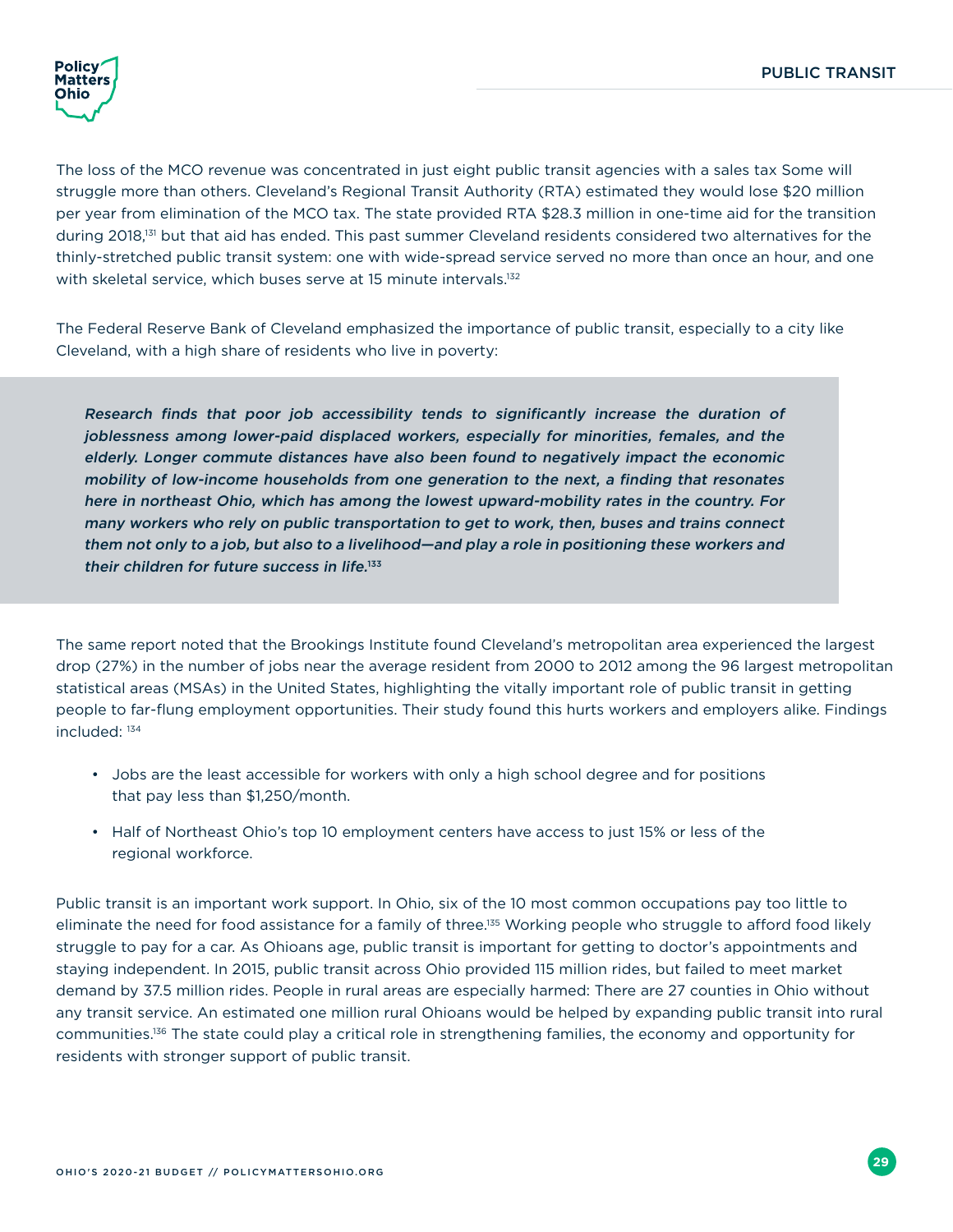

Public transit is served by agencies and funding streams across state government. The Ohio Department of Transportation's 2015 Transit Needs Study identified roughly \$250 million in annual transportation services currently provided by individual agencies in silos across state government.137 For instance, the Department of Medicaid funds Non-Emergency Medical Transportation for Medicaid patients to get to medical appointments. Other transportation services are provided through a number of agencies including serving our aging population, people with development disabilities, veterans, victims of domestic violence and more. By pooling these funds at the state or regional level, and contracting with Ohio's public transit systems to provide these services, Ohio can take a more holistic approach to meeting Ohio's transportation needs.

The Kasich Administration started a process to align the various individual agency transportation services and funding with Ohio's public transit system. Prior to the next budget season, the new administration should continue the work of aligning individual agency transportation services and funding with Ohio's public transit system.

The state budget needs to fund far greater transportation equity.<sup>138</sup> The federal government has long held a policy for an 80/20 split in funding between highways and public transportation (80% highways, 20% public transit).139 In actuality, federal allocations for public transit come up a little short, with FY2017 federal transit funding securing 17.4% of total federal transportation funds.<sup>140</sup> Ohio should mirror this policy. At the very least, the State of Ohio should follow the recommendations made in its own study of public transit needs.

In 2015, the statewide public transit study<sup>141</sup> recommended the following steps to reach 2025 funding needs; these recommendations have yet to be adopted:

- Establish a statewide dedicated funding source for transit to ensure consistent and appropriate funding for the 61 transit systems. A dedicated source is essential to allow transit agencies to restore the fleet and make long-range plans for services and investment.
- Use more highway flex funds to support public transit. The state should flex at least \$50 million annually in flexible Federal Highway Administration.
- Have the state contribute 10% of costs for total public transit needs. This sum was \$120 million in 2015, and rises annually to \$185 million in transit a year by 2025.

Ohio needs a more a sustainable, equitable and environmentally-friendly transportation system that includes not only roads and highways, but also a complete network of public transportation, and bikeable, walkable streets.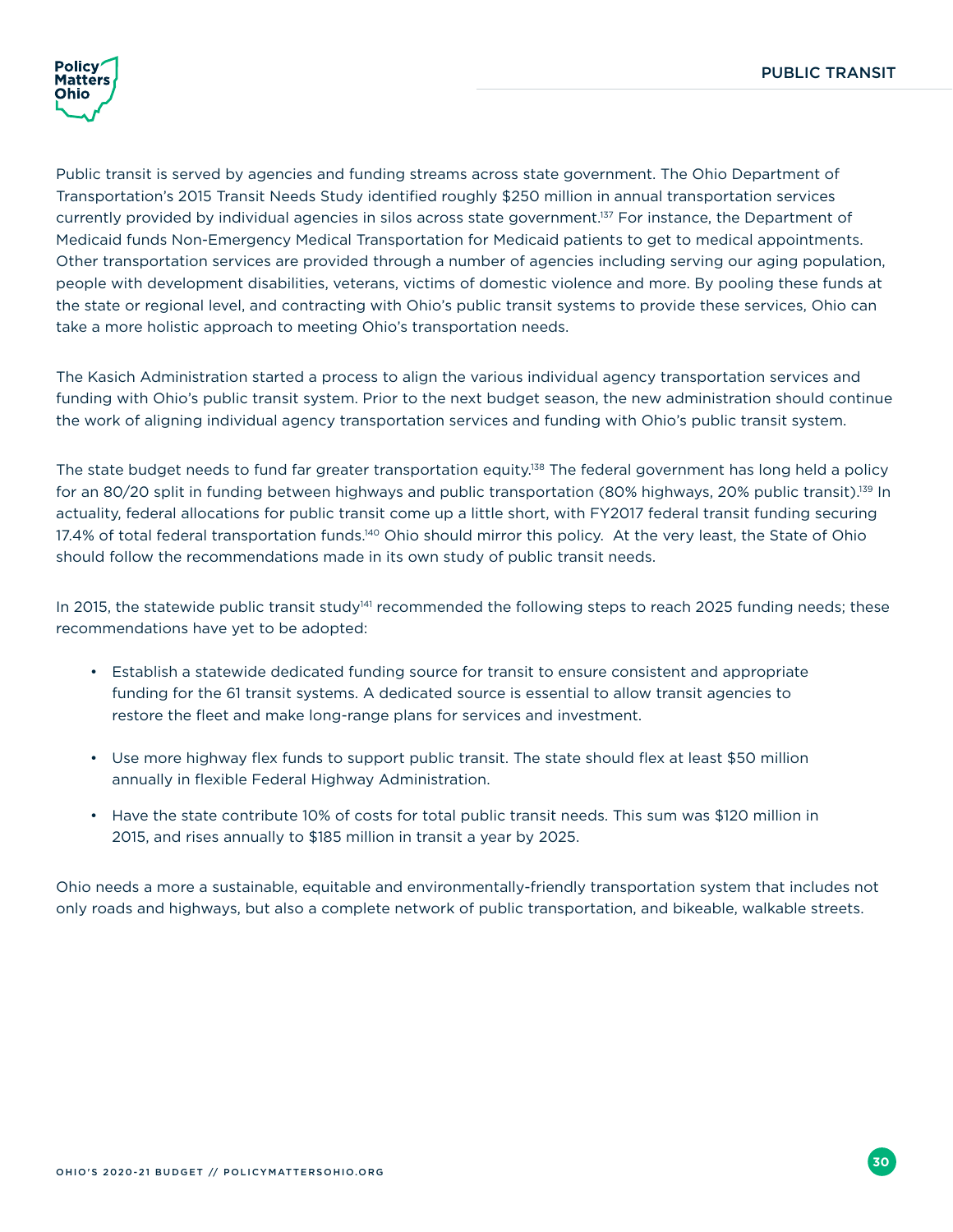<span id="page-34-0"></span>

### **Corrections**

#### **OHIO DEPARTMENT OF REHABILITATION AND CORRECTIONS**

Ohio's prison population increased by threefold since 1980 – mostly in response to tough on crime policies during the War on Drugs. Increased incarceration has not made Ohioans safer or our communities stronger. The state has one of the highest overdose rates in the nation, even though nearly 50,000 people are in prison. People with felonies on their records are blocked from good paying jobs by laws and administrative rules. These barriers have cost the state \$3.4 billion in lost wages.142 Policies that reduce the prison population could redirect resources towards programs that help reduce crime like treatment, counseling, public education and more.

The budget for the Ohio Department of Rehabilitation and Corrections (DRC) will be \$3.9 billion over the fiscal year 2020-21 budget period. This is an increase of \$255.8 million, 7% over the prior two-year budget. Slightly more than 96% of the DRC budget is from the General Revenue Fund (GRF), and so is the budget increase.

Ohio's prisons held 49,031 inmates in June of 2019; at least 11,000 over capacity, according to the American Civil Liberties Union of Ohio.143 The 132nd General Assembly considered 137 bills – 12% of all bills introduced – that contained provisions to send more people to prison or jail. Of those 137 bills, 22 became law.144

DRC appropriations are expected to pay for approximately 12,462 full-time equivalent staff, which includes the addition of 232 FTE staff over the next two years.145 After dropping to a low of 6,279 corrections officers in 2013, an inmate/CO ratio of 7.2:1, that number has inched up to 6,618 in 2019 for a ratio of 6.7:1.146 Barring a dramatic reduction in the state's prison population, which is not a stated priority of Ohio policymakers, increasing staffing is necessary to ensure a safer prison system.

More than two-thirds of the increase (\$160 million) goes to institutional operations, the majority of which pays for wages, benefits and related costs. In addition, education services will keep up with inflation with a 4.6% increase (inflation is projected to be 4.5% over the biennium) and Institution Medical Services increases modestly by \$31 million (6.2%).

The DRC budget moves the state's criminal justice system in the right direction by increasing funding for alternatives to incarceration, highlighted below:

FUNDING FOR COMMUNITY RESIDENTIAL PROGRAMS, distributed as grants to counties for facilities to divert people from prisons, will get an additional \$10.8 million, (up 6.9% over current funding). The budget earmarks approximately \$3 million each year to support staff retention at these residential facilities. In 2018, the 2,680 beds in 18 facilities were used in the diversion of approximately 7,700 people.

COMMUNITY NONRESIDENTIAL PROGRAMS will get a boost of \$16.4 million (15.6%) that will go to counties to operate supervision and community sanctions programming in lieu of prison or jail for those convicted of felony offenses.

PAROLE AND COMMUNITY OPERATIONS will get a boost of \$10 million (6.1%) to support release and community supervision services, community sanctions assistance and victim services, and the Adult Parole Authority. The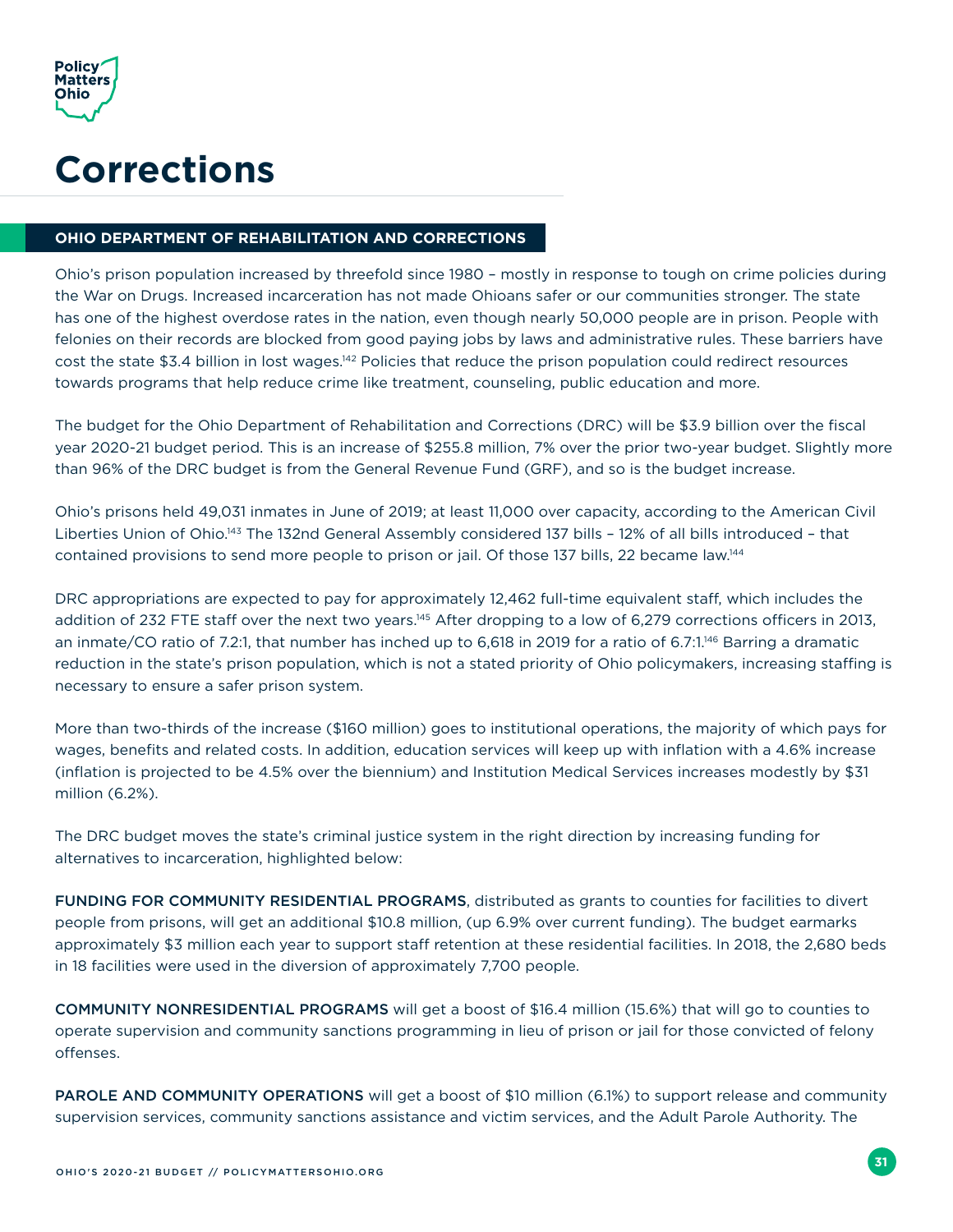

Senate added an earmark of \$250,000 in each fiscal year to provide grants to at least one nonprofit reentry program that meets certain criteria, an addition that remains in the final budget.

HALFWAY HOUSES: Funding in the 2020-21 budget grows by \$11.7 million (8.8%) for halfway houses, which work with people released from state prisons, referred by courts of common pleas or sanctioned because of a parole violation, providing services like drug and alcohol treatment, electronic monitoring and job placement.

Overall, this biennial budget increases funding for DRC, a move toward meeting the needs of an overburdened system. In the long run, however, the goal should be to decrease the agency's budget as policy changes address the urgent problem of over-incarceration.<sup>147</sup>

#### **DEPARTMENT OF YOUTH SERVICES**

The budget of the Department of Youth Services (DYS), which provides services for youth in the juvenile justice system, will be \$485.9 million over the 2020-21 budget period, up by \$35.9 million or 8% compared to the prior biennium. Virtually all of the DYS budget is from the GRF, and so is the budgetary increase. The budget includes approximately \$90 million per year to house 530 youth in Ohio's three large youth prisons; with additional costs, the total amount to house one young person in a youth prison for a year is over \$194,000. Most of the budget increase supports these facilities. Other increases including additional funding to community correctional facilities as well as to departmental personnel and administrative services.

The county subsidy for programming to divert youth from the correctional system is flat funded. For the five community-based alternatives to incarceration programs that serve youth, three programs (RECLAIM, Targeted RECLAIM, and the Behavioral Health and Juvenile Justice Initiative) were flat funded and two programs saw small increases (Competitive RECLAIM - \$1.1 million increase, Youth Services grant - \$400,000 increase).

The new, \$675 million fund for school wrap-around support for counselors, social workers, and other personnel (Student Wellness and Success Fund) is welcomed by advocates who believe this funding will help prevent youth from getting involved in the court system and slow the school to prison pipeline.

Deeper investment in community-based alternatives programs, including Targeted RECLAIM, the Behavioral Health and Juvenile Justice Initiative, and Competitive RECLAIM, would support effective treatment closer to home for youth.

At least \$1 million is needed to create a plan to begin collecting uniform data in Ohio's juvenile courts; currently, it is unknown how many young people are involved in the juvenile courts throughout the state. This data is necessary to direct focus and funding across agencies to help youth get and stay on a positive path before the juvenile court, with targeted mental health and substance abuse services, family supports, and stable housing.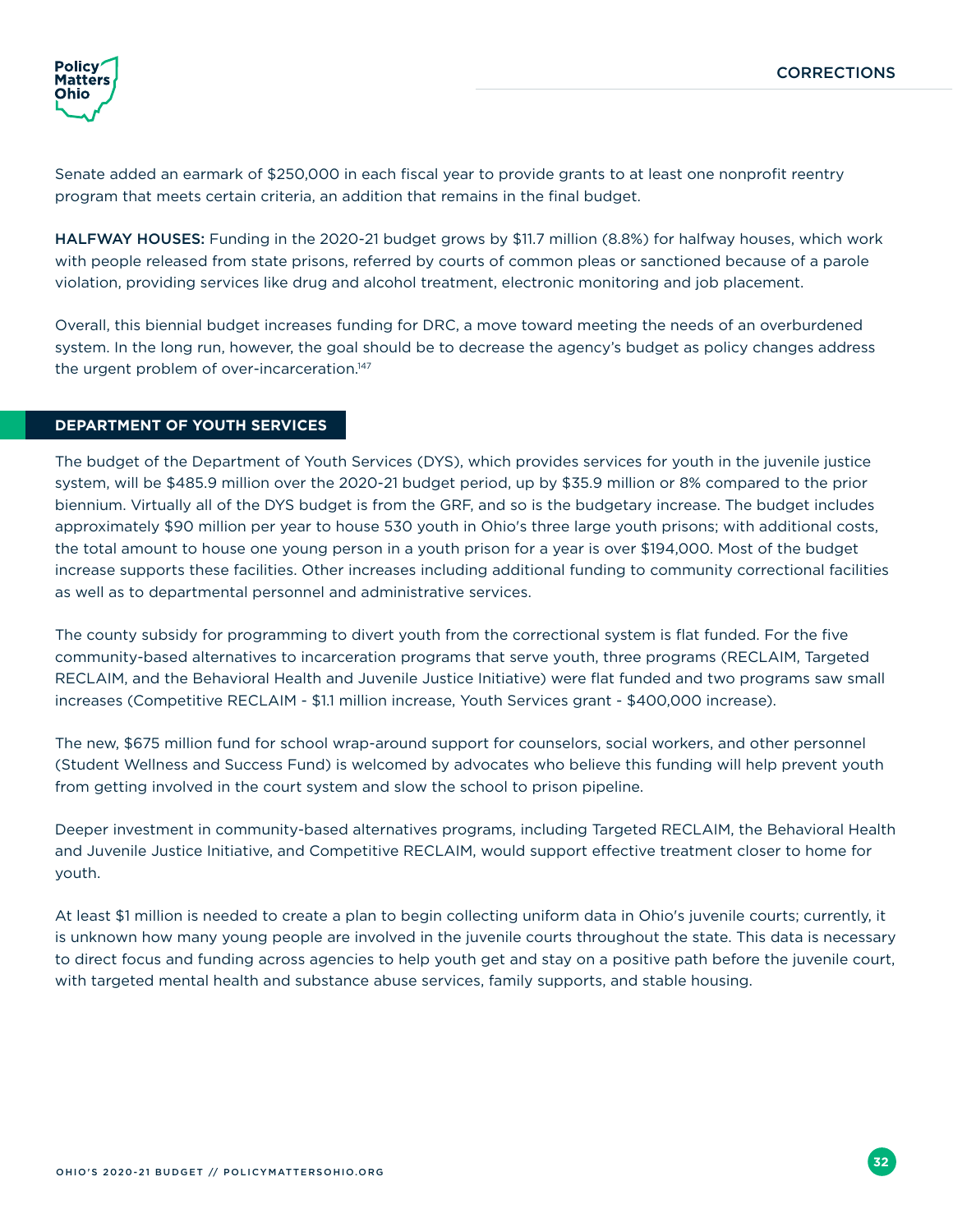<span id="page-36-0"></span>

## **Cross-agency Initiatives**

#### **H2OHIO FUND FOR CLEAN WATER**

The state studied growing pollution in Lake Erie during the past decade,<sup>148</sup> but as they studied, crisis emerged.<sup>149</sup> In 2014, the water supply of Toledo became too toxic to drink. This fall, warnings of dangerous levels of toxic algae have been issued for multiple beaches along Lake Erie.<sup>150</sup> The Department of Health advisory website also noted toxic waters in Fairfield and Summit Counties.151

By now, the legislature is moving money to the problem as a judge hears a case brought by the Environmental Law & Policy Center and Lucas County commissioners over the cleanup strategy. Ohio agreed in principle, with Michigan and Ontario, to address toxic algae blooms in Lake Erie by reducing the lake's phosphorus levels by 20% by 2020 and 40% by 2025.152 Michigan is on its way to meeting those targets, in part with major upgrades of Detroit's water and sewer system.153 Ohio is not. Those targets are now seen as unrealistic by most of the region's phosphorus-tracking experts with 2020 just months away because they are not mandates.<sup>154</sup>

Governor DeWine proposed a \$900 million, 10-year fund to address Ohio's water problems. Lawmakers approved \$172 million over the next two years. His vision was broad, as described in an executive budget factsheet: "Water is vital, yet communities throughout the state regularly face challenges such as algae blooms, failing septic tanks, nutrient pollution, and threats of lead contamination."155 The legislature took a narrower view. To capitalize the initiative, called the H20hio fund, lawmakers appropriated \$172 million in 2019 surplus funds. Of that, \$85.2 million is appropriated in the agency budgets of the Department of Agriculture, the Environmental Protection Agency, and the Department of Natural Resources; the Controlling Board will establish additional appropriations in FY 2021.

Much about the H2Ohio fund remains to be defined. Broadly speaking, it will "…support efforts to minimize the introduction of nutrients and other things that wash off from land that can damage our water. It will also provide funding for more aggressive action to repair failing septic systems and other water treatment needs across Ohio."156

It is not clear if the H2Ohio fund is of a size and duration to actually improve Ohio's water problems, or if programs that will mandate changes needed for improvements will be enacted. The court may play an important role in those decisions.

#### **INFANT MORTALITY**

In 2018 the infant mortality rate in the United States was 5.9 deaths per 1,000 live births; Ohio's was 7.3 deaths per 1,000, 41st in the nation.<sup>157</sup> The 2017 infant mortality rate in the black community was 15.6 deaths per 1,000.<sup>158</sup> Congressman Tim Ryan recently pointed out that an African American baby born in Youngstown has more chance of dying before his or her first baby than a baby born in Iran. The Washington Post factchecked him and found his statement was true.159 The budget for 2020-21 boosts relevant funding by \$182 million through programs in the Department of Health, Medicaid and the Minority Health Commission. These are in addition to ongoing initiatives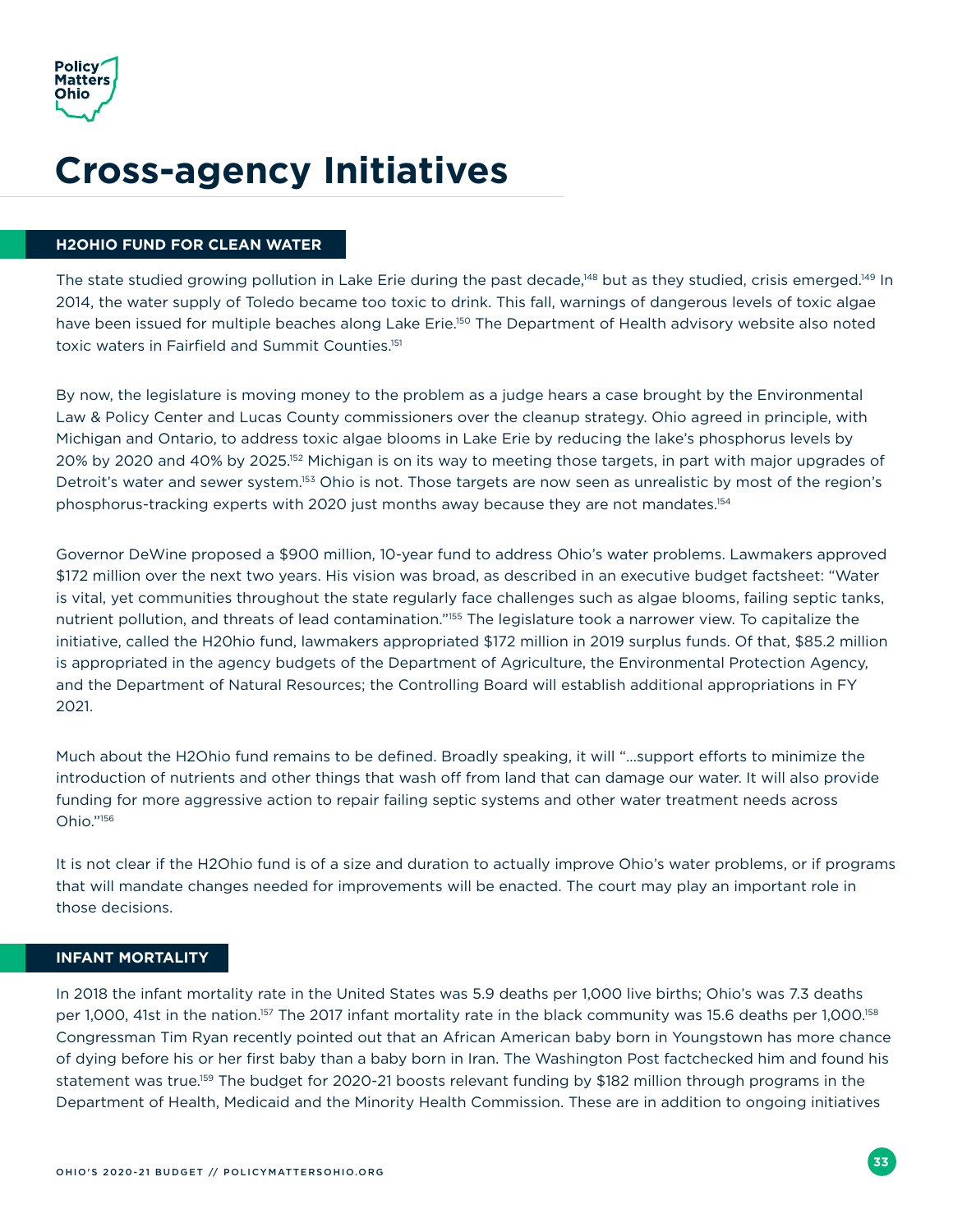<span id="page-37-0"></span>

funded through the federal Maternal and Child Health Grant and the basic pre-natal and post-partum health care for mother and infant provided by Medicaid, which pays for more than half of the births in the state.<sup>160</sup>

The Department of Health gets \$82.3 million to reduce infant mortality, an increase of \$31 million (32%) compared to the prior two-year budget. The money will expand the "Help Me Grow" home visiting program, an evidencebased approach to lowering infant mortality. In addition, treatment for breast cancer and cervical cancer - which can help prevent preterm birth, a major cause of infant mortality<sup>161</sup> - is expanded to reach more women. The new budget bill also expands also DOH's role in recording and monitoring infant and maternal mortality by creating a pregnancy mortality review board and authorizing formation of infant and fetal mortality review boards by local departments of health.

The Department of Health administers federal programs for mothers and children, including the federal Maternal and Child Health grant, which is funded at approximately \$25 million in 2020 and 2021. Among other things, these funds support the Ohio Equity Institute (OEI), a collaboration between the Ohio Department of Health and local partners. Population data is used to target areas for outreach and services in places with the largest disparities to address the biggest drivers of infant mortality and the population most at risk for poor birth outcomes.<sup>162</sup> Nine communities are participating in the initiative.

New targeted or expanded initiatives within the Medicaid budget aimed directly at reducing infant mortality total \$87.6 million over the 2020-21 biennium. This includes \$47 million for home visiting (in addition to Department of Health funding of \$30 million.) Funding is appropriated for The Mother/Baby Dyad, a treatment model for opioid-addicted mothers and infants, and the extension of post-partum care to moms for 12 months following

birth. The Department will serve almost 2,000 families through evidence-based home visiting programs – including Nurse Family Partnership – and other strategies, such as Moms & Babies First, doulas, Centering Pregnancy, and Growing Great Kids.163

The Minority Health Commission has funded regional cooperative health care initiatives targeting infant mortality hot spots and building a hub or interacting services that are culturally appropriate, patient centered, and offer broadbased support. In the new budget the funding for the community hubs model is increased from \$1.8 million in 2018-19 to \$6 million for 2020-21, an increase of 226%. Table 4 shows the 2020-21 budget funding for new, expanded or targeted programs to reduce infant mortality.

| <b>Table 4</b>                                                                                                                             |         |               |              |  |  |  |  |
|--------------------------------------------------------------------------------------------------------------------------------------------|---------|---------------|--------------|--|--|--|--|
| New, targeted or expanded infant mortality initiatives I the 2020-21<br>budget<br>(millions of dollars)                                    |         |               |              |  |  |  |  |
| Department / Initiative                                                                                                                    | FY 2020 | <b>FY2021</b> | <b>Total</b> |  |  |  |  |
| <b>Department of Health</b>                                                                                                                |         |               |              |  |  |  |  |
| <b>Help Me Grow Home visiting</b>                                                                                                          | \$30.3  | \$39.3        | \$69.6       |  |  |  |  |
| Infant vitality                                                                                                                            | \$7.1   | \$7.1         | \$14.3       |  |  |  |  |
| Breast/cervical cancer                                                                                                                     | \$1.2   | \$1.2         | \$2.5        |  |  |  |  |
| Moms Quit for Two                                                                                                                          | \$0.8   | \$0.8         | \$1.5        |  |  |  |  |
| <b>Baby and Me Tobacco Free</b>                                                                                                            | \$0.3   | \$0.3         | \$0.5        |  |  |  |  |
| <b>Total</b>                                                                                                                               | \$39.7  | \$48.7        | \$88.3       |  |  |  |  |
| <b>Department of Medicaid</b>                                                                                                              |         |               |              |  |  |  |  |
| Home visiting                                                                                                                              | \$13.4  | \$33.7        | \$47.1       |  |  |  |  |
| Connecting pregnant moms to services                                                                                                       | \$0.0   | \$10.0        | \$10.0       |  |  |  |  |
| 12-month enhanced post-partum health<br>services                                                                                           | \$0.0   | \$15.0        | \$15.0       |  |  |  |  |
| Mother/Baby Dyad                                                                                                                           | \$5.2   | \$10.4        | \$15.6       |  |  |  |  |
| <b>Total</b>                                                                                                                               | \$18.6  | \$69.1        | \$87.7       |  |  |  |  |
| <b>Minority Health Commission</b>                                                                                                          |         |               |              |  |  |  |  |
| <b>Infant Mortality Health Grants</b>                                                                                                      | \$3.0   | \$3.0         | \$6.0        |  |  |  |  |
| <b>Total</b>                                                                                                                               | \$3.0   | \$3.0         | \$6.0        |  |  |  |  |
| Grand total (not including federal funds)                                                                                                  | \$61.3  | \$120.8       | \$182.0      |  |  |  |  |
| Source: Policy Matters Ohio based on Ohio Legislative Service Commission green books and appropriation spreadsheet<br>(with 2019 actuals). |         |               |              |  |  |  |  |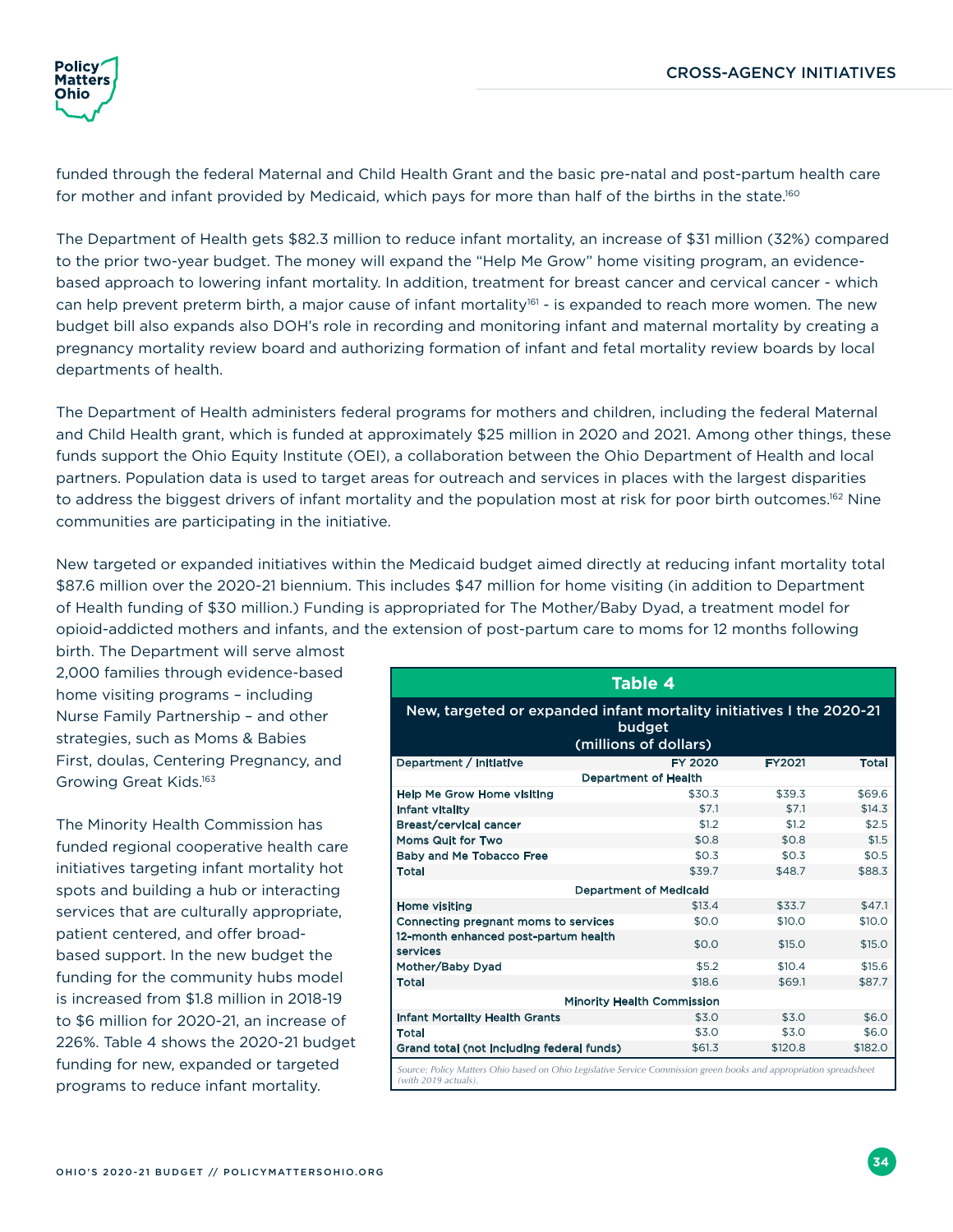

Research shows that health care is only part of the solution to infant mortality. Increased investment is also needed to improve community conditions, ensuring affordable housing, public child care assistance, public transportation and continuous access in basic safety net programs like food and cash assistance. The 2020-21 budget boosts funds for important infant mortality efforts, but fails to increase funding at the level needed in these other areas that help families survive and thrive. Ohio has a long way to go to address these structural challenges which have a major impact on health outcomes and infant mortality rates.<sup>164</sup>

#### **LEAD ABATEMENT AND REMEDIATION**

The Ohio Department of Health estimates 12% of Cleveland kids that have been tested have lead poisoning at or above the level that triggers public health action.<sup>165</sup> Children across the state - in Cambridge, Zanesville and census tracts in Perry County – share the same dangerous risk of lead poisoning as Cleveland, Canton and Dayton.166 Lead poisoning can damage brains and nervous systems, slow development, impair hearing and speech and bring behavior problems. Exposure to even low levels are dangerous. The greatest risk is to brain development, where irreversible damage can occur.167

Advocates asked lawmakers to allocate \$12.6 million in Medicaid GRF dollars, which would match and bring in an additional \$24.2 million in federal SCHIP (Medicaid) funds, for local prevention to support lead investigations and provide case management, treatment and remediation.168 The budget for 2020-21 contains more than \$20 million in new funding to address lead poisoning and creates new policies, regulations and partnerships. Legal regulation of toxic homes will be stiffened. Poisoned children will be targeted for remedial services. Medicaid funding will be used in new ways for treatment of children and rehabilitation of toxic homes. In September the Governor announced an additional \$44.8 million in federal Housing and Urban Development funds to local governments for abatement and remediation.169 New initiatives and cross-agency partnerships are highlighted below.

MEDICAID FUNDING: The federal government will allow Ohio to use \$10 million in Medicaid funds to expand access to remediation, help families qualify for services and rehab of toxic homes, train workers, and buy supplies that reduce lead hazards, such as HEPA vacuums and water filters. In addition, the Department of Medicaid will include lead screening metrics for managed care providers as part of a payment incentive program beginning in 2020.170

SCREENING AND REMEDIATION: The Ohio Department of Health will use \$1 million in new funding to create initiatives that promote screening and help with toxic property rehabilitation. A \$10 million income tax credit over the biennium will help with lead abatement in pre-1978 private homes and rental units.

THE EARLY INTERVENTION PROGRAM in the Ohio Department of Developmental Disabilities is a statewide system that provides coordinated services to parents of infants and toddlers with disabilities or developmental delays. Program funding is more than doubled to \$46.5 million over the biennium, an increase of \$23.7 million with a target of helping children affected by lead poisoning or neonatal abstinence syndrome. Department of Health lead screening systems will automatically refer children with a high levels of lead in their blood to the early intervention system.

LOCAL PROGRAMS received direct funding as well. The Cleveland Lead Safe Coalition (LSC) sought funding and received \$2 million in support for a "Lead Safe Home Fund" pilot program to support lead prevention efforts in Cleveland. The city of Toledo also sought and received approval for \$150,000 in lead abatement funding.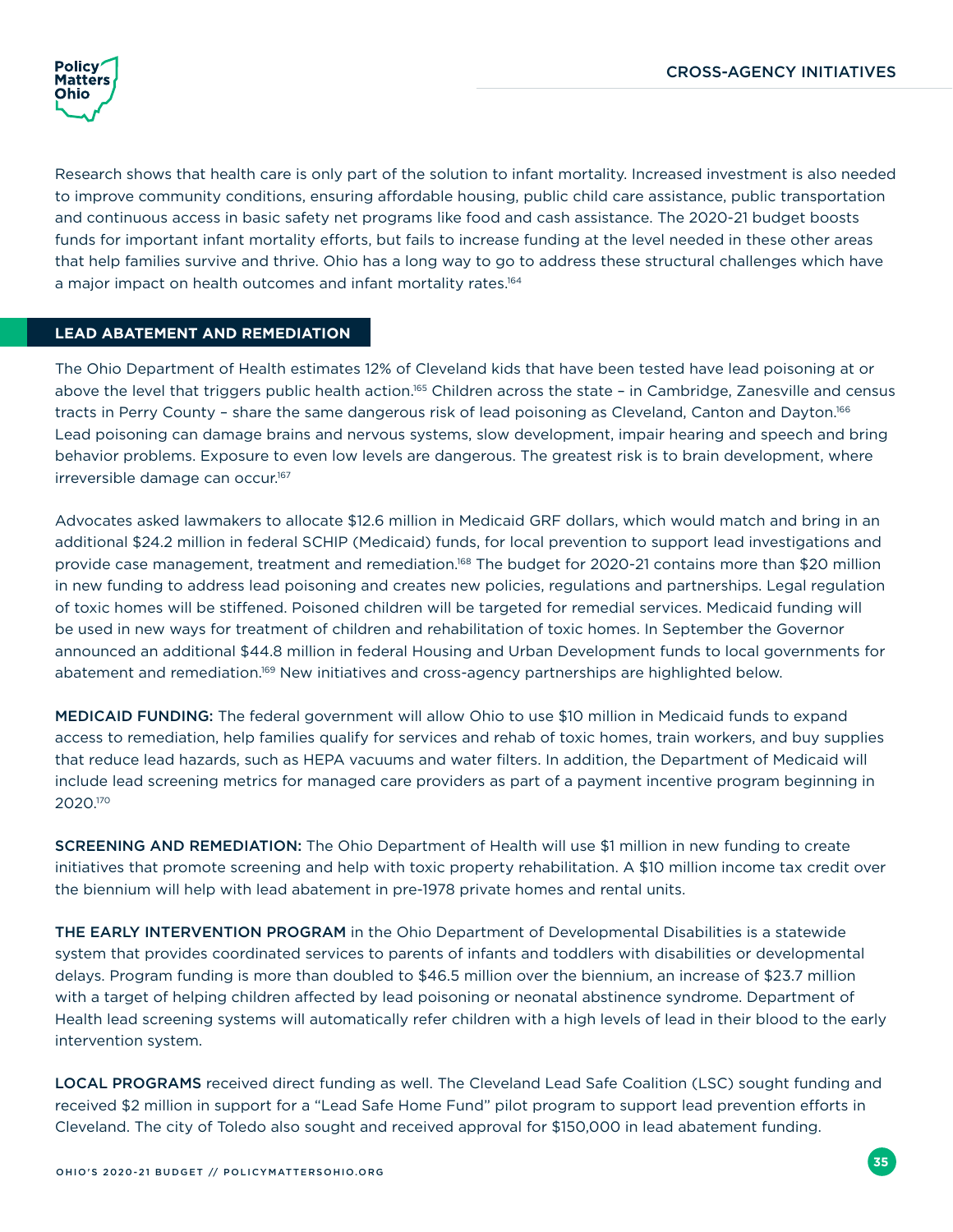

In addition, the federal Department of Housing and Urban Development provided grants totaling \$44 million to cities in Ohio: Akron will receive \$4.6 million; Canton, \$3.3 million; Cleveland, \$9.7 million; Columbus, \$5.6 million; Cuyahoga County, \$5.6 million; Erie County, \$3.8 million; Lima, \$2 million; Mahoning County, \$4.6 million and Summit County, \$5.6 million.171

The new budget, and the HUD grant to cities, bring over \$64 million into the state for lead abatement and remediation – a good start on a big problem. In 2016 national news reported that lead had poisoned the water system of the community of Sebring.<sup>172</sup> There was an investigation of possible lead in the Dayton water supply.<sup>173</sup> The state now requires localities and counties to provide maps of water service lines that may contain lead; those maps reveal densely populated areas with aging service lines at risk for lead contamination.

The initiatives funded in the new budget are a start, but substantial work remains to better protect Ohioans, particularly Ohio children, from permanent brain damage.

#### **FOOD AND NUTRITION**

One in seven Ohioans can't reliably afford food, and one in five children go to bed hungry.174 The Ohio Association of Foodbanks reported a 25% increase over the past four years in seniors at food pantries across the state.175 Too many Ohioans experience food insecurity, in part because Ohio's low-wage job market doesn't pay enough to support workers and their families. Six of Ohio's 10 most common jobs do not pay enough to support a family of three without food assistance.<sup>176</sup>

The single largest source of food aid in the Ohio budget – as in all state budgets – is the federal Supplemental Nutrition Assistance Program, which served 1.3 million Ohioans in July 2019.177

Lawmakers made investments to expand access to food in the two-year budget. The budget includes a total of \$49.1 million over two years to help the food banks purchase millions of pounds of healthy food to feed hungry Ohioans.178 This is a \$10 million increase compared to the previous state budget. In addition, the new budget allocates another \$8.5 million across agencies to meet food needs:

THE OHIO DEPARTMENT OF JOB AND FAMILY SERVICES budget includes \$300,000 for the Healthy Food Financing Initiative to support food access in underserved communities, an increase of \$94,000 over the biennium (49%).

THE OHIO DEPARTMENT OF AGING budget includes an additional \$2.8 million over two years through the Senior Community Services program to expand the Senior Farmer's Market Nutrition Program from 45 counties to all 88 counties.179

THE DEPARTMENT OF MEDICAID includes \$1.5 million over two years for a hospital system in Summit County to administer a "Food Farmacy" program for food-insecure patients with type 2 diabetes and their families.

THREE EARMARKS IN THE TANF BUDGET also support increased access to food, including:

- \$1 million for food banks that are not affiliated with the Ohio Association of Foodbanks,
- \$500,000 to support Produce Perks Midwest, which provides a SNAP match to buy fresh, healthy produce from local farmers, and
- \$2.35 million for the Children's Hunger Alliance to serve 900,000 meals and snacks to 30,000 children at over 275 afterschool sites.<sup>180</sup>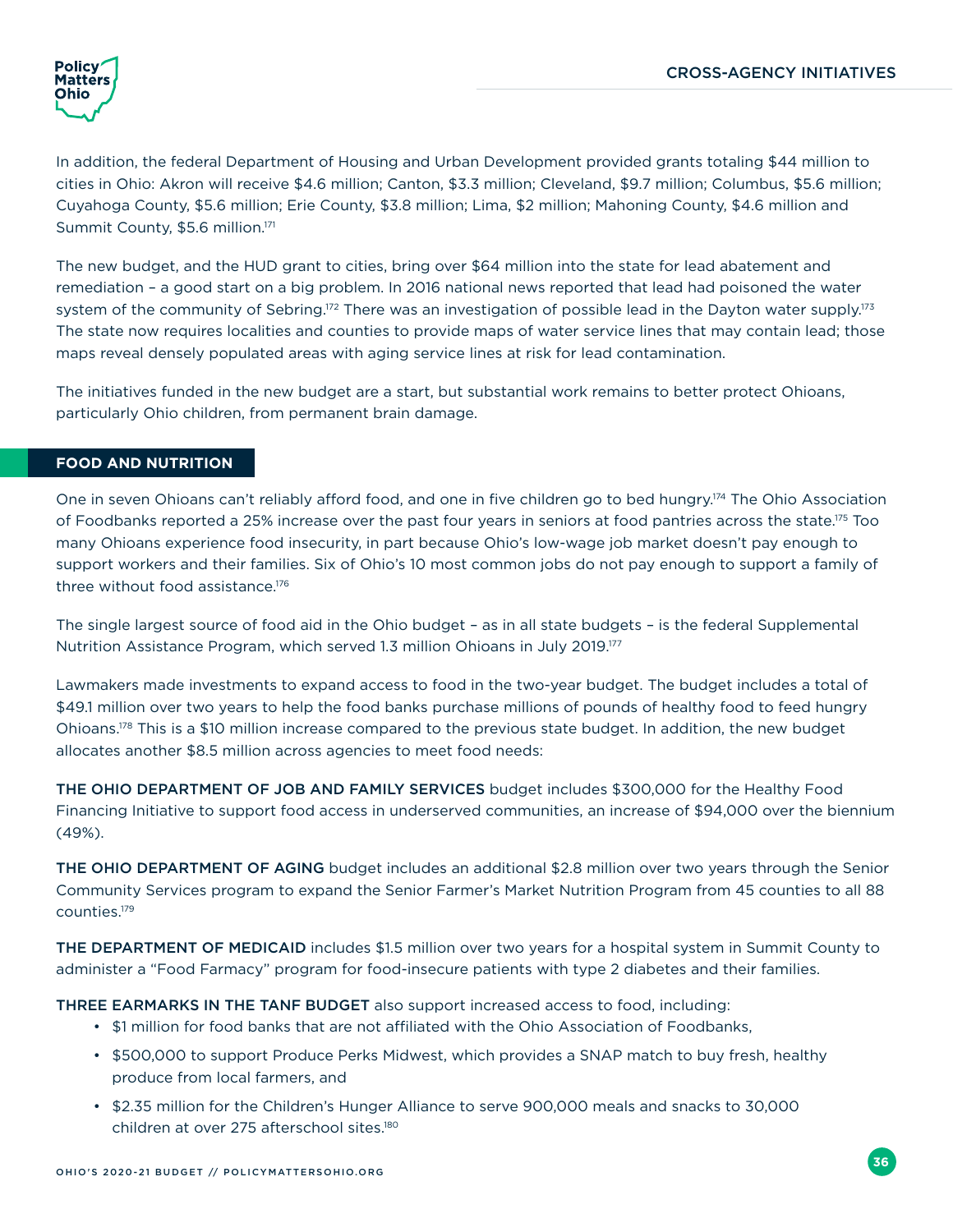<span id="page-40-0"></span>

### **Small Programs**

Many important services received increased funding that helped restore their budgets after years of cuts and erosion by inflation during the past eight years. Several programs are highlighted below. While added support is significant, far more is needed after years of budget cuts and erosion by inflation.

#### **AFFORDABLE HOUSING**

Ohio has also seen a troubling increase in homelessness recently. Between 2012 and 2017, total homelessness in Ohio increased 20% to over 70,000 and the number of homeless babies increased 53% to nearly 3,000 infants (under age 1).181 Ohio also needs more affordable housing, with just 42 affordable rental units available for every 100 low-income tenant households in Ohio.<sup>182</sup>

The Affordable Housing Trust Fund supports development of affordable housing and provides resources for homeless shelters statewide. It is supported by part of the County Recorder's fee on real estate transfers. Although need has increased, revenue lags behind the original \$50 million per year goal. Advocates asked for a boost of \$16 million over the biennium to meet rising need. Legislators increased the county recorder's fee for the first time in 16 years, which should add between \$5 million and \$6 million over the two-year budget period for affordable housing and homeless programs.183 The new support is badly needed but it will take much more funding to ensure that all Ohioans have safe, stable, and affordable housing.<sup>184</sup>

#### **BUREAU OF WAGE & HOUR ADMINISTRATION**

Funding for the Bureau is down 24% on an inflation-adjusted basis since 2010. Today just five investigators and one supervisor oversee wage theft enforcement in a state with nearly six million workers -- just one investigator for every 961,167 workers; the same small group is also responsible for enforcing prevailing wage requirements to protect Ohio's construction workers.<sup>185</sup> Lawmakers increased appropriations for the bureau by \$200,000 over the biennium, bringing total 2-year appropriation to \$2.4 million, an increase of 9%. This is a small increase compared to the need, insufficient to provide proper oversight of the ongoing crisis of wage theft and other workplace violations.186

#### **DOMESTIC VIOLENCE**

The new budget increases state funding for domestic violence shelters and services for victims by \$2.95 million, more than doubling state support and providing an agency line item of \$1 million a year through the Attorney General's office.

There is federal money for services for those affected by domestic violence - In 2018, local agencies throughout the state received \$12.2 million from the federal Office on Violence Against Women. The state Department of Public Safety's Office of Criminal Justice Services received \$4.8 million for distribution. The problem is, it is not enough, and it does not reach all corners of the state in sufficient quantities.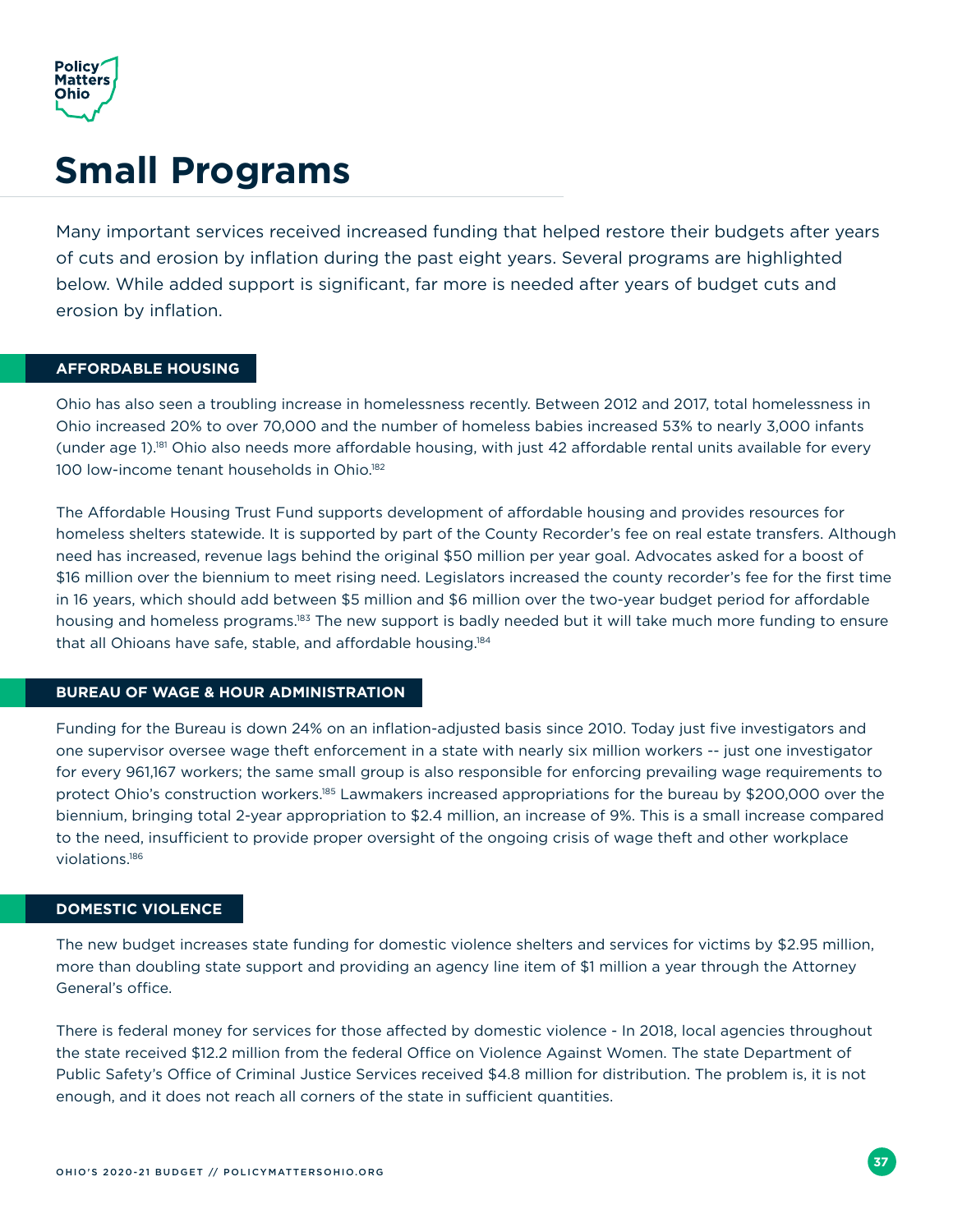

More than 75,000 domestic disputes were reported to Ohio police in 2018.<sup>187</sup> In the year ending July 1, 2018, 91 Ohioans were killed as a result of domestic violence.<sup>188</sup> The National Network to End Domestic Violence found that 216 Ohioans were turned away for domestic violence prevention or recovery services in a single day in 2018.

Although local levies support local services for the victims of domestic violence, not all communities have the resources to provide local funding so some places have little or no services. Far more state funding is needed to provide these critical services in all parts of the state.<sup>189</sup>

#### **OHIO CIVIL RIGHTS COMMISSION**

As hate crimes rise and more sexual harassment victims come forward, long-term erosion of state funding for the Ohio Civil Rights Commission threatens the state's ability to protect residents from discrimination and harassment.<sup>190</sup> The new budget boosts the agency's funding by \$2.6 million to \$19.2 million a year, including \$1 million a year in state GRF dollars, a 9.5% increase. This modest state increase replenishes a reserve fund taken in the last budget and covers inflation, but does not restore the agency to earlier levels of support.

Ohio Historical Society between 2008 and 2019, lawmakers reduced funding for the Ohio History Connection operations by 43 percent (adjusted for inflation).191 The biggest drop occurred during the recession, but in the recovery, policymakers never made significant restoration.<sup>192</sup> In this budget, lawmakers appropriated new funds of \$5.9 million, a 25% increase over the prior biennium.

#### **GEOLOGIC MAPPING**

The Ohio Geological Survey (OGS), a state office related to the United States Geologic Survey, has lost 74% of its state funding – a total of \$2 million annually – over the past decade. Organized as a branch of Ohio Department of Natural Resources, OGS conducts research and maintains data that serve both public and private needs, particularly in natural resource and commercial development. This office also monitors abandoned mines, sinkholes, areas of potential landslides and other natural threats to the land; convenes Ohio's seismic monitoring network to understand trends in and causes of earthquakes and conduct research on Ohio's coastal erosion, disseminating the information to lakefront property owners to help them protect the value and safety of their property.193

Lawmakers appropriated new funding of \$1.7 million over the 2020-21 biennium, an increase of 21%. This will help municipalities and private investors in planning and building projects.

The small programs described here received sometimes substantial increases in the new budget, but in most cases legislators and the governor left the agencies short of what they once were, adjusting for inflation, or made insufficient increases.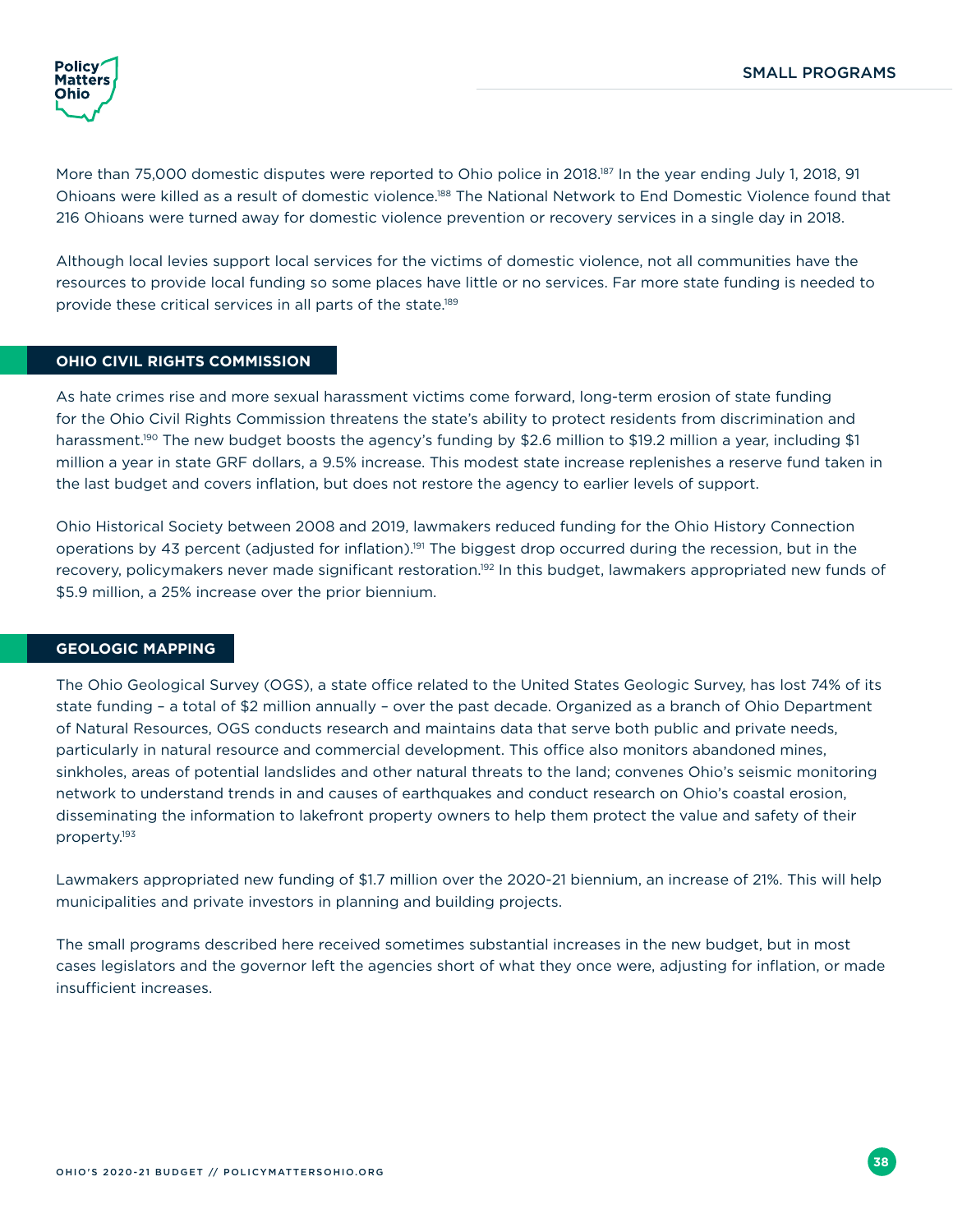<span id="page-42-0"></span>

### **Conclusion**

After years of cuts and disinvestment, Ohio lawmakers needed to reinvest. They did: in children's services, indigent legal defense, economically disadvantaged primary and secondary school students, public child care, recovery and clean water. They doubled funding for services to help victims of domestic violence. They restored reserve funds of the Ohio Civil Rights Commission.

But they also prioritized more income tax cuts that continue to benefit the richest, and tax breaks for special interests. This further skewed Ohio's upside down state and local tax code, under which the poorest pay nearly twice the share of their income in taxes as the richest. This deprives Ohio of the funding needed to build stronger communities in every corner of the state. Inflation will erode funding for classroom teaching over the biennium. Far too few struggling families get help with child care, and Ohio's extremely low eligibility level, at 130% of poverty, needs to be raised to 200%. Inflation will continue to erode

state support for higher education, putting pressure on colleges and universities to raise tuition, which can only work against the goal of a sharp, quick increase in share of Ohioans with a post-secondary degree or credential. Protection for elder abuse and senior community services continue to be insufficient to meet the needs of an aging population. A leading cause of joblessness and poverty – lack of transportation – remains unaddressed: Ohio continues to invest less than half of is needed to meet market demand for public transit.

Endless tax cuts and tax breaks are not building a better Ohio. In the new low-wage economy, more families struggle to make ends meet. The investments in the new budget are helpful but they do not meet the needs of a growing number of Ohioans.

Lawmakers should boost investment for a better future for all Ohioans.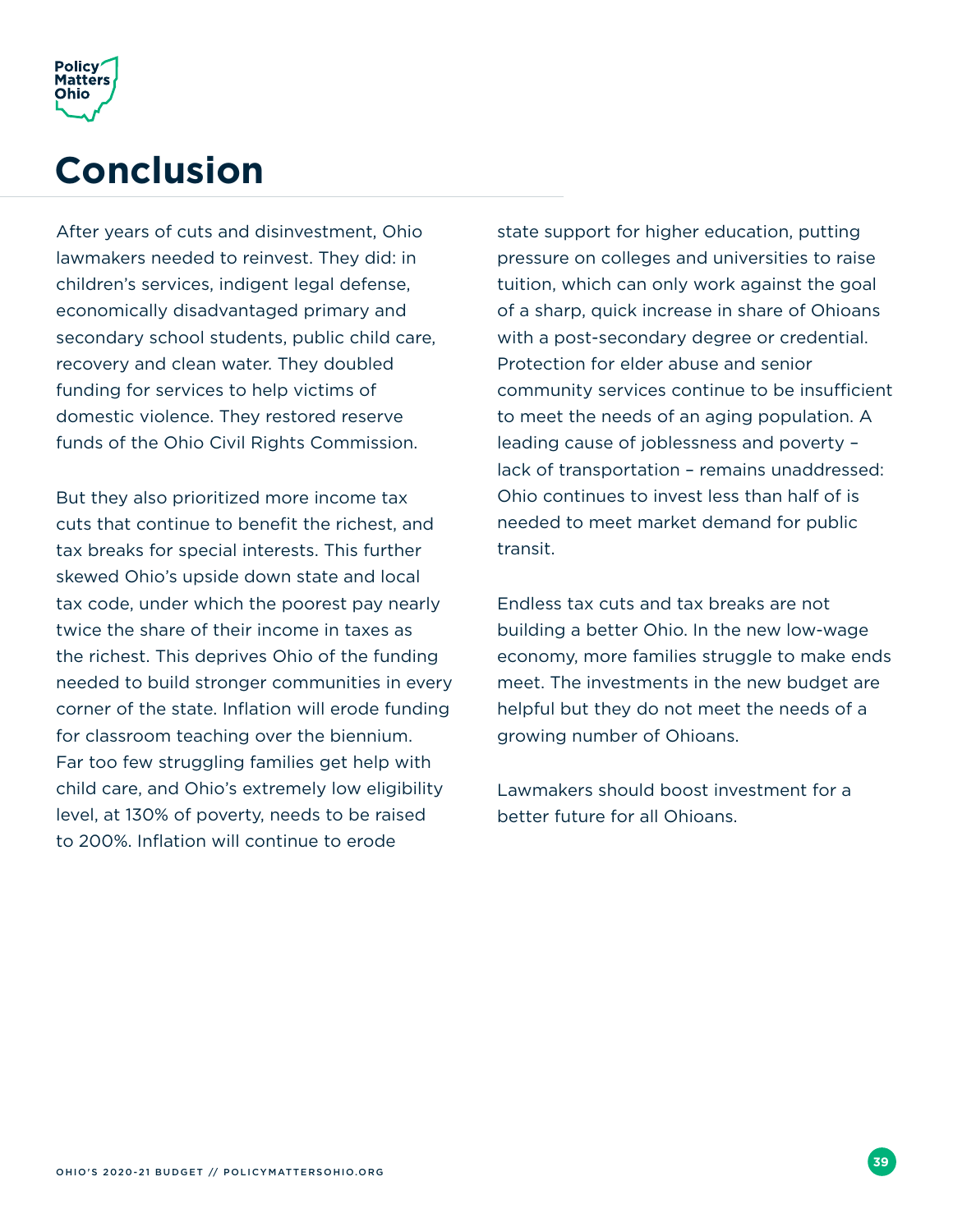<span id="page-43-0"></span>

## **ENDNOTES**

- 1. "Baseline Forecast of GRF Revenues and Medicaid Expenditures for the FY 2020-FY 2021 Biennial Budget Testimony before the Conference Committee on H.B. 166, Ohio Legislative Service Commission, delivered in testimony of Director Mark Flanders, June 25, 2019 at https://bit. ly/2k2mUuM
- 2. These figures are taken from the Ohio Legislative Service Commission's "Budget in Brief," at https://bit.ly/2lmCOkm
- 3. Ohio Legislative Services Commission, "Transportation Budget in Brief," at https://bit.ly/2MB31oQ.
- 4. Schiller, Zach and Wendy Patton, "Overhaul: A Plan to Rebalance Ohio's Income Tax," Policy Matters Ohio, June 26, 2018 at https://bit. ly/2Q7MHwu
- 5. Schiller, Zach, "Ohio Taxes Shift Away From the Wealthy, Again," Policy Matters Ohio, August 8, 2019 at https://bit.ly/2MqnyyW
- 6. Schiller and Patton, "Overhaul," Op. Cit.
- 7. "Who Pays?" Sixth Edition (2018), Institute for Taxation and Economic Policy at https://bit.ly/2kqVmiQ
- 8. 2020-21 Tax Expenditure Report, Ohio Department of Taxation at https://bit.ly/2P7SG8z
- 9. The nation's employment grew by 11.2% over the 14 years between 2005 and 2018. Ohio's employment grew by 2.5%. Economic Policy Institute, based on BLS Current Employment Statistics (annual summaries - seasonally adjusted).
- 10. The Ohio Poverty Report, Ohio Development Services Agency, February 2019 at https://bit.ly/2tsGWhR
- 11. Halbert, Hannah, "Working for Less: Too Many Jobs Still Pay Too Little," May 1, 2019 at https://bit.ly/2Lkv4tz
- 12. Schiller and Patton, "Overhaul," Op. Cit.
- 13. Shiller and Patton, "Overhaul," Op.Cit.
- 14. Policy Matters Ohio has outlined a plan to improve the fairness of the tax system, raise \$2.6 billion and invest in pre-school, K-12 education, financial aid for college students, local governments and public transit. See Jackson, Victoria, "Investing for Growth," Policy Matters Ohio, February 18, 2018 at https://bit.ly/2V4um5q
- 15. These figures are based on the Ohio Legislative Service Commission (LSC) spreadsheets: "Inflation-Adjusted Foundation Funding and TPP Reimbursements., 2005-2021" and "Nominal Foundation Funding and TPP Reimbursements, 2005-2021," See Figure 5 in the section on Education.
- 16. Rehabilitation Services Administration, State grants and awards for year ending 9/30/2019 at https://rsa.ed.gov/programs.cfm?pc=basic-vr&sub=awards and E-.mailed communication from Jordan Ballenger of Disability Rights Ohio to Wendy Patton, Policy Matters Ohio. See section on Health and Human Services.
- 17. According to the Ohio Association of the Area Agencies on Aging, a boost in rate for personal care workers supporting older people living at home under the PASSPORT and Assisted Living Medicaid waiver programs was approved in the budget. The governor vetoed the measure but the funding is still there. The administration has committed to providing some type of increase, but not the full amount for all the services that had been listed in the budget, because the funding does not cover people served by the MyCare program or the under 60 waiver, Ohio Home Care. E-mailed communication of September 12, 2019.
- 18. The State Preschool 2018, The National Institute for Early Education Research, Rutgers Graduate School of Education at https://bit. ly/2kRb5rD
- 19. Ullrich, Rebecca, Stephanie Schmit and Ruth Cosse, "Inequitable Access to Child Care Subsidies", CLASP, https://bit.ly/2UYU8aK; see section on health and human services.
- 20. See Ohio Department of Transportation, "Local Gas Tax Revenue" at https://bit.ly/2muF5Kh and Patton, Wendy, "State cuts sting Ohio localities," Policy Matters Ohio, Dec. 19, 2016 at https://bit.ly/2MEX4GM
- 21. Schiller and Patton, "Overhaul," Op.Cit.
- 22. Patton, Wendy, "Medicaid works, work requirements don't," Policy Matters Ohio, February 2, 2018 at https://bit.ly/2mY3sR1
- 23. Legislators considered creating, repealing or changing 27 tax break measures in House Bill 166, the budget bill for 2020-21. The Office of Budget and Management (OBM) and the Legislative Service Commission (LSC) did not quantify all of these, so a complete comparison of tax breaks created or expanded and those reduced or repealed is not possible. To the degree quantification is possible, it appears there is a modest gain in revenue of \$13 million each year million amid the \$9.8 billion given away annually in tax breaks See Patton, Wendy, "Ohio's Ballooning Tax Breaks," Policy Matters Ohio, September 5, 2019 at https://bit.ly/2ma5nla
- 24. The graph is based on Ohio's 2018 tax system. See Patton, Wendy, "Ohio state and local taxes hit poor and middle-income families the hardest," Policy Matters Ohio, Oct. 17,2018, at https://bit.ly/2RctFJY. Additional changes in the budget bill have further weighted the state and local tax system in favor of the richest Ohioans.
- 25. Stein, Ben, "Refundability Now," Policy Matters Ohio, June 4, 2019 at https://bit.ly/2IHda1p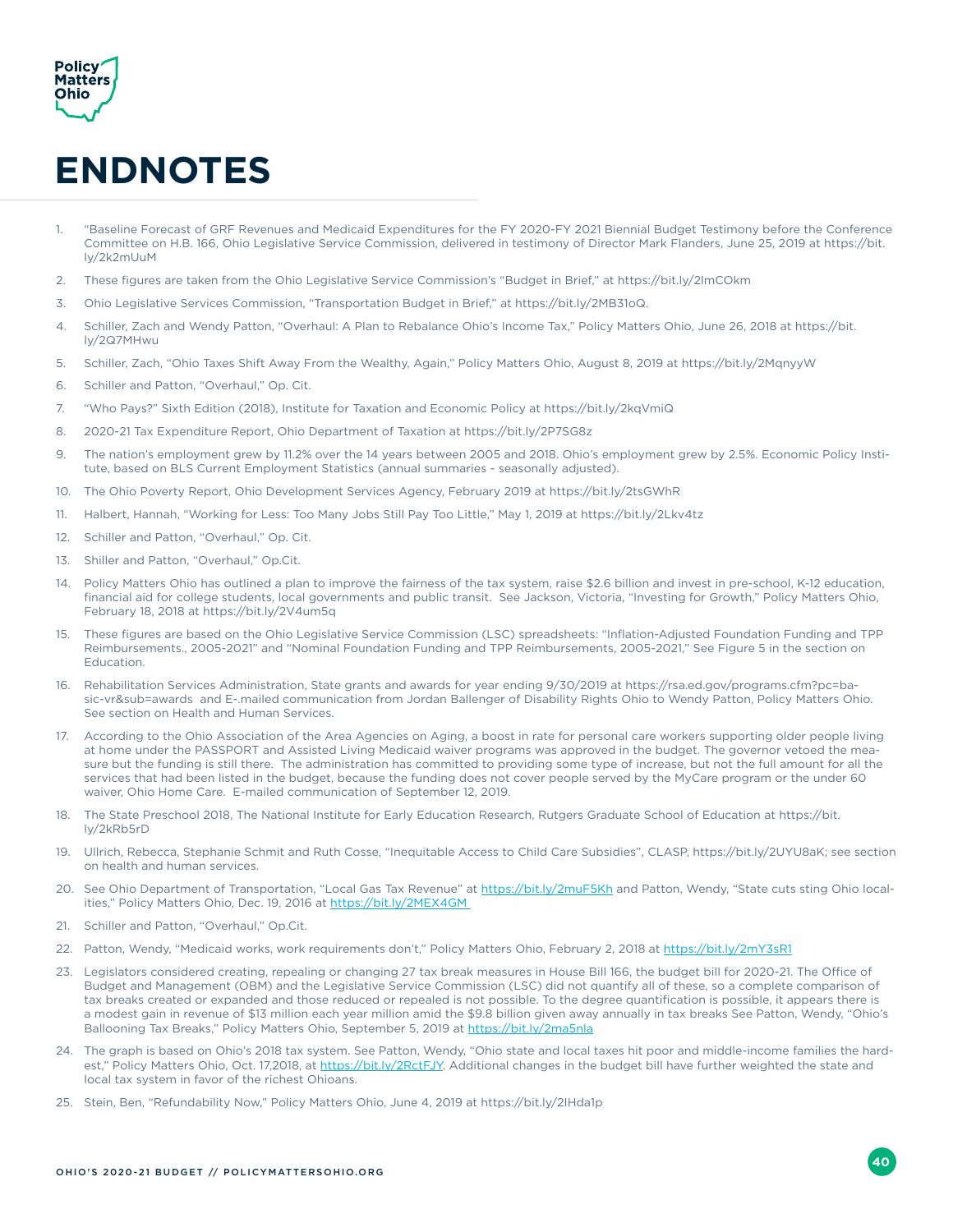

- 26. Schiller, Zach, "Ohio tax shift away from the wealthy: The pattern repeats," Policy Matters Ohio, August 8, 2019 at https://bit.ly/2kR7aeC
- 27. Ohio Department of Taxation and Office of Budget and Management, "Tax Revenue Impact of House Bill 166, As Of 7/31/19, General Revenue Fund Impacts."
- 28. "U.S. Supreme Court overturns outdated sales-tax rule," Policy Matters Ohio, July 18, 2018 at https://bit.ly/2wK92Ii
- 29. Schiller, op. cit. ITEP, a Washington, D.C., nonprofit, has a sophisticated model of the state and local tax system. It analyzed the increases in fuel taxes and changes in the EITC in the transportation budget, along with the operating budget's cuts in income-tax rates and brackets, the suspension for one year of indexing income-tax brackets and personal exemptions to inflation, and new requirements for online retailers to collect the sales tax.
- 30. Schiller, Zach, "Closing the LLC loophole," Policy Matters Ohio, May 29, 2019 at https://bit.ly/31mWxRd
- 31. For an explanation of this issue, see Zach Schiller, "Loopholes in a loophole," Policy Matters Ohio, Oct. 31, 2018 at https://bit.ly/2HkZgCX
- 32. That includes \$8.3 million for a variety of state income tax credits and exemptions, and \$6.1 million that the state will not pay as reimbursements to local governments for homestead exemptions. Ohio Department of Taxation and Office of Budget and Management, Tax Revenue Impact of House Bill 166, As Of 7/31/19, General Revenue Fund Impacts. That excludes approximately \$11 million a year that school districts with income taxes will save from a similar provision (see Legislative Service Commission, Comparison Document, House Bill 166—133rd General Assembly, Main Operating Budget Bill, July 23, 2019, p. 865, at https://bit.ly/2myyChC).
- 33. The House voted on Oct. 10 to amend Senate Bill 26 and end the exclusion of lawyers and lobbyists. As of the publication of this report, the Senate had not yet acted on whether to accept the House version of the bill. See "House Votes to Restore Business Tax Break," Policy Matters Ohio, Oct.10, 2019, at https://www.policymattersohio.org/press-room/2019/10/10/house-votes-to-restore-business-tax-break
- 34. Patton, Wendy and Zach Schiller, "Tax breaks to tighten, trim or trash," Policy Matters Ohio, March 27, 2019 at https://bit.ly/2kx9KWL
- 35. The budget also included a new credit for abating lead hazards and an expansion of an existing sales-tax exemption for equipment and supplies used to clean equipment that produces food, while it eliminated the income-tax credit for campaign contributions and a credit for a passthrough entity investor's share of the financial institutions tax. For a more complete description of the budget bill's changes in Ohio's tax breaks, see Patton, Wendy and Schiller, Zach, "Ohio's Ballooning Tax Breaks," Policy Matters Ohio, Sept. 5, 2019 at https://bit.ly/2ma5nla
- 36. Patton, Wendy and Zach Schiller, "Weak Review: Tax Expenditure Review Committee should balance tax breaks against Ohio's needs," Policy Matters Ohio, June 4, 2018, at https://bit.ly/2rcxkIf Separate from such state tax breaks, the General Assembly also made numerous changes in local taxes that don't affect state revenues, such as new property-tax breaks for certain child-care centers, special measures affecting taxes in specific counties, and changes in the municipal income tax. It also cut tax rates on certain highly capitalized banks and applied the sales tax to newly authorized "peer-to-peer" car-sharing programs.
- 37. Tax Expenditure Review Committee, November 2018 Report, p. 34
- 38. Op. cit., Ohio Department of Taxation and Office of Budget and Management. That covers the effect on the state General Revenue Fund, but not those on local governments. The fuel tax increases in the transportation budget were estimated to produce \$865 million in annual revenue, split between state and local governments. The expansion of the state EITC will cost \$38 million a year, prior to the rate cuts in the operating budget. A new exemption costing about \$3 million a year covers motor fuel purchased to power a refrigeration unit on any vehicle other than one used for the comfort of vehicle occupants. Legislative Service Commission, Comparative Document, House Bill 62—133rd General Assembly, Transportation Budget (FY2020-2021), Apr. 4, 2019 at https://bit.ly/2l1hZL2 and Cummins, Philip A., Greenbook, LSC Analysis of Enacted Budget, Ohio Department of Taxation, Sept. 2019 at https://bit.ly/2kCZ0X6
- 39. State of Ohio, Executive Department, Office of the Governor, Veto Messages, "Statement of the Reasons for the Veto of Items in Amended Substitute House Bill 166," July 18, 2019, Item #24 at http://bit.ly/2lT96Du
- 40. Op. cit., Cummins, p. 28, and Tobias, Andrew J., "Gov. Mike DeWine blocks stealthy budget change that would have helped Hunting Valley, cost Orange schools," Cleveland.com, July 19, 2019 at https://bit.ly/2Ngollr
- 41. Ohio Department of Education, "Facts and Figures: Ohio's Education Landscape," Nov. 27, 2018, at https://bit.ly/2mw6L1r
- 42. Fall 2018 15th day headcount was 490,082. Ohio Department of Higher Education, "15th Day Headcount: Fall Term 2018,"Oct.2018 at https:// bit.ly/2l1aNi1
- 43. The State Preschool 2018, The National Institute for Early Education Research, Rutgers Graduate School of Education at https://bit. ly/2kRb5rD
- 44. Quality Counts 2019: Grading the states. Education Week at https://bit.ly/2k56fXy
- 45. The College Board, Trends in College Pricing at https://bit.ly/2mEs69y See also 2016 College Affordability Diagnosis, University of Pennsylvania Graduate School of Education at https://bit.ly/2kfBEXn; this analysis is based on the cost of college by family income; by this measure, Ohio ranked 45th in the nation in 2016-17.
- 46. Jackson, Victoria, "Ohio Promise: Equitable Free College," Policy Matters Ohio, October 2018 at https://bit.ly/2kRfvyJ
- 47. Social Programs that Work, "The Perry Preschool Project," at https://bit.ly/2lE68SX see also James Heckman, "Research Summary: The lifecycle benefits of an early childhood program," at https://bit.ly/2mFl3Jf
- 48. In 2018, 44 states and the district of Columbia offered pubic pre-school programs. See "The State of Preschool 2018," Op.Cit., at https://bit. ly/2lwxk6k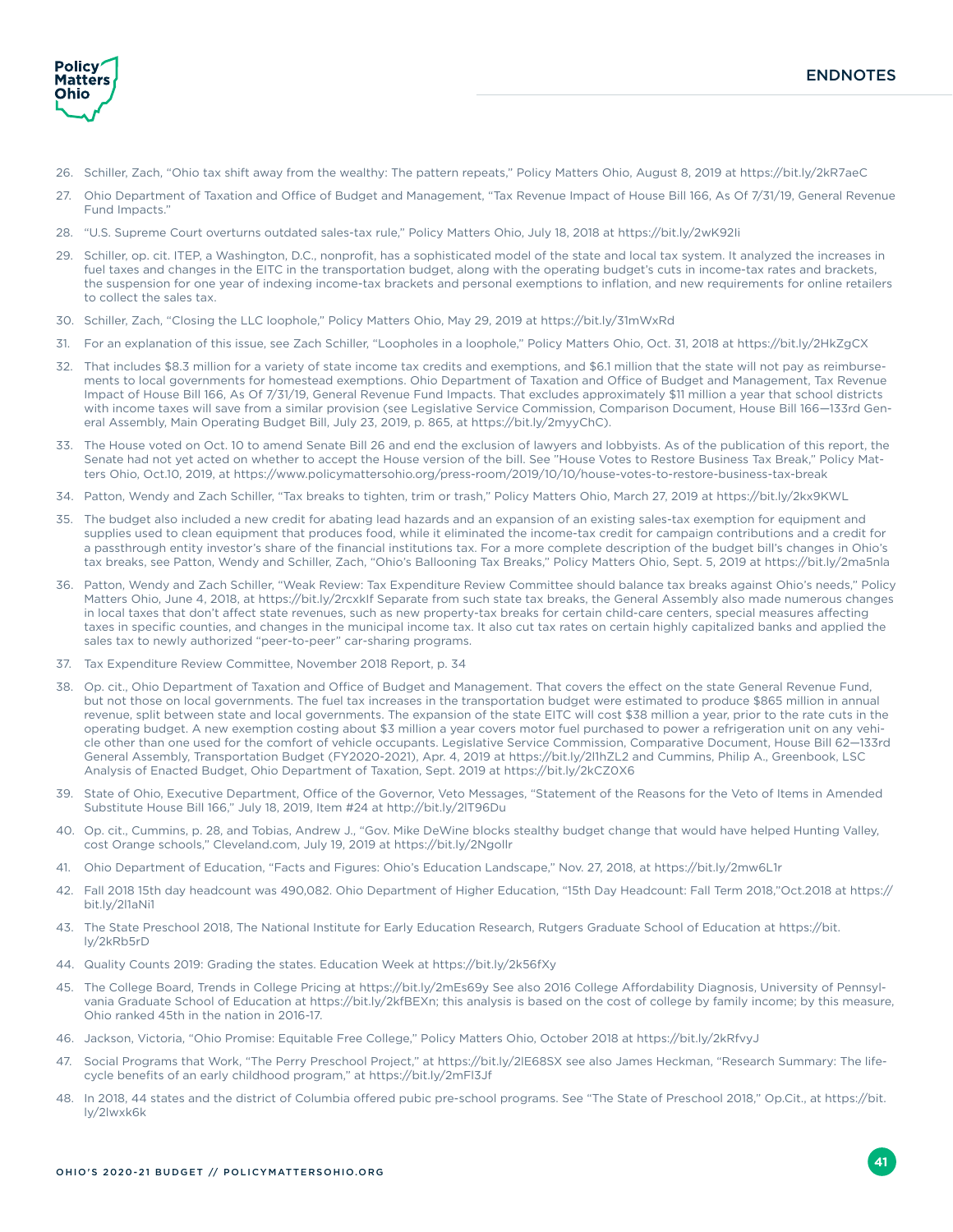

- 49. These are not full day or full week slots. According to the Ohio Department of Education Website: "Any preschool or daycare provider participating in the Early Childhood Education program created by H.B. 59 is required to have a schedule of at least 12 and ½ hours per week. This schedule is equivalent to part-time kindergarten, which equals 455 hours per year under Ohio Revised Code 3313.48." See Ohio Department of Education guidance at https://bit.ly/2lfeOQd
- 50. "The State of Preschool 2018," Op. Cit. at https://bit.ly/2lwxk6k
- 51. This includes Department of Education GRF line item 200408; federal funds line item 200661 and a dedicated purpose fund line item in the budget of the Ohio Department of Job and Family Services 600696.
- 52. Ohio Department of Education, Early Childhood Education Grant at https://bit.ly/2mOZWIr
- 53. Glover, Jason, et.al., Red Book: Ohio Department of Education, Ohio Legislative Service Commission, April 2019 at https://bit.ly/2lpbrpK
- 54. PowerPoint on the Cupp-Patterson proposal at https://bit.ly/2mvrv9q
- 55. Ohio has five voucher programs. The oldest, and one of the first in the country, is the Cleveland Scholarship and Tutoring Program, which is only for students who live in the Cleveland school district. The statewide EdChoice program is for students outside of Cleveland who live in lower-performing school districts or would be assigned to lower-performing schools as rated by the Ohio Department of Education. In 2013, legislators created another statewide voucher program through an EdChoice expansion for which eligibility is based on family income. Ohio also has two voucher programs for children with special needs, See https://bit.ly/2kxyAFZ.
- 56. Schools meeting the criteria receive an additional \$1,750 per student identified as economically disadvantaged and \$1,000 for those who are not, based on the previous year's enrollment.
- 57. Jackson, Victoria, Number of School's Vital Professionals Dwindling," Policy Matters Ohio, December 16, 2016 at https://bit.ly/2ovFCN2
- 58. Widman, Alissa N., and Bush, Bill, "Poverty and poor performance linked in school report cards," The Columbus Dispatch, Sept. 20, 2019 at https://bit.ly/2kHHEIF
- 59. Ohio Department of Higher Education, "Ohio Attainment Goal for 2025: 2018 Annual report," 2018, at https://bit.ly/2LGsZci
- 60. Jackson, Victoria, "Budget Bite: Public Higher Education," Policy Matters Ohio, May 10, 2019 at https://bit.ly/2jXkFZy
- 61. Halbert, Hannah, "Blocking the College Door: Cuts to financial aid lock Ohio students out," Policy Matters Ohio, March 6, 2014 at https://bit. ly/35dFKSh, "Ohio Promise: Free equitable College," Policy Matters Ohio, Oct. 18, 2018 at https://bit.ly/2RrBXJz, cited in Jackson, Victoria, "Testimony on HB 166 before the House Finance: Higher Education Subcommittee," Policy Matters Ohio, April 11, 2019 at https://bit.ly/2kx-6M4G
- 62. 48th Annual Survey Report on State-Sponsored Student Financial Aid 2016-2017 Academic Year National Association of State Student Grant and Aid Programs, National Association of State Student Grant and Aid Programs (NASSGAP), at https://bit.ly/2lwGRKE
- 63. Jackson, Victoria, "Building Better Need-Based Aid in Ohio." Op. Cit.
- 64. "Ohio Poverty Report 2019," Ohio Development Services Agency, Op. Cit.
- 65. Drug Overdose Deaths, Centers for Disease Control and Prevention at https://bit.ly/2aowy2C
- 66. United Health Foundation, "America's Health Ranking 2018, Ohio data" at https://bit.ly/2ktI2Ks
- 67. Candisky, Catherine, "Ohio infant deaths fall overall, but rate for black babies increases," The Columbus Dispatch, Dec. 6, 2018 at https://bit. ly/2lVHJbH
- 68. Dissell, Rachel and Brie Zeltner, "Cleveland kids still poisoned by lead at 4 times the national average, state data shows," The Plain Dealer, March 21, 2018 at https://bit.ly/2UA4E9d
- 69. The Akron Beacon Journal points out that: "By 2030, the U.S. Census Bureau predicts, people over age 65 will outnumber children under age 18 for the first time in the nation's history. It's already happening in Ohio." See Armon, Rick and Caruso, Doug, "Ohio's population ages fast as services try to keep up," Caruso, Doug, and Rick Armon, "Ohio's population ages fast as services try to keep up," Akron Beacon Journal, June 24, 2019 at https://bit.ly/2khv5Ud "In a state where the most significant cost center (nursing facilities) are protected in law, and where there is an aggressively low threshold for the governor in establishing his budget request, ODM will have to look other places to make up the difference." Anthes, Loren, "In establishing Medicaid target growth rate JMOC misses the target," Dec. 17, 2018 at https://bit. ly/2lYYgf3
- 70. Woodrum, Amanda, "Low wages, high turnover in Ohio's home-care industry," Policy Matters Ohio, Spring 2015 at https://bit.ly/2kwwTIO; Also, from RecoveryOhio Advisory Council: "In its most recent evaluation of the state of mental health in America, the nonprofit Mental Health America ranked Ohio 34th for mental health workforce availability with a ratio of 560 individuals to 1 health care provider. The Kaiser Family Foundation cited Ohio as only meeting 53.23 percent of the state's behavioral health need…. Provider agencies, also referred to as establishments, report that turnover among behavioral health providers is high. This is often attributed to work-related stress, secondary trauma and low pay." See https://bit.ly/2T62fRV
- 71. The Commonwealth Fund Health System Data Center, "Ohio" at https://bit.ly/2mzpWri
- 72. Chen, Ivy and Alexander Moon, "Green book: LBO Analysis of Executive Budget Proposal, Ohio Department of Medicaid," Ohio Legislative Service Commission, April 2019 at https://bit.ly/2kwInvV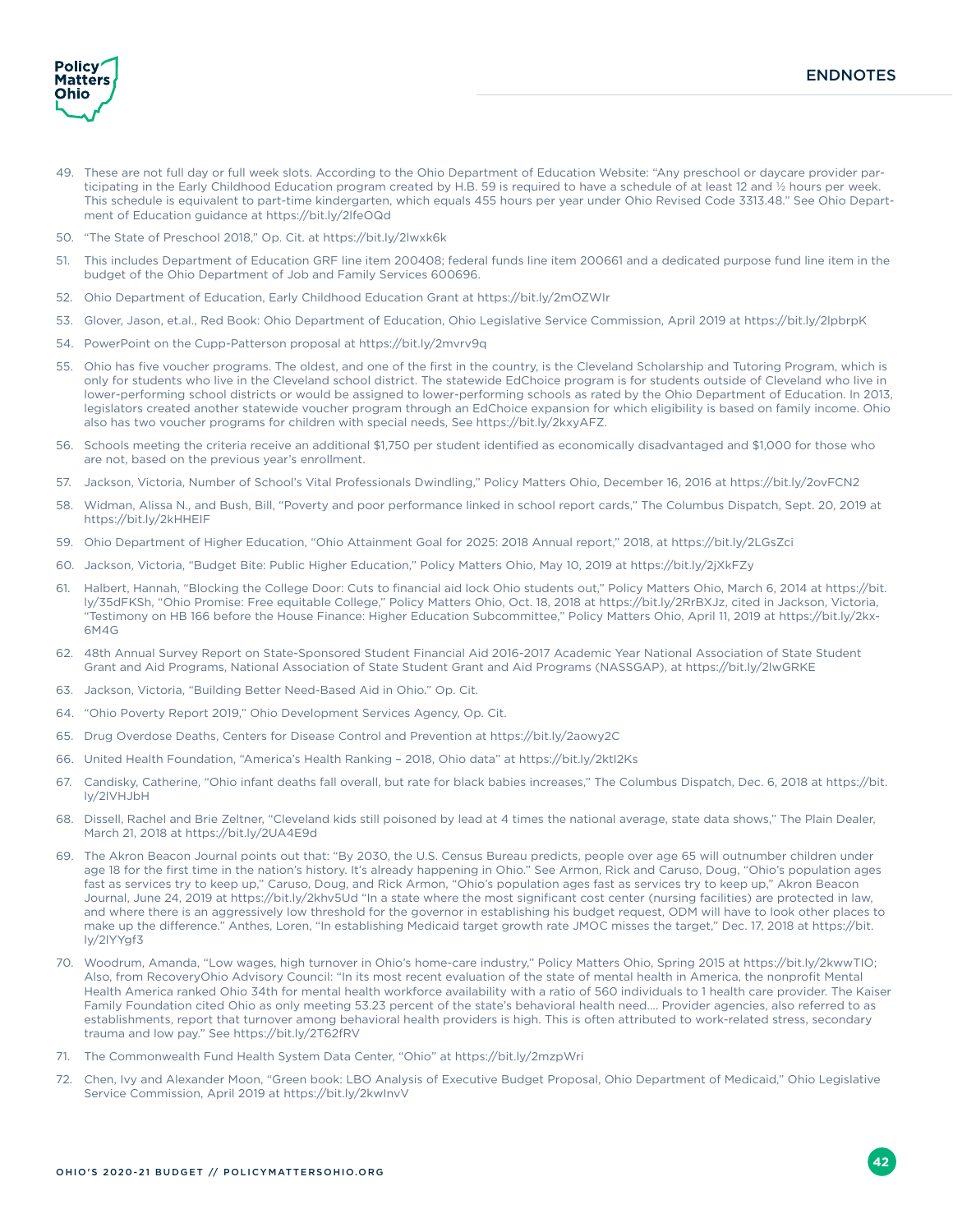**Policy Matters** Ohio

- 73. Kaiser Family Foundation State Health Facts, "Births Financed by Medicaid," 2014 at https://bit.ly/2wCbejs
- 74. "Medicaid Primer," Ohio Legislative Service Commission, updated April 2019 at https://bit.ly/2k4EKNN
- 75. "Provider fees" are paid by health care institutions and are then used to draw federal Medicaid dollars into the state. These are accounted for as Dedicated Purpose Funds.
- 76. In 2016, public health insurance covered 54.6 percent of Ohio's children. Annie Casey Kids Count database at https://bit.ly/2Gm5S46
- 77. "Federal match rate changes among budget considerations," Gongwer Ohio, January 2, 2019 at https://bit.ly/2THzFr3
- 78. In Ohio, 61% of adults of working age enrolled I Medicaid work or are looking for work; 22% are disabled in a manner that prevents them from working and 12% are caregivers. See Patton, Wendy, "Medicaid Works, Work Requirements Don't," February 6, 2018 at https://bit. ly/2mY3sR1. The number of Medicaid expansion enrollees is taken from the most recent (July 2019) monthly report of the Ohio Department of Medicaid's "Medicaid eligible and expenditures" report at https://bit.ly/2lF3s87
- 79. Patton, Wendy, "Nothing Healthy About It," Policy Matters Ohio, June 6, 2019 at https://bit.ly/2l5CjuR
- 80. Patton, Wendy, "Medicaid works, Work Requirements don't," Op.Cit.
- 81. Solomon, Judith, "Medicaid work requirements can't be fixed," Center for Budget and Policy Priorities, January 2019 at https://bit.ly/2Rzevyq
- 82. Woodrum, Amanda, Medicaid requirements threaten health care access, Policy Matters Ohio, June 14, 2018 at https://bit.ly/2mrvNPg
- 83. Patton, Wendy, "Medicaid work requirements deceptively cite academic research," Policy Matters Ohio, May 10, 2018 at https://bit.ly/2noj013
- 84. Study: Arkansas Medicaid Work Requirement Hits Those Already Employed, Kaiser Health News at https://bit.ly/2Y0GiXP
- 85. Poruralski, Hannah, "Ohio has 'critical' shortage of psychiatric hospital beds," New Journal, March 1, 2015 at https://bit.ly/3580aMs
- 86. Treatment Advocacy Center: Ohio at https://bit.ly/2lGbCx2
- 87. "County-Wide Behavioral Health Needs, Gaps, and System Barriers Analysis Project Report," Dayton and Montgomery County, Crescendo, February 8, 2018 at https://bit.ly/2l9wb4O
- 88. Frolik, Cornelius, and Karen Schroeder, "Closing of mental hospital still haunts region," Dayton Daily News, June 4, 2018 at https://bit. ly/31Ju87C
- 89. "Pharmacy middlemen are charging Ohio taxpayers three to six times as much to process prescription drugs for the poor and disabled as the industry standard…..Last week, Medicaid officials announced the results of what is believed to be the first attempt by any state to determine "spread pricing," or the difference between how much pharmacy benefit managers are billing the state and what they are reimbursing pharmacists to fill prescriptions. It found that PBMs made \$223.7 million to process nearly 40 million prescriptions from April 1, 2017, through March 31, 2018." Candisky, Catherine and Lucas Sullivan, "Drug middlemen charging Ohioans triple the going rate — or more," June 27, 2018 at https://bit.ly/2o8PegE See also: Candisky, Catherine, "Ohio Medicaid Report Confirms Complaints of High Charges by Pharmacy Benefit Managers," Governing, September 20, 2019 at https://bit.ly/2l7gZ89 and Rowland, Darrel, "Questions raised on how pharmacy benefit managers profit from specialty drugs," Columbus Dispatch, April 19, 2019 at https://bit.ly/2lali2H
- 90. Maureen Corcoran, Director of Medicaid, "DeWine Administration Priorities and Status Report to the Joint Medicaid Oversight Committee," September 19, 2019 at https://bit.ly/2oQuquC
- 91. Health Plan Data Solutions, "Ohio Department of Medicaid (ODM) Analysis of Pass-Through Pricing Implementation," Ohio Department of Medicaid, September 10, 2019 at https://bit.ly/2mD0L7F
- 92. Hospital Services Midnight Census Report, Ohio Department of Mental Health and Addiction Services, October 3, 2019 at https://bit. ly/2ogHwkV
- 93. Sherrock, Ryan,: Mental Health and Addiction Services, Greenbook, Legislative Service Commission, September 2019 at https://bit. ly/2m5UT64
- 94. In 2015, Princeton economists Anne Case and Sir Angus Deaton first pointed out a disturbing trend disproportionately impacting white middle-aged Americans. Specifically, they highlighted three "diseases of despair:" Drug abuse, alcoholism, and suicide. Case, Anne and Sir Angus Deaton, "Mortality and Morbidity in the 21st Century, Cited in Brookings Papers o Economic Activity, Spring 2017 at , https://brook. gs/2fz3ifp
- 95. Patton, Wendy, Zach Schiller and Piet van Lier, "Overview: Ohio's 2014-2015 budget, Policy Matters Ohio, October 2013 at https://bit. ly/30RFhSE
- 96. Johnson, A., "Two psychiatric Hospitals Closing over Budget Cuts," June 26, 2008 at https://bit.ly/3376pi2
- 97. Treatment Advocacy Center, Op. Cit.
- 98. Sherrock, Op.Cit.
- 99. "Medicaid Primer," Ohio Legislative Service Commission, Updated April 2019 at https://bit.ly/2oWGHO7
- 100. The line items that support hospital operations include 336632,336605,336412 and 336609; see Sherrock, Op. Cit.
- 101. Viviano, Joanne, "Ohio mental health agency closes, blames changes in Medicaid claims," Columbus Dispatch, November 5, 2018 at https:// bit.ly/2SOF9Ac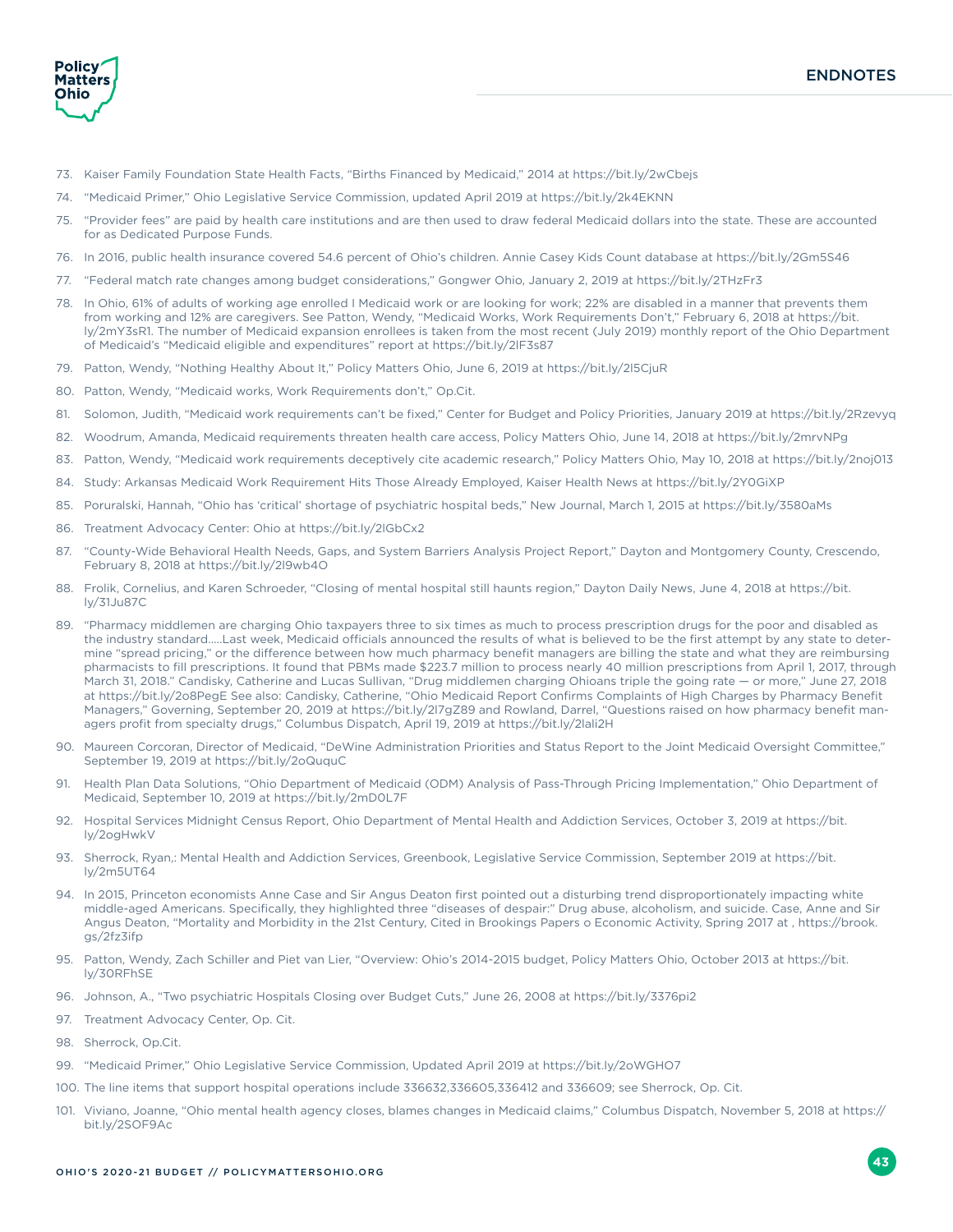

#### 102. Sherrock, Op.Cit.

- 103. Kamphuis EI, et.al., "Effect of Cervical Cancer Screening Programs on Preterm Birth: A Decision and Cost-Effectiveness Analysis. Obstetrics and Gynecology. 2017 Dec;130(6):1207-1217. At https://bit.ly/2lsqDCm
- 104. "Ohio's HBCS Transition Plan," Ohio Department of Medicaid, August 2019 at https://bit.ly/2mzxWIR
- 105. E-mailed communication from Beth Kowalczyk, Chief Operating Officer, Area Agencies on Aging to Wendy Patton, Policy Matters Ohio, September 23, 3019
- 106. This is because the funding does not cover care specifically for people enrolled under the "MyCare" program or the under 60 waiver, "Ohio Home Care." E-mailed communication from the Ohio Association of the Area Agencies on Aging and Policy Matters Ohio, September 12, 2019. Kowalczyk, Op.Cit.
- 107. Price, Rita, "Caregivers for disabled Ohioans would get pay bump under budget proposal," The Akron Beacon Journal, March 20, 2019 at https://bit.ly/2kSWFYf
- 108. Rehabilitation Services Administration, State grants and awards for year ending 9/30/2019 at https://rsa.ed.gov/programs.cfm?pc=basic-vr&sub=awards
- 109. E-August 27, 2019.mailed communication from Jordan Ballenger of Disability Rights Ohio to Wendy Patton, Policy Matters Ohio.
- 110. Sausser, Angela, "Testimony on Sub H.B. 49", Public Children Services Association of Ohio, May 17, 2017 at https://bit.ly/2m3Lc8h
- 111. The number of children served in foster care rose by 26% between 2012 and 2018 to nearly 16,000 in foster care. More than 100,000 cases of abuse or neglect were investigated by county staff in 2018. See Candinsky, Catherine, "Ohio child welfare system in crisis, advocates say," The Columbus Dispatch, March 29, 2019 at https://bit.ly/2TIosWr
- 112. E-mailed communications from Scott Britton of the Public Children's Services Association of Ohio with Wendy Patton, October 4, 2019.
- 113. Susan Marshall, Director of Ohio Coalition for Adult Protective Services, testimony to the Ohio House Finance Committee, May 6 2019.
- 114. Patton, Wendy, "Adult Protective Services need boost from state," Policy Matters Ohio, Nov. 1, 2018 at https://bit.ly/2I4AoBp
- 115. Floyd, Ife, Burnside, Ashley, and Schott, Liz, "TANF Reaching Few Poor Families," Center on Budget and Policy Priorities, Nov. 28, 2018 at https://bit.ly/2Axnipr
- 116. Britton, Tara, and Brie Luscheck, "Majority of Ohioans living in deep poverty don't receive cash assistance: Temporary Assistance for Needy Families in Ohio," The Center for Community Solutions, Oct. 1, 2018 at https://bit.ly/2CZfPSa
- 117. See "Ohio Works First work participation improvement project" Public Consulting Group, May 2013 at http://jfs.athensoh.org/documents/ recommendationsforimprovementstocountyagencyworkacti.pdf, cited in Patton, Wendy, "Shrinking aid for Ohio's poorest families," Policy Matters Ohio, Nov. 20, 2013 at https://bit.ly/2kyJhYW – See also Pavetti, Ladonna, "TANF Studies Show Work Requirement Proposals for Other Programs Would Harm Millions, Do Little to Increase Work," Center on Budget and Policy Priorities, Nov. 13, 2018 at https://bit. ly/2zLoKUL
- 118. "Temporary Assistance for Needy Families (TANF) Program Services Framework for SFY 2020-21," A memorandum prepared by the Ohio Department of Job and Family Services and provided to the House Finance Subcommittee on Health and Human Services, April 2019.
- 119. The Governor's Task Force to Reduce Dependence on Public Assistance identified lack of transportation in Ohio as a leading cause of joblessness, See "Workgroup to Reduce Reliance on Public Assistance Report to Governor John R. Kasich and the Ohio General Assembly," April 15, 2015 at https://bit.ly/31QCoTl.
- 120. The new format for the Public Assistance Monthly Statistics no longer provides an unduplicated count of children served by public childcare. The figure used here is the last available unduplicated count.
- 121. Ullrich, Rebecca, Stephanie Schmit and Ruth Cosse, "Inequitable Access to Child Care Subsidies", CLASP, https://bit.ly/2UYU8aK
- 122. "Temporary Assistance for Needy Families (TANF) Program Services Framework for SFY 2020-21" memorandum document provided to the House Finance Subcommittee on Health and Human Services, April 2019.
- 123. "ODOT Budget Facts," Ohio Department of Transportation, at https://bit.ly/2muF5Kh
- 124. See Ohio Department of Transportation, "Local Gas Tax Revenue" at https://bit.ly/2muF5Kh and Patton, Wendy, "State cuts sting Ohio localities," Policy Matters Ohio, Dec. 19, 2016 at https://bit.ly/2MEX4GM
- 125. Language in HB 166 restrains counties that funded child protective services in 2019 from eliminating that funding as new state dollars flow. The formula for restraint will be developed by the state.
- 126. Patton, Wendy, "Investing in Ohio and Ohioans," Policy Matters Ohio, Feb. 22, 2019 at https://bit.ly/2Tfr42N; see also, Futty, John, "Providing poor with defense lawyer varies by county," Columbus Dispatch, March 23, 2013 at https://bit.ly/2Vo36QH and
- 127. County Commissioners Association of Ohio 2019-2020 Legislative Platform at https://bit.ly/2gjswfg
- 128. Patton, Wendy and Zach Schiller," Ohio's Ballooning Tax Breaks" Policy Matters Ohio, September 5, 2019 at https://bit.ly/2ma5nla
- 129. "Ohio Statewide Transit Needs Study", Ohio Department of Transportation, 2016 at https://bit.ly/TiNRqp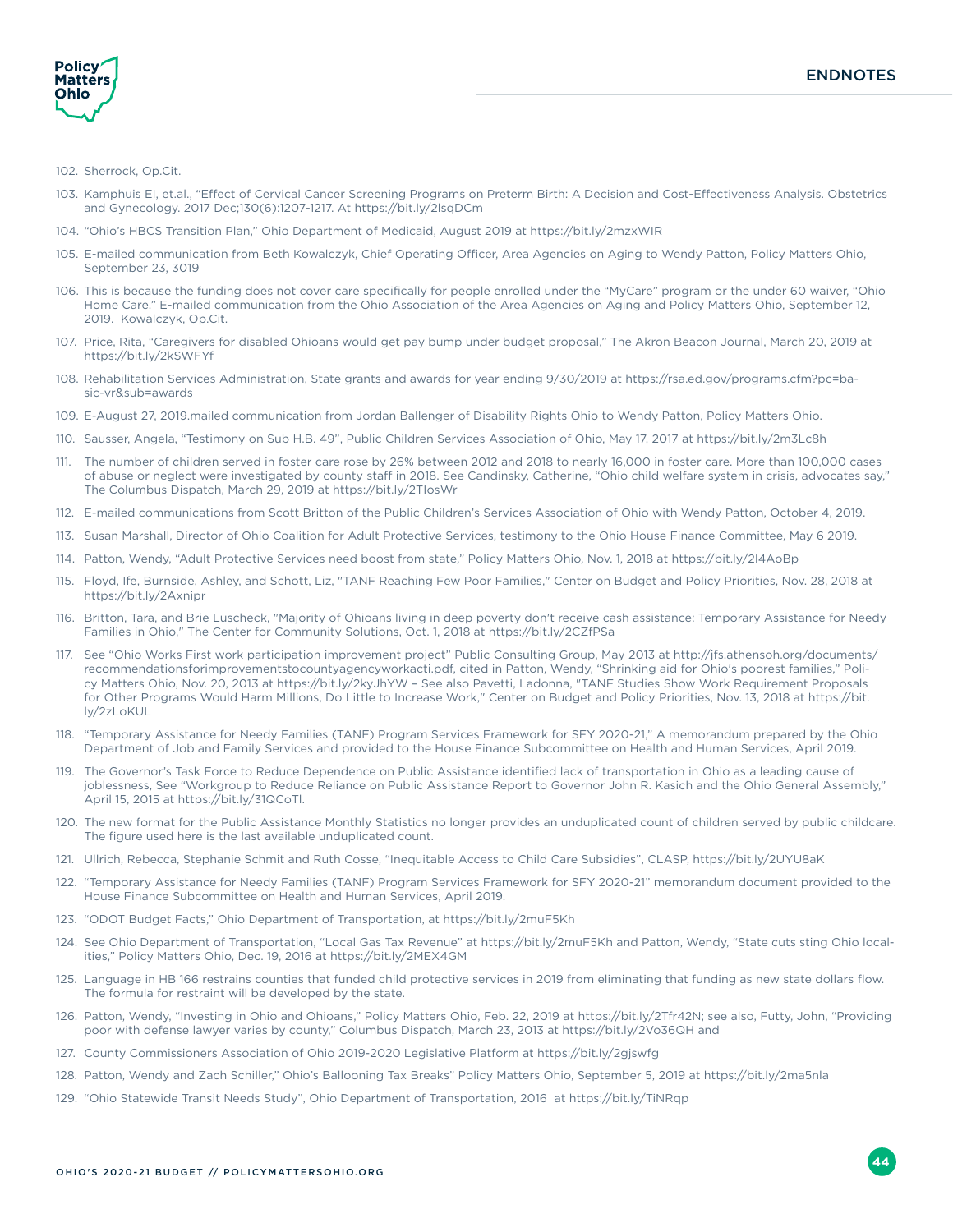

- 130. County Commissioners Association of Ohio, MCO Materials at https://bit.ly/2MdfXlS.
- 131. Ohio Department of budget and Management, "Medicaid local sales tax transition\_web1" spreadsheet of transition aid.
- 132. Castale, Nick, "RTA considers a new service for its bus system," Ideastream, June 10 2019 at https://bit.ly/2VBYOoO
- 133. "A Long Ride to Work: Job Access and Public Transportation in Northeast Ohio," Federal Reserve Bank of Cleveland, November 23, 2015 at https://bit.ly/1MP1HGu
- 134. Ibid.
- 135. Halbert, "Working for Less," Op.Cit.
- 136. Patton, Wendy and Victoria Jackson, "How Ohio Funds Public Transit" (Policy Matters Ohio, May 26, 2017), https://bit.ly/2OmZVan
- 137. "Ohio Statewide Transit Needs Study," Ohio Department of Transportation, 2015 at https://bit.ly/TiNRqp
- 138. Patton, Wendy and Jackson, Victoria, " How Ohio Funds Public Transit," Policy Matters Ohio, May 26, 2017 at https://bit.ly/2OmZVan
- 139. See Mackie, Paul, Federal Transportation Bill Funds at Static 80/20 Highway/Transit Split https://mobilitylab.org/2012/07/25/federal-transportation-bill-funds-at-static-8020-highwaytransit-split/; Transportation for America, Fact sheet: Federal Public Transportation Funding Threatened in Congress https://www.n4a.org/files/2017\_0308%20Transit%20defense%20Fact%20Sheet%20FINAL.pdf; and, Transportation for America, FAST Act Summary (2016) https://www.sacog.org/sites/main/files/file-attachments/t4a.fastact.02.05.16.pdf.
- 140. U.S. Dept. of Transportation, Federal Highway Administration, Office of Highway Policy Information, Highway Statistics 2017: Status of the Federal Highway Trust Fund – 2017 https://www.fhwa.dot.gov/policyinformation/statistics/2017/.
- 141. Ohio Statewide Transit Needs Study, Op. Cit.
- 142. Shields, Michael, "Wasted assets: The cost of excluding Ohioans with a record from work, Policy Matters Ohio, December 18, 2018 at https:// bit.ly/2Rfqukw
- 143. Ingles, Jo, "New Report Says Lawmakers Are Contributing To Prison Overcrowding," Statehouse News Bureau, February 19, 2019 at https:// bit.ly/2nm4HtH
- 144. Keeshin, Emma, "Why Are Our Prisons So Overcrowded?" Asks Lawmaker As He Votes For Sentence Enhancement Bill, American Civil Liberties Union of Ohio, February 19, 2019 at https://bit.ly/2It7J6H
- 145. Maggie West, Green Book for the Ohio Department of Rehabilitation and Corrections, Ohio Legislative Service Commission, August, 2019 at https://bit.ly/35jfJBh
- 146. Ohio Department of Rehabilitation and Correction, Staffing reports at https://drc.ohio.gov/reports/staffing
- 147. "Principles for criminal justice reform," Policy Matters Ohio at https://bit.ly/2o9LQTh See also "Sentencing Reform through a stronger SB3", Policy Matters Ohio, May 13, 2019 at https://bit.ly/2VW6qp3
- 148. "Ohio Lake Erie Phosphorus Task Force II Final Report," Ohio Department of Agriculture, Department of Natural Resources, Environmental Protection Agency, and Lake Erie Commission, Nov. 2013 at https://bit.ly/2XKjc6V
- 149. Arenschield, Laura, "Ohio facing a clean water crisis," The Columbus Dispatch, Sept. 27, 2015 at https://bit.ly/2mABQRL
- 150. Justice, Camryn, "Multiple beaches issue advisories due to severe Lake Erie algal bloom, bacteria," News % Cleveland (ABC), August 22, 2019 at https://bit.ly/2lsAN6a
- 151. Ohio Department of Health Ohio's Beach Water Quality & Advisories, (BeachGuard) at https://bit.ly/2KcrsJS
- 152. Henry, Tom, "Judge: What is Ohio actually doing to help reduce Lake Erie's algae burden?" Toledo Blade, September 24, 2019 at https://bit. ly/2IrVG9H
- 153. Wilkenson, Mike, "Algae is again fouling Lake Erie. Thanks a lot, Ohio." Bridge, Michigan Environmental Watch, September 6, 2019 at https:// bit.ly/2LNGs0S
- 154. Henry, Tom, Op.Cit.
- 155. "Investing in Ohio's Natural wonders, factsheet issued with the 2020-21 executive budget, Ohio Department of Budget and Management at https://bit.ly/2IrGCsR
- 156. Website for the H2Ohio fund, at http://h2.ohio.gov/
- 157. United Health Foundation, "America's Health Rankings, 2018," annual report at https://bit.ly/2kyViNZ
- 158. Ohio Department of Health, "2017 Ohio Infant Mortality Data: General Findings," https://bit.ly/2lpSN11
- 159. Rizzo, Salvatore, "The Surprisingly True Connection Between Infant Mortality in Ohio and Iran," The Washington Post, June 4, 2019 at https:// wapo.st/2lRWLPH
- 160. Kaiser Family Health Foundation state facts, Op.Cit.
- 161. Kamphuis EI1, Naber SK, Danhof NA, Habbema JDF, de Groot CJM, Mol BWJ., Op.Cit.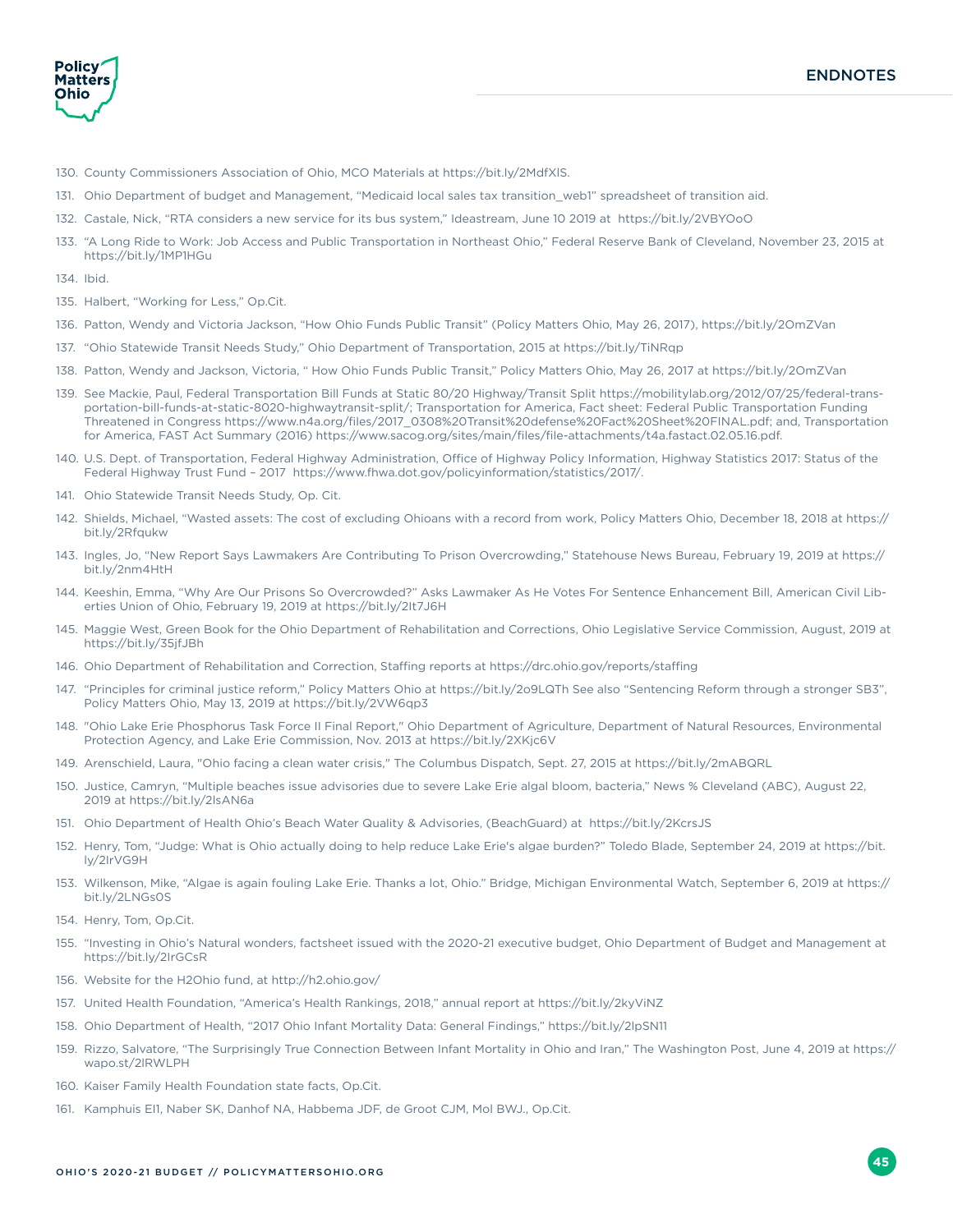**Policy Matters** Ohio

- 162. The Ohio Equity Institute web site at the Ohio Department of Health at https://bit.ly/2mYMQsn
- 163. Recommendations of the Governor's Advisory Committee on Home Visitation, March 2019 https://bit.ly/2ldaEIB
- 164. "A new approach to reduce infant mortality and achieve equity," Health Policy Institute of Ohio, December 1, 2017 at https://bit.ly/2o4Tw9k
- 165. Dissell, Rachel and Zeltner, Brie, "Cleveland kids still poisoned by lead at four times the national average," Cleveland Plain Dealer, March 21, 2018 at https://bit.ly/2RvxxF2
- 166. Frostensen, Sarah and Kliff, Sarah, "The risk of lead poisoning isn't just in Flint. So we mapped the risk in every neighborhood in America," Vox, Updated April 16, 2016 at https://bit.ly/2W0vh7A
- 167. Mayo Clinic, "Lead Poisoning: Symptoms and Causes," at https://mayocl.in/2yR0z6n
- 168. "Investing in Ohio and Ohioans," Policy Matters Ohio, February 22, 2019 at https://bit.ly/2Tfr42N
- 169. "DeWine Touts \$44.8M In Federal Money For Lead Abatement," Gongwer News, September 26, 2019.
- 170. Schroeder, Karen, "How Medicaid can help protect kids from lead poisoning," Dayton Daily News, August 25, 2019 at https://bit.ly/2kVDZHh
- 171. Gongwer News, September 26, 2019, Op.Cit.
- 172. Westcott, Lucy, "With Lead in the Water, Could Serbing, Ohio Become the Next Flint?", Newsweek, January 27, 2016 at https://bit.ly/2m-9piAv
- 173. Frolick, Cornelius, "Investigation: Dayton says its drinking water is safe, but more residents are raising doubts," Dayton Daily News, September 16, 2018 at https://bit.ly/2nu1k3J
- 174. "Hunger in Ohio," Feeding America, at https://bit.ly/2zocERk
- 175. Hamler-Fugitt, Lisa, "Testimony to the Ohio House of Representatives Finance Subcommittee on Health and Human Services," Ohio Association of Foodbanks, April 10, 2019 at https://tinyurl.com/yyd6rno7
- 176. Halbert, Hannah, "Working for less: Too many jobs still pay too little 2019," Policy Matters Ohio, May 1, 2019 at https://bit.ly/2Lkv4tz
- 177. Ohio Department of Job and Families Services, "Public Assistance Monthly Statistics (PAMS) Report," https://bit.ly/2Zrfm44
- 178. The Ohio Department of Job and Family Services (JFS) Comparison Document. The Ohio Association of Foodbanks, highlights that funding for this appropriation comes from 600410 (TANF State Maintenance of Effort), 600658 (Public Assistance Activities), 600689 (TANF Block Grant) and Title XX. See https://bit.ly/2k7Gw0r
- 179. Sherrock, Ryan, "LBO Analysis of Enacted Budget: Senior Farmers' Market Nutrition Program," Ohio Department of Aging, August 2019 at https://bit.ly/2m0Bgwa
- 180. Blaine, Nicholas J., Greenbook for the Ohio Department of Job and Family Services, Ohio Legislative Service Commission, August 2019 at https://bit.ly/2k8rest
- 181. "A Picture of Ohio's Homeless in 2017: More Children, Aging Adults, and Families," Ohio Housing Finance Agency, Jan. 3, 2019 at https://bit. ly/2l5Zhln
- 182. "Report Shows Gap in Affordable Housing in Ohio," National Low Income Housing Coalition, 2018 at https://bit.ly/2QysSBE
- 183. Ferenchik, Mark, "Ohio Housing Trust Fund get first budget increase in 16 years," The Columbus Dispatch, updated July 22, 2018 at https:// bit.ly/35tJVcI
- 184. Ohio has a huge gap I affordable housing. According to the Ohio Housing Finance Agency, "…there is a lack of affordable housing for low income renters. There are only 43 affordable and available rental units per 100 ELI renter households. All 88 counties have a shortage of rental housing for ELI renters. Only 14 counties are meeting more than half of local need for ELI renters," Executive summary, Ohio Housing Finance Agency, at https://bit.ly/2OCyd9I
- 185. Halbert, Hannah, "Budget Bite: Wage Theft Ignored in Proposed Budget, Policy Matters Ohio, April 10, 2019 at https://bit.ly/2Is5Wim
- 186. Shields, Michael, "Wage Theft: A Quiet Crisis in Ohio," Policy Matters Ohio, April 10 2019 at https://bit.ly/2OsxXKr; see also Shields, Michael, "Some Ohio Workers at Higher Risk of Wage Theft, Policy Matters Ohio, September 25, 2019 at https://bit.ly/31XGGZe
- 187. Ohio Attorney General, " Domestic Violence Report," at https://bit.ly/2n9IMpe
- 188. Ohio Domestic Violence Network Fatalities Report for 2017-18 at https://bit.ly/2lEmU4L
- 189. Shields, Michael, "Budget Bite: Domestic Violence Prevention and Response," {Policy Matters Ohio, May 21, 2019 at https://bit.ly/31NCOtw
- 190. Patton, Wendy, "Ohio Civil Rights Commission: Fighting discrimination with diminished state support," Policy Matters Ohio, February 14, 2019 at https://bit.ly/2BH5bi8
- 191. Patton, Wendy, "Eroded services in the state budget," Policy Matters Ohio, January 16, 2019 at https://bit.ly/2Hhl5Vs
- 192. "Basic services in Ohio continue to be weakened in the 2018-19 state budget," Policy Matters Ohio, June 2017 at https://bit.ly/2l65Y6Z
- 193. "Cutting into Ohio's Bedrock: State slashes funding for Geological Survey," Policy Matters Ohio, August 23, 2012 at https://bit.ly/2oVSY5H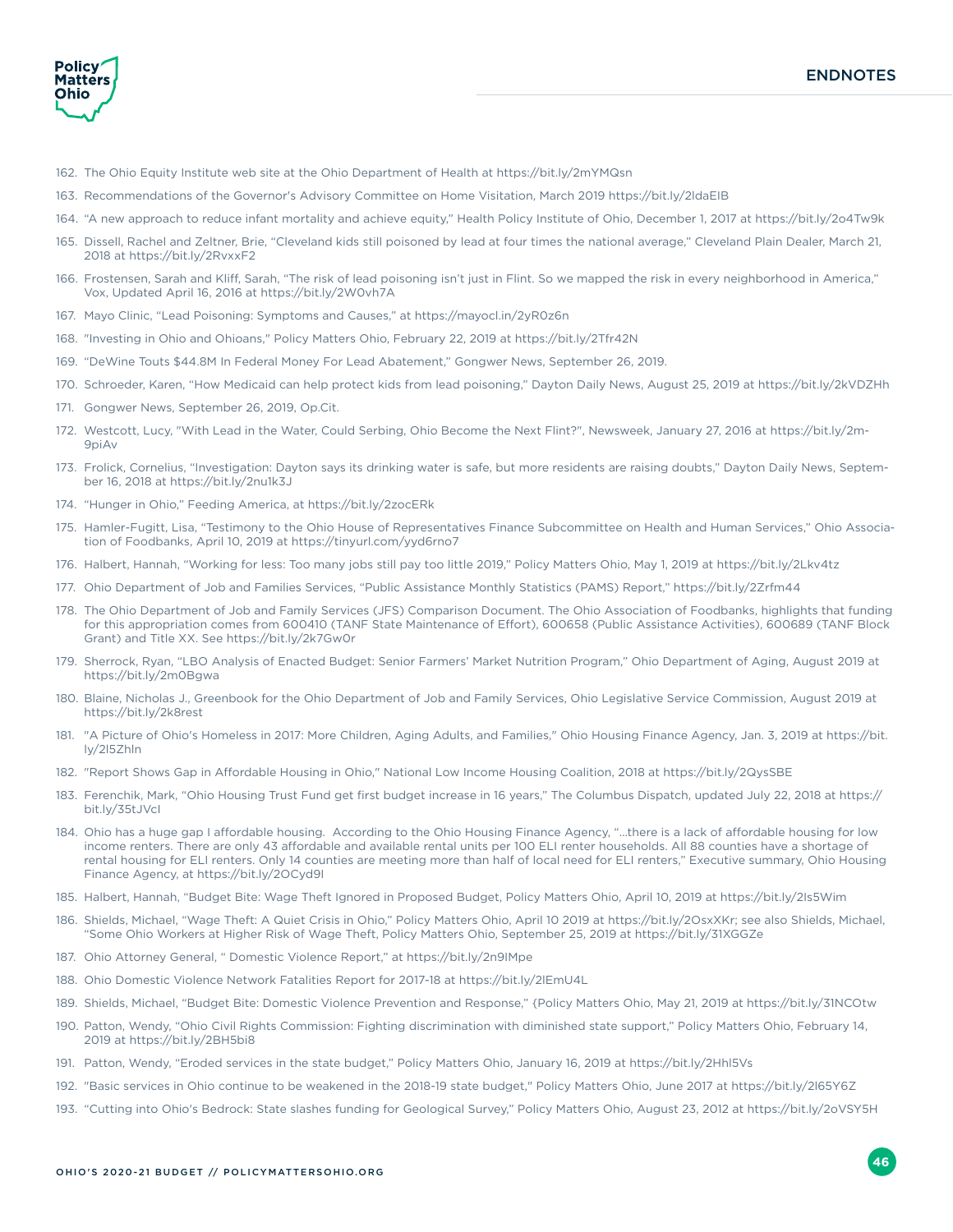<span id="page-50-0"></span>

### **Acknowledgments**

**This work was made possible with support from:**

- **• The Center on Budget and Policy Priorities**
- **• The Ford Foundation**
- **• The George Gund Foundation**
- **• Raymond John Wean Foundation**
- **• The Saint Luke's Foundation**
- **• Women's Fund of Central Ohio**